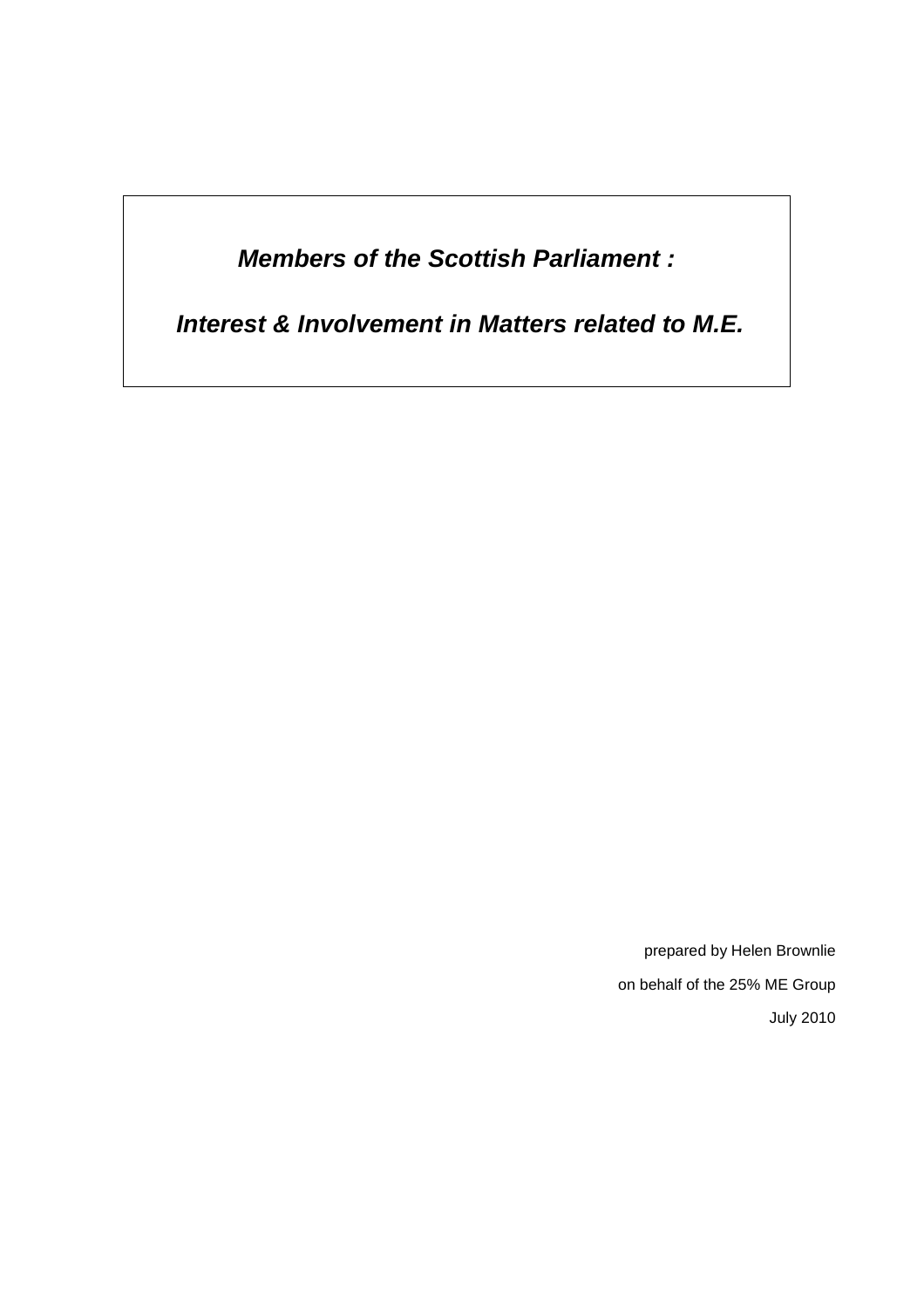# **MSPs and M.E.**

This guide is intended to help you get the most out of lobbying your Members of the Scottish Parliament on issues relating to M.E. It contains an alphabetical list of current MSPs who have had some involvement or shown an interest at some point, or who currently hold Government or Shadow positions relevant to M.E. matters. The guide includes details of MSPs' participation in some Scottish Parliamentary 'landmark' events regarding M.E and related issues, and other indications of interest such as the submission of Parliamentary Questions on M.E. matters.

#### **Contacting MSPs**

If you have internet access then you can find out who your Members of the Scottish Parliament are by going to the website - [www.scottish.parliament.uk](http://www.scottish.parliament.uk/) - and clicking on the link to 'MSPs' on the home page (middle box towards the top). There are instructions to identify your constituency MSP and regional list MSPs, who can be e-mailed directly from their listing here – just click on 'contact details'. The postal address for MSPs is: *The Scottish Parliament, Edinburgh EH99 1SP*.

MSPs who are ministers in the Scottish Government, can be contacted in their Ministerial capacity at [scottish.ministers@scotland.gsi.gov](mailto:scottish.ministers@scotland.gsi.gov)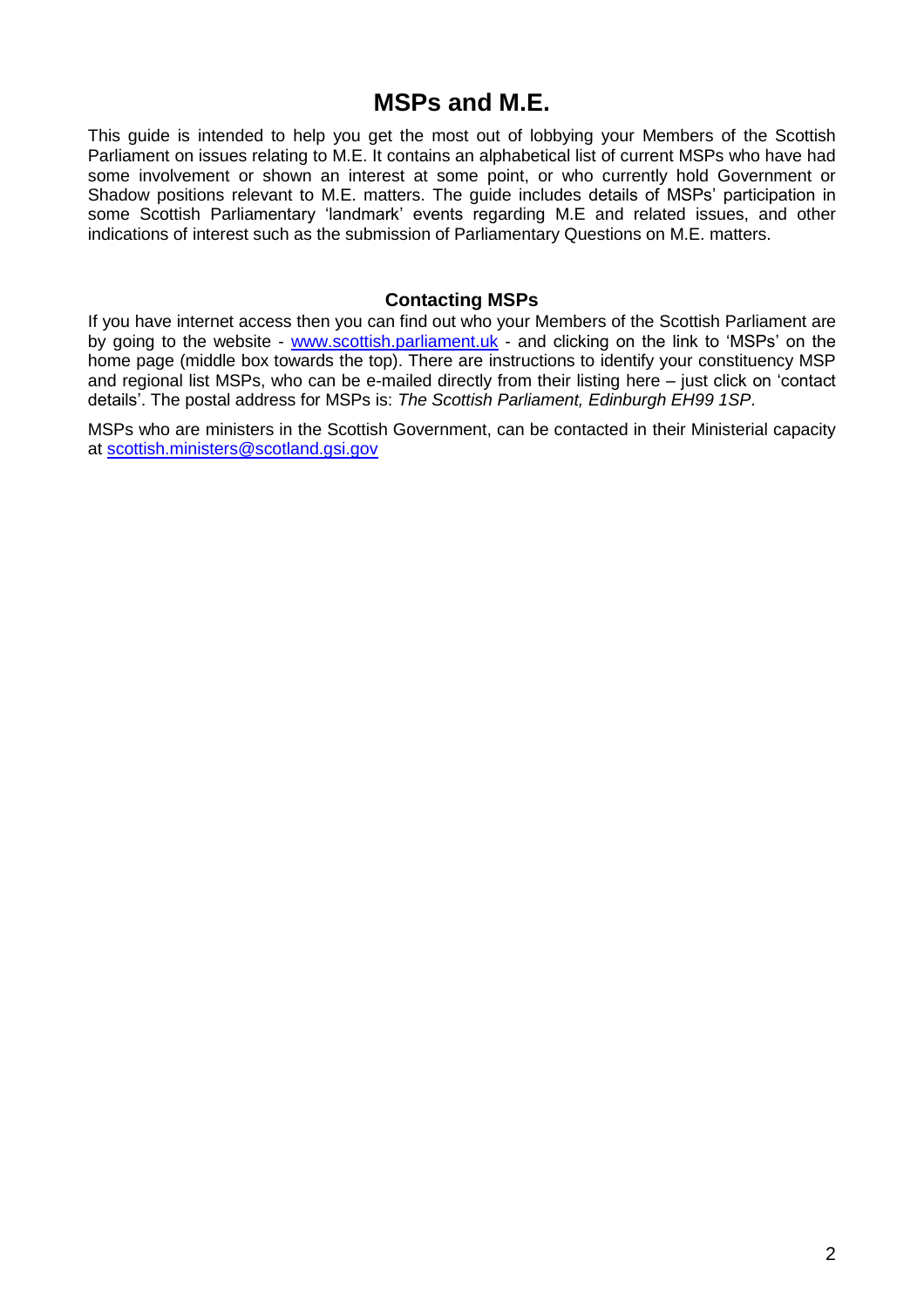# **Parliamentary 'Landmarks'**

The major Scottish Parliamentary events have been:

| Autumn 1999 onwards        | Cross Party Group on M.E.                                                                                                                                                                                                                                 |
|----------------------------|-----------------------------------------------------------------------------------------------------------------------------------------------------------------------------------------------------------------------------------------------------------|
| October 2001               | Petition on M.E. matters lodged with Petitions Committee. The petition<br>featured intermittently at Petitions Committee and Health Committee until<br>26th April 2005, when it was closed at Health Committee. The aims of<br>Petition are listed below. |
| 23rd January 2002          | Debate on motion seeking research funding                                                                                                                                                                                                                 |
| 2 <sup>nd</sup> March 2005 | Cross Party Group holds a reception at the Parliament                                                                                                                                                                                                     |
| 26th April 2005            | Petition Closed at Health Committee with announcement of plans for an<br>assessment of need and statement of best practice.                                                                                                                               |
| $6th$ June 2005            | Debate on Motion regarding Dr Gow's research funding                                                                                                                                                                                                      |

#### **Cross Party Group Petition**

The aims of the petition were:

- ➢ to carry out a Strategic Needs Review Assessment on ME and CFS in Scotland;
- $\triangleright$  to establish the size of the ME and CFS population:
- $\triangleright$  to establish the proportion severely affected and establish their Benefits entitlement & uptake;
- $\triangleright$  to establish a centre of excellence for the treatment of and research into ME and CFS;
- $\triangleright$  to ensure that GPs are informed about the advances in diagnosis and treatment;
- $\triangleright$  to ensure the GPs are informed about the new centre and liaise with it.

#### **Parliamentary Debates**

#### *January 2002 - Motion for Debate S1M (session 1 motion) - 2402#* (extract)

Alex Fergusson (South of Scotland) (Con) : Research into Myalgic Encephalomyelitis — That the Parliament … considers that the Scottish Executive should take the lead within the UK by commissioning further research under the remit of the NHS into the causes of, and cures for, this debilitating condition.

*June 2005 – Motion for Debate S2M (session 2 motion) - 2852 #* (extract)

Alex Fergusson: A Cure for ME? — That the Parliament notes … with alarm Dr Gow's concern that he is "going nowhere" because his funding has run out, and considers that the Scottish Executive should take every possible step to ensure that this work can be continued in order that the 10,000 to 20,000 ME sufferers in Scotland can play a full part in the economic and social life of their country. *[More on this debate, including the announcement of funding for a GP guide, at entry for Rhona Brankin MSP.]*

**For detail on the petition, motions and debates a companion paper – '***The Scottish Parliament and M.E.***' is available. [\(HelenB-25megroup@ntlworld.com](mailto:HelenB-25megroup@ntlworld.com) or phone 01292-318611) And the Cross Party Group's recent paper** *'10 year campaign for health care founded on biomedical research'* **gives an overview of events in Parliament and the efforts of the CPG.** 

#### **Parliamentary Questions**

Parliamentary Questions on M.E. and related matters and Ministerial Responses are placed below under the entry for the MSP who asked the question(s).

See entries for Stewart Stevenson (PQs 2004), Lewis MacDonald (2005 – responding to question from former MSP Janis Hughes), Bruce Crawford (PQs 2005, 2006 and 2007), Andy Kerr (PQs 2007), Jim Tolson (PQ 2008), Jamie Stone (PQ 2009), Willie Coffey (PQ 2009), John Wilson (2009) and Mary Scanlon (PQs 2009 and 2010).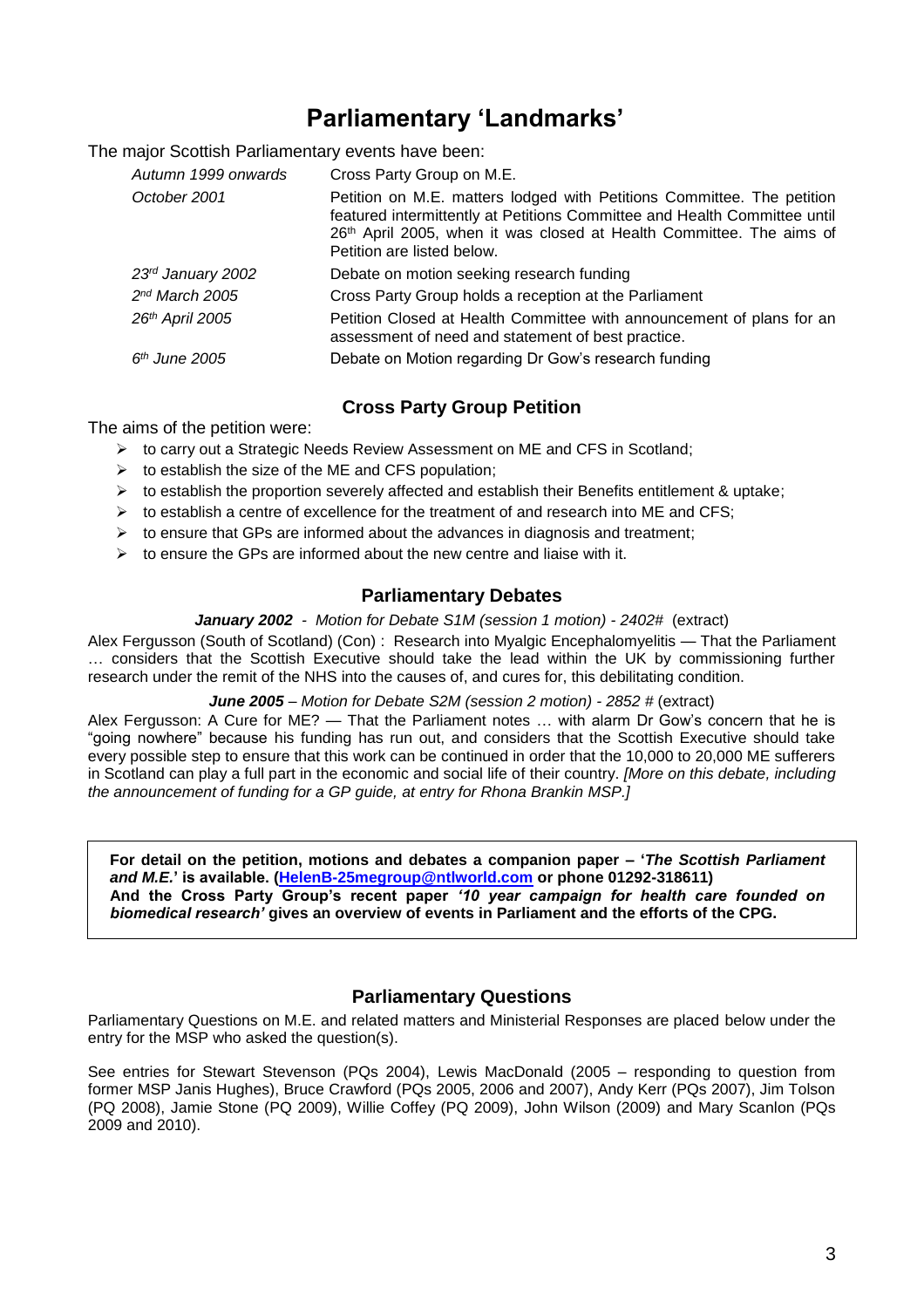# **INDEX**

| <b>MSP</b>                | <b>PARTY</b>   | <b>CONSTITUENCY</b>                               | <b>PAGE</b> |  |
|---------------------------|----------------|---------------------------------------------------|-------------|--|
| <b>Bryan ADAM</b>         | (SNP)          | <b>Aberdeen North</b>                             | 6           |  |
| <b>Bill AITKEN</b>        | (Conservative) | <b>Glasgow regional list</b>                      | 7           |  |
| <b>Jackie BAILLIE</b>     | (Labour)       | <b>Dumbarton</b>                                  | 8           |  |
| <b>Sarah BOYACK</b>       | (Labour)       | <b>Edinburgh Central</b>                          | 9           |  |
| <b>Rhona BRANKIN</b>      | (Labour)       | <b>Midlothian</b>                                 | 10          |  |
| <b>Ted BROCKLEBANK</b>    | (Conservative) | Mid Scotland & Fife regional list                 | 12          |  |
| <b>Robert BROWN</b>       |                | (Liberal Democrat) Glasgow regional list          | 13          |  |
| <b>Bill BUTLER</b>        | (Labour)       | <b>Glasgow Anniesland</b>                         | 14          |  |
| <b>Malcolm CHISHOLM</b>   | (Labour)       | <b>Edinburgh North &amp; Leith</b>                | 15          |  |
| <b>Willie COFFEY</b>      | (SNP)          | <b>Kilmarnock &amp; Loudoun</b>                   | 16          |  |
| <b>Cathy CRAIGIE</b>      | (Labour)       | <b>Cumbernauld &amp; Kilsyth</b>                  | 17          |  |
| <b>Bruce CRAWFORD</b>     | (SNP)          | <b>Stirling</b>                                   | 18          |  |
| Roseanna CUNNINGHAM (SNP) |                | <b>Perth</b>                                      | 20          |  |
| <b>Helen EADIE</b>        | (Labour)       | <b>Dunfermline East</b>                           | 21          |  |
| <b>Fergus EWING</b>       | (SNP)          | <b>Inverness E, Nairn &amp; Lochaber</b>          | 22          |  |
| <b>Linda FABIANI</b>      | (SNP)          | <b>Central Scotland</b>                           | 23          |  |
| <b>Alex FERGUSSON</b>     |                | (No Party Affiliation) Galloway & Upper Nithsdale |             |  |
| <b>Ross FINNIE</b>        |                | (Liberal Democrat) West of Scotland regional list | 25          |  |
| <b>Rob GIBSON</b>         | (SNP)          | <b>Highland &amp; Islands regional list</b>       | 26          |  |
| <b>Charlie GORDON</b>     | (Labour)       | <b>Glasgow Cathcart</b>                           | 27          |  |
| <b>Christine GRAHAME</b>  | (SNP)          | South of Scotland regional list                   | 28          |  |
| <b>Rhoda GRANT</b>        | (Labour)       | Highlands & Islands regional list 29              |             |  |
| lain GRAY                 | (Labour)       | <b>East Lothian</b>                               | 30          |  |
| <b>Robin HARPER</b>       | (Green)        | <b>Lothians regional list</b>                     | 31          |  |
| <b>Partick HARVIE</b>     | (Green)        | <b>Glasgow list</b>                               | 32          |  |
| <b>Hugh HENRY</b>         | (Labour)       | <b>Paisley South</b>                              | 33          |  |
| <b>Cathy JAMIESON</b>     | (Labour)       | Carrick, Cumnock & Doon Valley 34                 |             |  |
| <b>Andy KERR</b>          | (Labour)       | <b>East Kilbride</b>                              | 35          |  |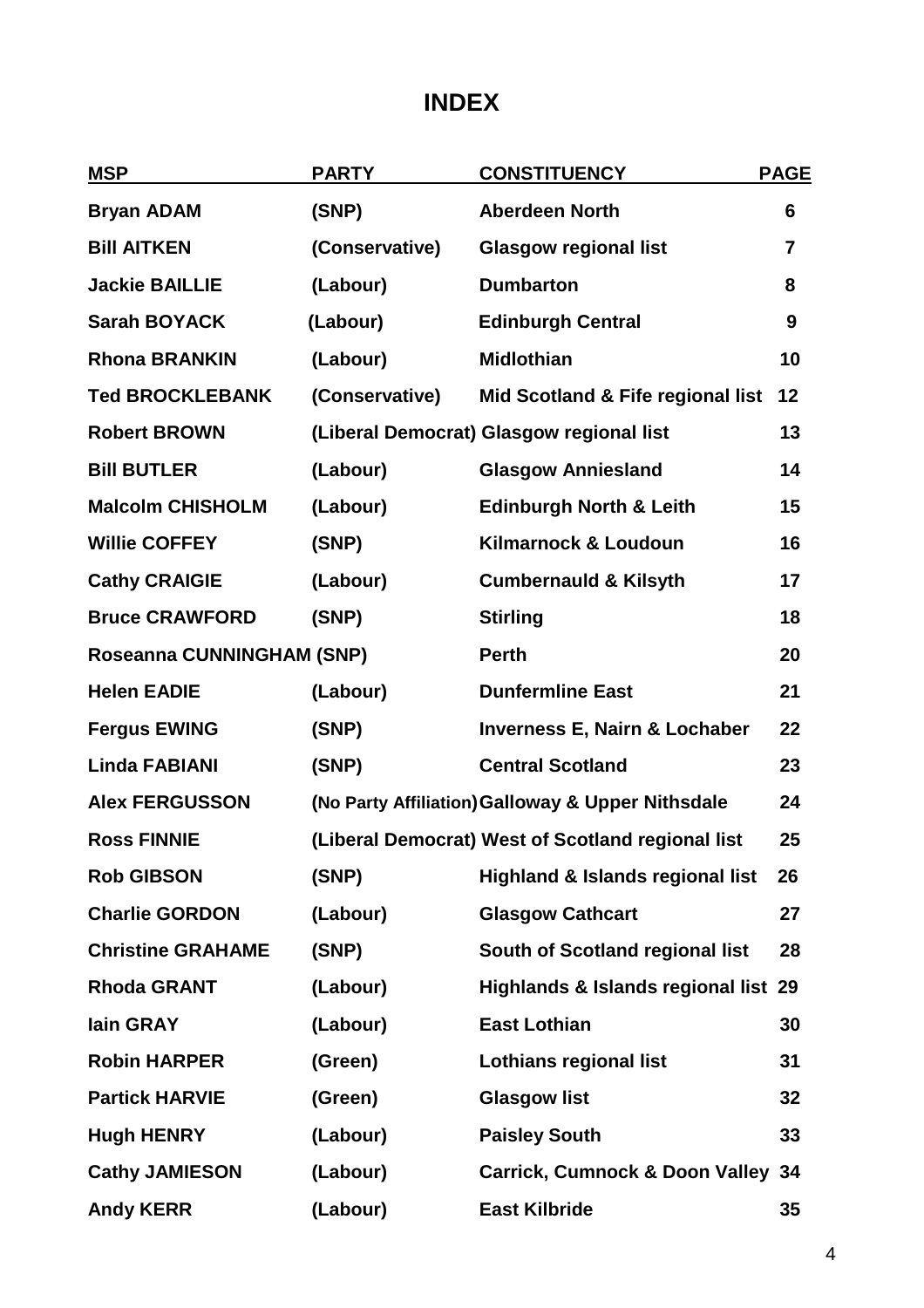# **INDEX**

| <b>MSP</b>                     | <b>PARTY</b>       |       | <b>CONSTITUENCY</b>                                       |    |  | <b>PAGE</b> |  |
|--------------------------------|--------------------|-------|-----------------------------------------------------------|----|--|-------------|--|
| <b>John LAMONT</b>             | (Conservative)     |       | <b>Roxburgh &amp; Berwickshire</b>                        | 36 |  |             |  |
| <b>Marilyn LIVINGSTONE</b>     | (Labour)           |       | <b>Kirkcaldy</b>                                          | 37 |  |             |  |
| <b>Kenny MacAskill</b>         | (SNP)              |       | <b>Edinburgh East and Musselburgh</b>                     | 38 |  |             |  |
| <b>Lewis MacDONALD</b>         | (Labour)           |       | <b>Aberdeen Central</b>                                   | 39 |  |             |  |
| <b>Paul MARTIN</b>             | (Labour)           |       | <b>Glasgow Springburn</b>                                 | 40 |  |             |  |
| <b>Tricia MARWICK</b>          | (SNP)              |       | <b>Central Fife</b>                                       | 41 |  |             |  |
| <b>Stewart MAXWELL</b>         | (SNP)              |       | <b>West of Scotland regional list</b>                     | 42 |  |             |  |
| <b>Frank McAVEETY</b>          | (Labour)           |       | <b>Glasgow Shettleston</b>                                | 43 |  |             |  |
| <b>Tom McCABE</b>              | (Labour)           |       | <b>Hamilton South</b>                                     | 44 |  |             |  |
| <b>Michael McMAHON</b>         | (Labour)           |       | <b>Hamilton North &amp; Bellshill</b>                     | 45 |  |             |  |
| <b>Duncan McNEIL</b>           | (Labour)           |       | <b>Greenock &amp; Inverclyde</b>                          | 46 |  |             |  |
| <b>Nanette MILNE</b>           | (Conservative)     |       | <b>North East Scotland regional list</b>                  | 47 |  |             |  |
| <b>John Farquhar MUNRO</b>     | (Liberal Democrat) |       | Ross, Skye & Inverness West                               | 48 |  |             |  |
| <b>Elaine MURRAY</b>           | (Labour)           |       | <b>Dumfries</b>                                           | 49 |  |             |  |
| <b>Shona ROBISON</b>           | (SNP)              |       | <b>Dundee East</b>                                        | 50 |  |             |  |
| <b>Mike RUMBLES</b>            | (SNP)              |       | South of Scotland regional list                           | 51 |  |             |  |
| <b>Mary SCANLON</b>            | (Conservative)     |       | Highlands & Islands regional list                         | 52 |  |             |  |
| <b>John SCOTT</b>              | (Conservative)     |       | Ayr                                                       | 54 |  |             |  |
| <b>Margaret SMITH</b>          |                    |       | (Liberal Democrat) Edinburgh West                         | 55 |  |             |  |
| <b>Shirley-Anne SOMERVILLE</b> |                    | (SNP) | <b>Lothians regional list</b>                             | 56 |  |             |  |
| <b>Stewart STEVENSON</b>       | (SNP)              |       | <b>Banff &amp; Buchan</b>                                 | 57 |  |             |  |
| <b>Jamie STONE</b>             |                    |       | (Liberal Democrat) Caithness, Sutherland & Easter Ross 58 |    |  |             |  |
| <b>Nicola STURGEON</b>         | (SNP)              |       | <b>Glasgow Govan</b>                                      | 59 |  |             |  |
| <b>Jim TOLSON</b>              |                    |       | (Liberal Democrat) Dunfermline West                       | 60 |  |             |  |
| <b>Sandra WHITE</b>            | (SNP)              |       | <b>Glasgow regional list</b>                              | 61 |  |             |  |
| <b>David WHITTON</b>           | (Labour)           |       | <b>Strathkelvin &amp; Bearsden</b>                        | 62 |  |             |  |
| <b>John WILSON</b>             | (SNP)              |       | <b>Central Scotland list</b>                              | 63 |  |             |  |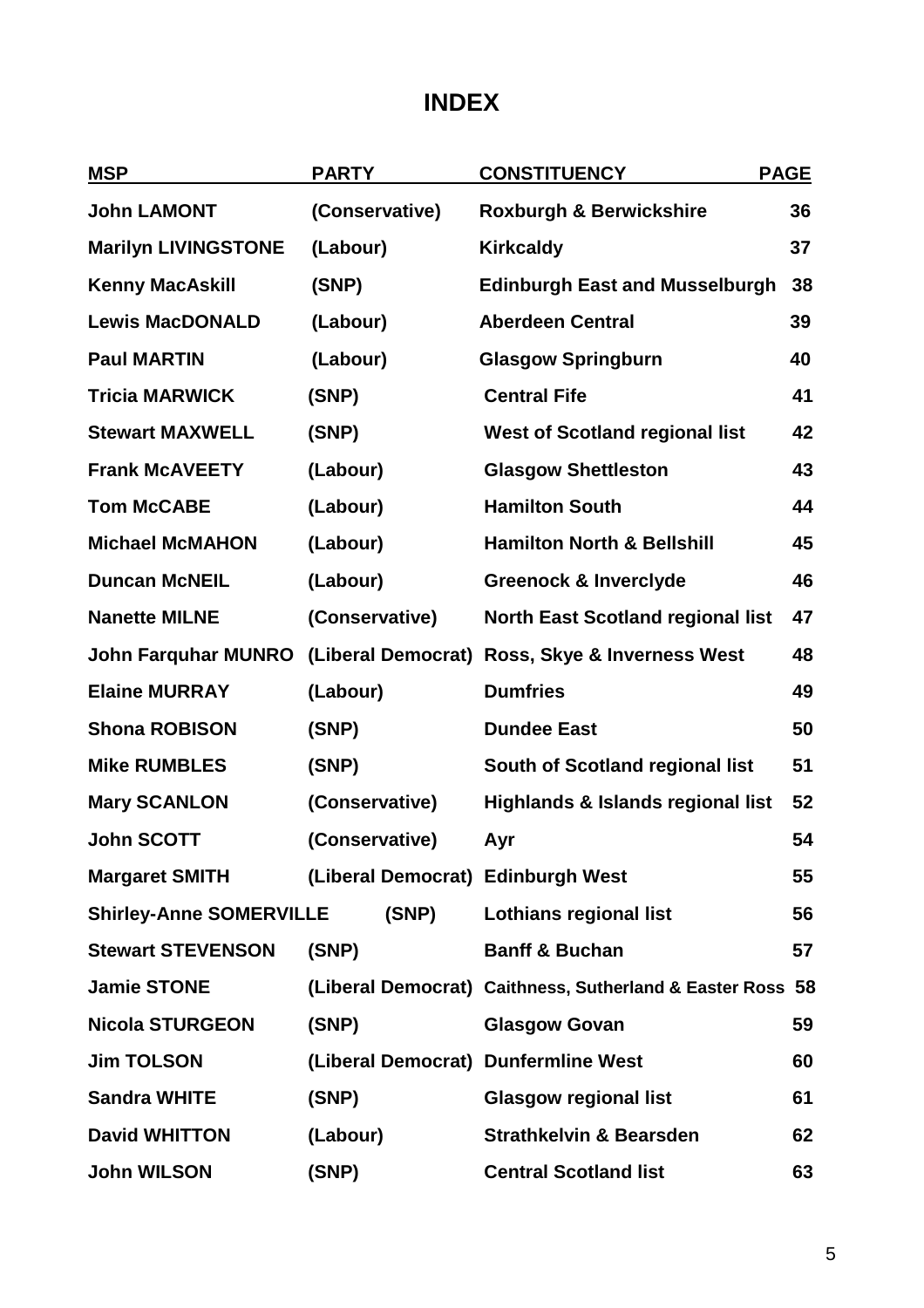## **Bryan ADAM (SNP) Aberdeen North**

Bryan Adam is on the contact list for Cross Party Group, but hasn't attended for a while / so far.

He was a substitute member on the Health Committee from May 2002 to March 2003 so may be aware of the CPG Petition.

He supported the motion for debate regarding Dr Gow's research and uncertainty over funding for same, June 2005.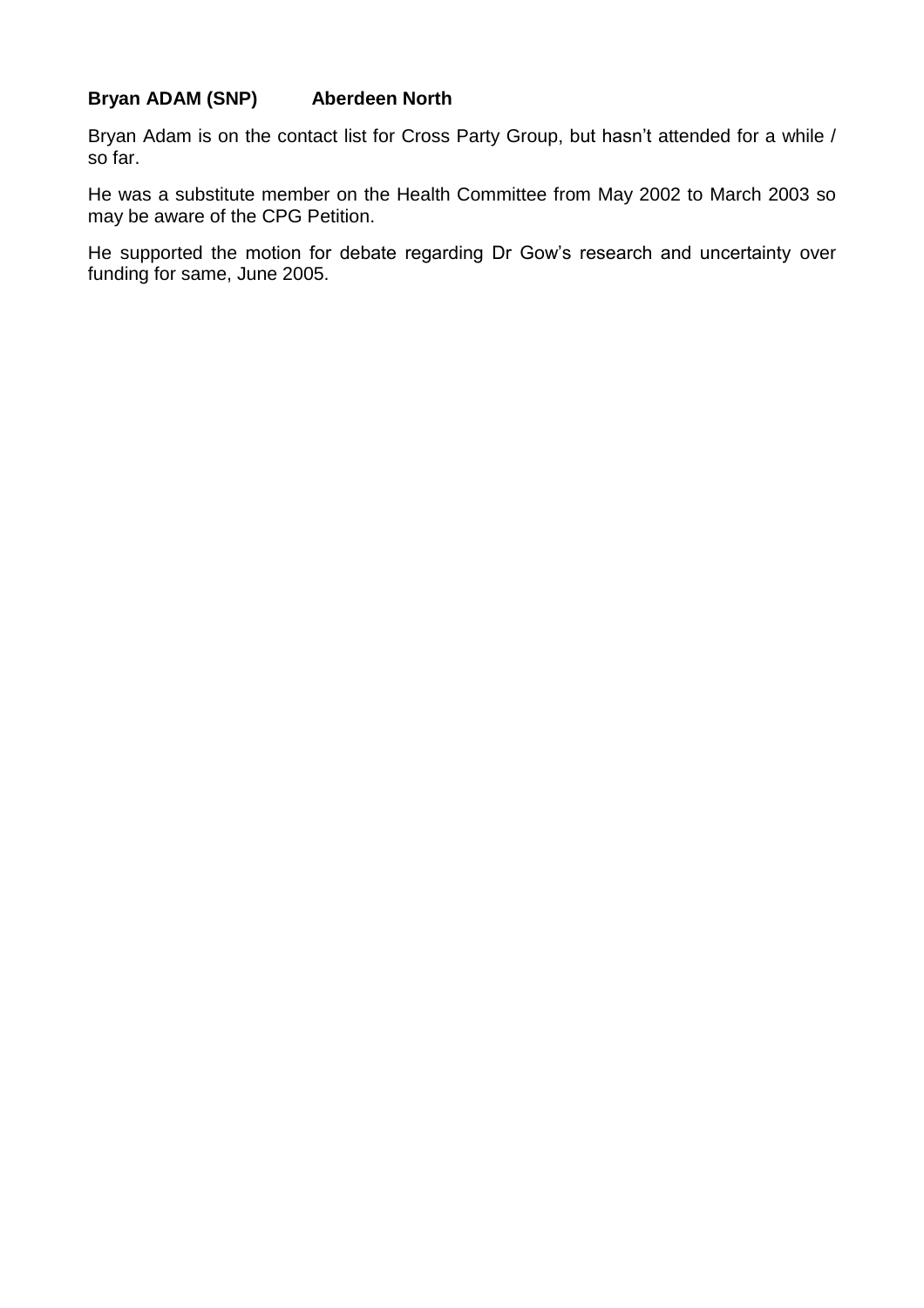## **Bill AITKEN (Conservative) Glasgow list**

Bill Atiken supported the motion for debate in June 2005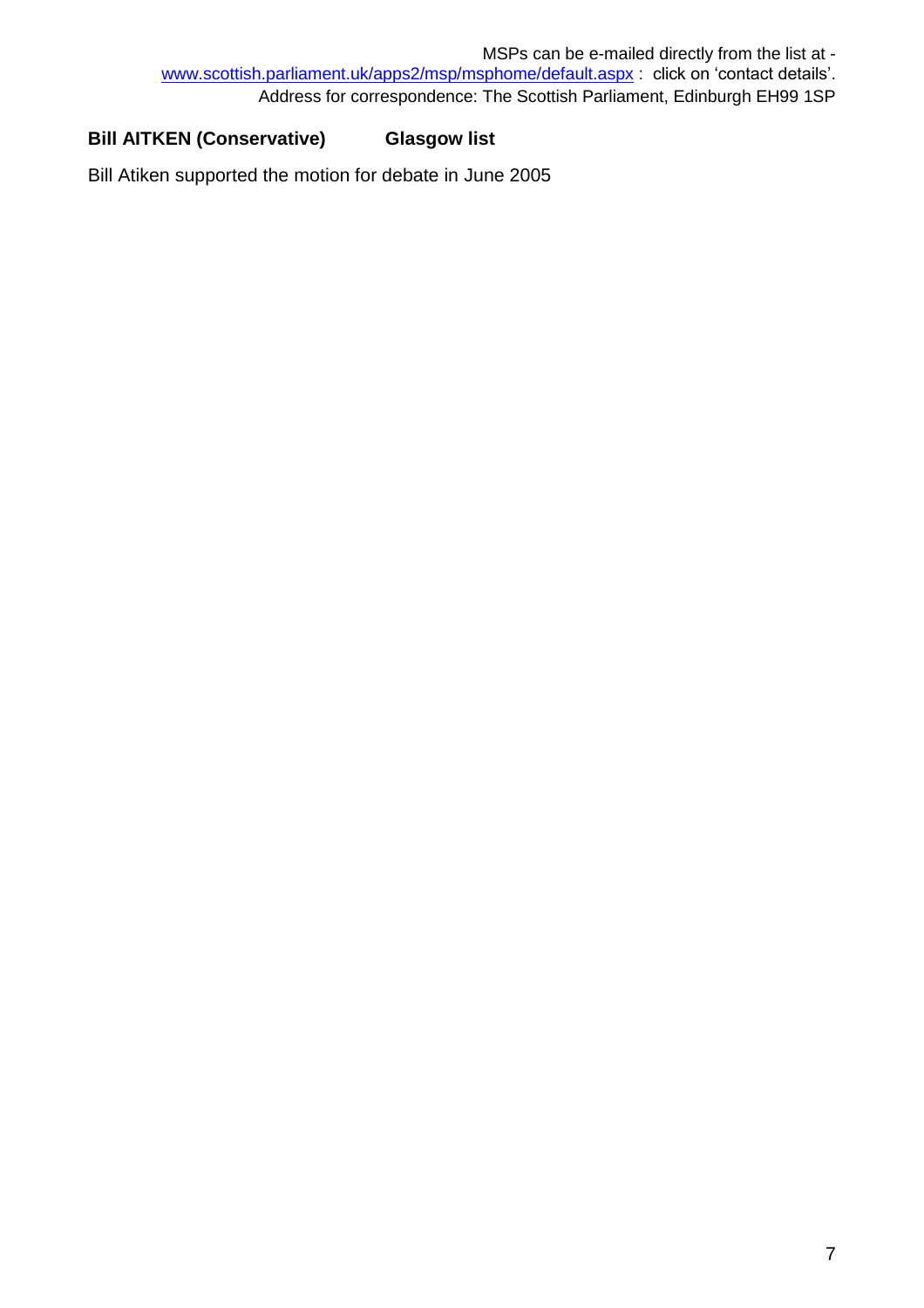### **Jackie BAILLIE (Labour) Dumbarton**

Jackie Baillie was on the Public Petitions Committee in the second session of the Parliament. However, this Committee had little to do with the Cross Party Group on M.E.'s petition at this time, as it had been referred to Health Committee.

While she may have little awareness of matters relating to ME, she has been involved in health issues more generally. Following a brief period on the Health Committee, she currently holds the position of Shadow Cabinet Secretary for Health and Wellbeing.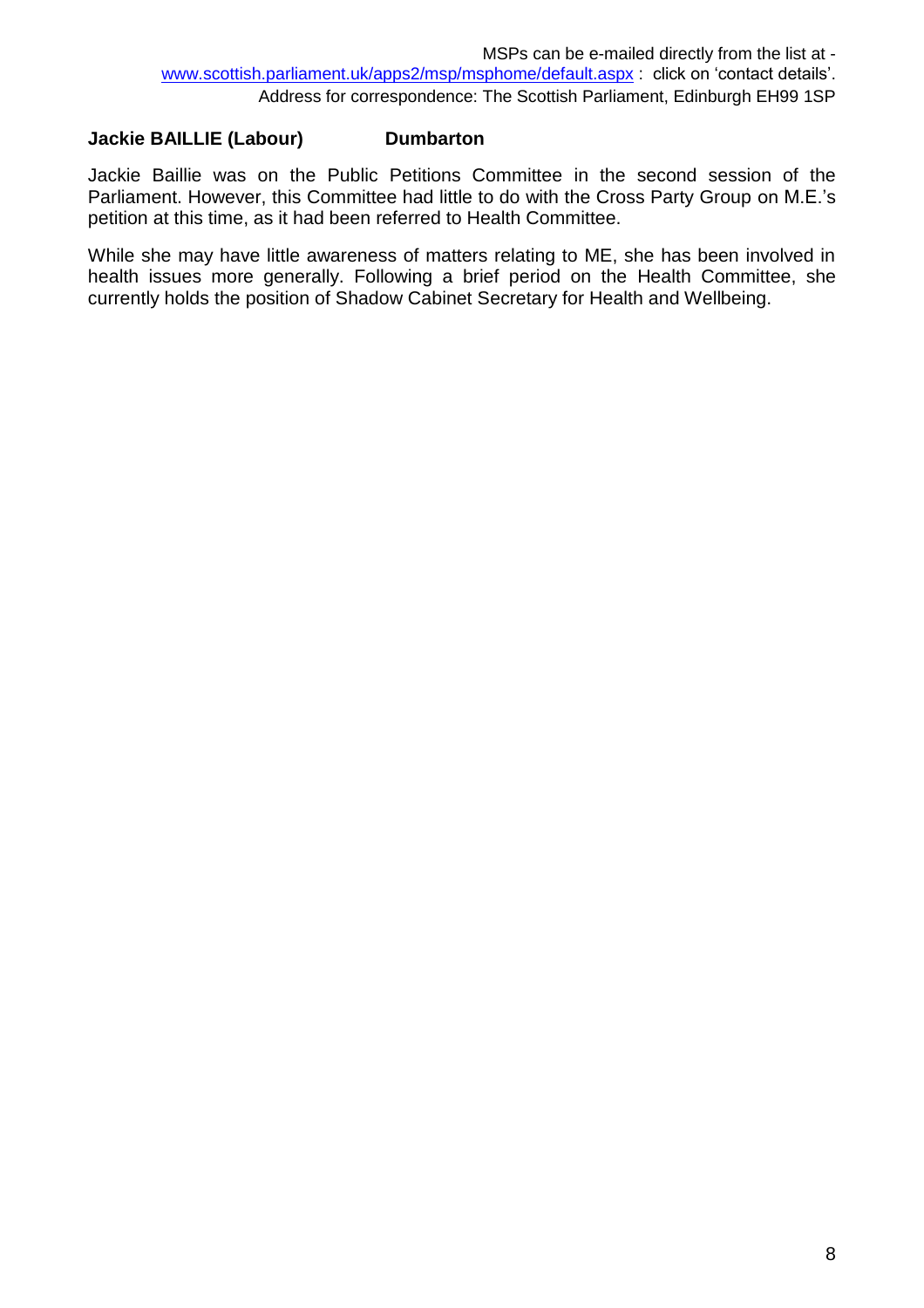#### **Sarah BOYACK (Labour) Edinburgh Central**

Sarah Boyack attended the CPG's Parliamentary Reception held to mark ME Awareness Week in May 2010.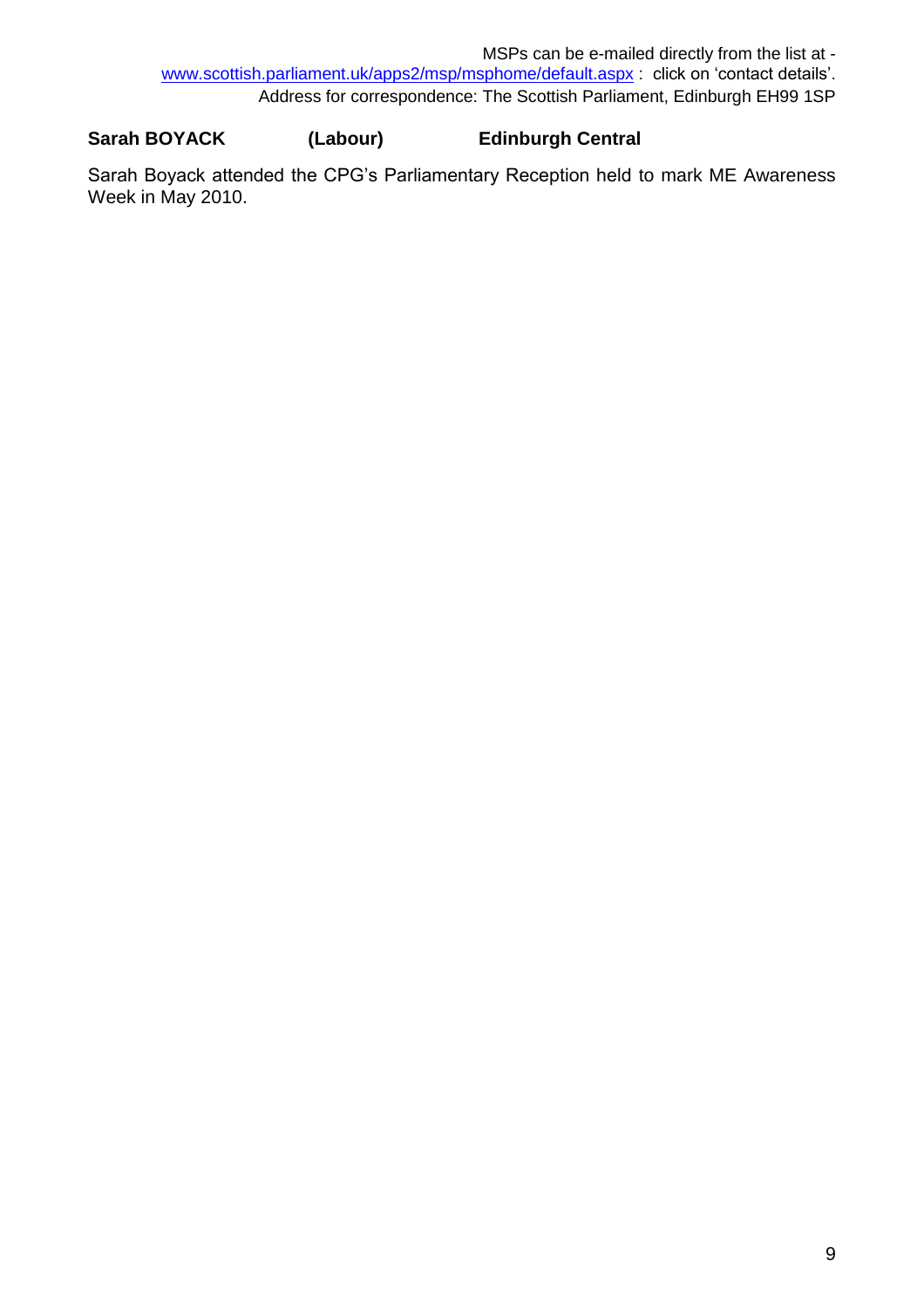#### **Rhona BRANKIN (Labour) Midlothian**

Rhona Brankin is a former Deputy Health Minister. In this capacity:

- ➢ She has provided written response to Parliamentary Questions on M.E. (March 2005: details below);
- ➢ She provided the executive's position at Health Committee when the Cross Party Group on ME's petition was closed. (April 2005: details below.)
- $\triangleright$  She responded to the debate on a motion presented by Alex Fergusson regarding Dr Gow's research. (June 2005: details below.)

#### **3 rd March 2005, response to Parliamentary Questions**

**S2W-14600 - Mr David Davidson:** To ask the Scottish Executive whether it will match on a per capita basis the investment in developing CFS/ME services in England.

**Rhona Brankin:** The Executive prefers to maximise the unified budgets made available to NHS boards for the treatment of all chronic conditions, rather than hold back funds for specific conditions.

**S2W-14599 - Mr David Davidson:** To ask the Scottish Executive whether it intends to develop a managed clinical network for CFS/ME sufferers.

**Rhona Brankin:** The development of managed clinical networks must be led from within the NHS. NHS boards who wish to participate in a network must prepare a case and may then apply to the Executive for support.

**S2W-14598 - Mr David Davidson:** To ask the Scottish Executive whether it has any plans to replicate the new services being rolled out in England for sufferers of chronic fatigue syndrome/myalgic encephalomyelitis (CFS/ME).

**Rhona Brankin:** The Executive takes the view that the planning of services is best carried out by NHS boards based on their assessment of local needs. NHS boards have been encouraged to consider what they can do to improve services for people with CFS/ME.

#### **April 2005, closure of petition at health committee - Extracts from committee proceedings**

Full text of proceedings:<http://www.scottish.parliament.uk/business/committees/health/or-05/he05-1202.htm>

*Rhona Brankin:* As part of the service change framework, we are setting up a working group to consider how best to manage all chronic conditions.<sup>\*</sup> We have just given grant funding to the voluntary organisation Action for ME to develop information for general practitioners. We will arrange for an assessment of need as soon as possible. We will also fund NHS Quality Improvement Scotland to produce a best practice statement on ME as part of its current work programme.

*Janis Hughes*:. The petition suggests that there is a pressing need for a specialist Scottish ME clinic. What are your views on that?

*Rhona Brankin*: When we receive the report on the management of chronic conditions,\* we will have to consider such possibilities, but at the moment there are no specific plans for such a clinic in Scotland. Because there has been no assessment of need, it is difficult for me to give a firm indication of our plans. The fundamental issue is that we get an assessment of need, consider what comes out of the NICE guidelines, look at the NHS QIS best practice statement and look for the best configuration of services for people with ME/CFS.

*Shona Robison*: Will you consider ways of ensuring that the needs assessment does not take as long as two years, as has been suggested? If it takes two years, that will be a five-year delay from when the short-life working group was first mooted in 2002—such a delay would be unacceptable to all the patient groups and individuals who are hoping and waiting for an assessment of needs. I urge you to speed up the process as much as possible.

*Rhona Brankin*: I would certainly want the needs assessment to be undertaken as quickly as possible.

*Rhona Brankin*: …Ministers and other politicians have a huge amount to learn from people who have had those conditions and from the experience of the families of those people. I am happy to do that.

*Alex Fergusson*: …. Do you acknowledge that ME is a different disease from CFS? Do you recognise it as being a neurological disease? Do you recognise it as being a chronic condition, which will be considered by the relevant care sub-group? … I would like you to clarify your position.

*Rhona Brankin*: As I said, I am aware that there are various schools of thought on the issue. I think that there are strong grounds for viewing ME as a neurological condition, but I would not want to say to you that my mind is closed to other views. I know that there is considerable debate and discussion about the issue, but my professional experience of

l

…

The outcome was the 'Kerr report': *Building a Health Service Fit for the Future*, Scottish Executive, May 2005.

See note above.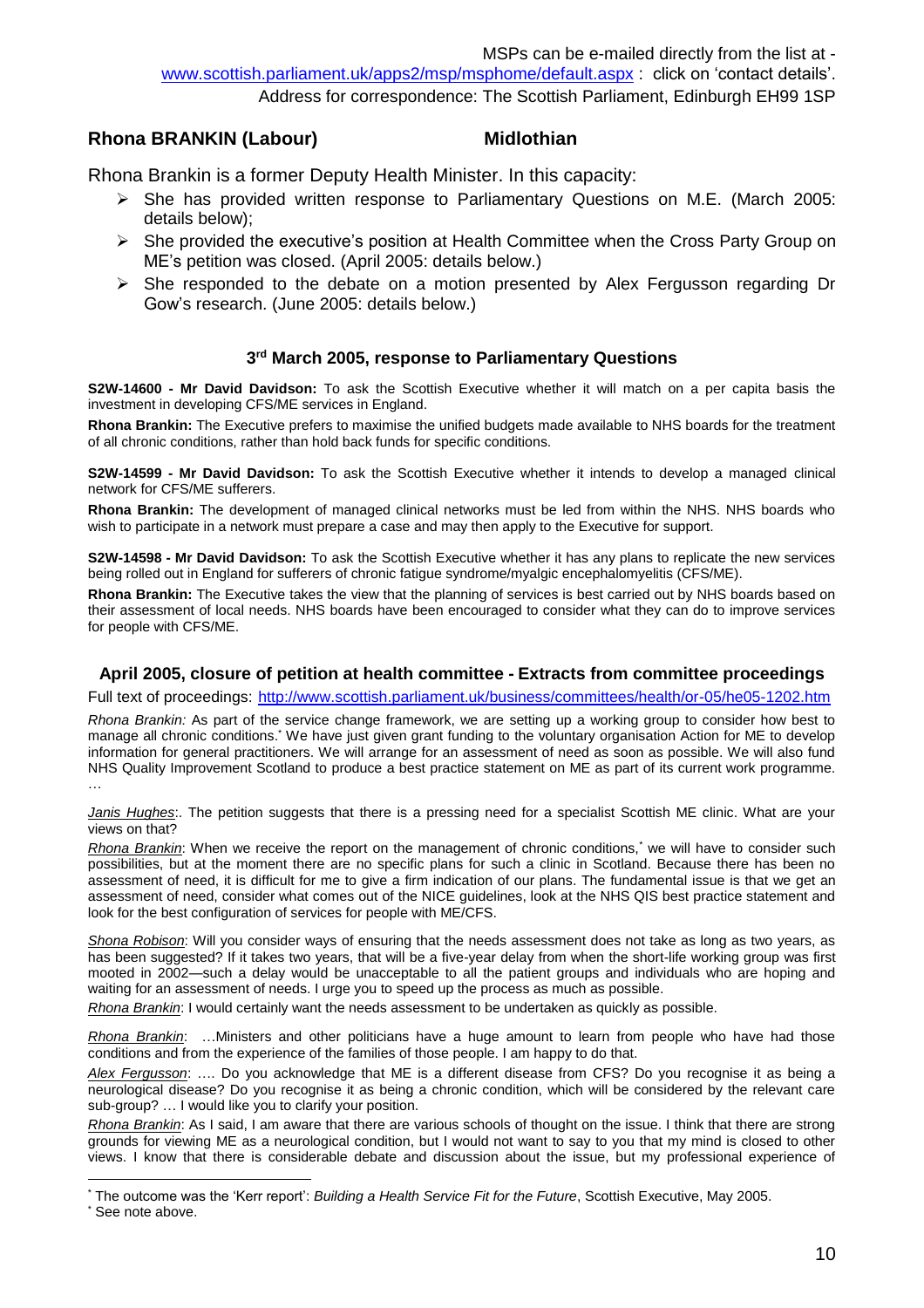Address for correspondence: The Scottish Parliament, Edinburgh EH99 1SP

contact with people who suffer from ME suggests to me that it is a neurological condition. Clearly, however, I am not an expert and must be guided by what people say to me. I will therefore take guidance from medical advisers, but I also need to listen to what I am told by people who have had experience of the conditions and by their families.

… We must ensure that there are the highest-possible standards of treatment and the best advice for people who suffer from ME and chronic fatigue syndrome.

One reason for the Kerr review considering the management of chronic disease is to ensure that there is the best-quality treatment throughout Scotland for chronic conditions.

Perhaps we could also consider the development of services at the general practitioner level, for example where GPs are looking to develop a specialist interest, as they are increasingly looking to do. There is no doubt that the curriculum is crowded and it is sometimes difficult for all GPs to have access to the most up-to-date information on every condition that is known to man. That is undoubtedly a challenge for them. I hope that the development of specialist GPs will help in that regard.

#### **June 2005, response to motion and debate - Extracts from proceedings:**

#### <http://www.scottish.parliament.uk/business/officialReports/meetingsParliament/or-05/sor0609-02.htm#Col17885>

*The Deputy Minister for Health and Community Care (Rhona Brankin):* The number of members who have attended tonight's debate, at the end of a long day, shows the high degree of interest that the issue attracts in the Parliament.

Contrary to what Alex Fergusson says, the Executive takes CFS/ME seriously. We have taken and continue to take steps to improve services. I will say more about that later. We are supporting research that we hope will lead to improved treatments in the future.

However, the motion refers to a particular research project. The lead researcher, Dr Gow, is aware of the role played by the chief scientist office in the Scottish Executive Health Department in encouraging and supporting research into health and health care needs in Scotland. As Alex Fergusson knows, the CSO responds primarily to requests for funding for research proposals that are initiated by the research community in Scotland and would welcome proposals for innovative CFS/ME studies of a sufficiently high standard. I cannot discuss any specific applications in detail—the CSO rightly keeps applications confidential until decisions on funding have been reached—but I can say that the chief scientist office would be prepared to discuss Dr Gow's research further with him. All applications for CSO funding are assessed on their quality and relevance to the health of the people of Scotland, using a well-established and highly regarded system of peer and committee review. It is important to note that there are lay members on all the CSO's committees. I will ask to be kept up to date on that issue.

The chief scientist office works in partnership with the Medical Research Council to support research on CFS/ME. The report of the independent working group on CFS/ME to the chief medical officer in England in January 2002 identified a need for a wide-ranging programme of research, and the MRC was asked to develop a strategy for advancing biomedical and health services research in this area.

In taking forward the strategy, the MRC encourages research proposals in all aspects of CFS/ME, including studies into the causes of the condition as well as evaluations of treatments. Proposals that are received under the initiative will benefit from additional weighting when they are assessed in competition for MRC funds, as CFS/ME has been designated as a current priority area for research. Although scientific quality has to be the main criterion, CFS/ME is a priority area for research.

As has been discussed today, funding for two large clinical trials has already been approved as part of the CFS/ME strategy and the CSO is contributing £250,000 over five years towards the cost of one of them. However, the MRC remains committed to funding scientific research into all aspects of CFS/ME and is currently considering a number of other applications on which funding decisions will be taken shortly.

We recently received the report of the working group on the management of chronic conditions, which was set up as part of the national framework for service change.\* Of course, that report relates to all long-term illnesses, but it has an important message on chronic conditions for all of us. We will consider its recommendations for improvements.

We have recently given grant funding to the voluntary organisation Action for ME to develop information packs for general practitioners. That work has already been done in England, and it is hugely important.

l

<sup>\*</sup> The 'Kerr report'. *Building a Health Service Fit for the Future*, Scottish Executive, May 2005. Andy Kerr, then Health Minister, spoke in the Parliamentary Chamber regarding the publication of this report, May 25<sup>th</sup> 2005.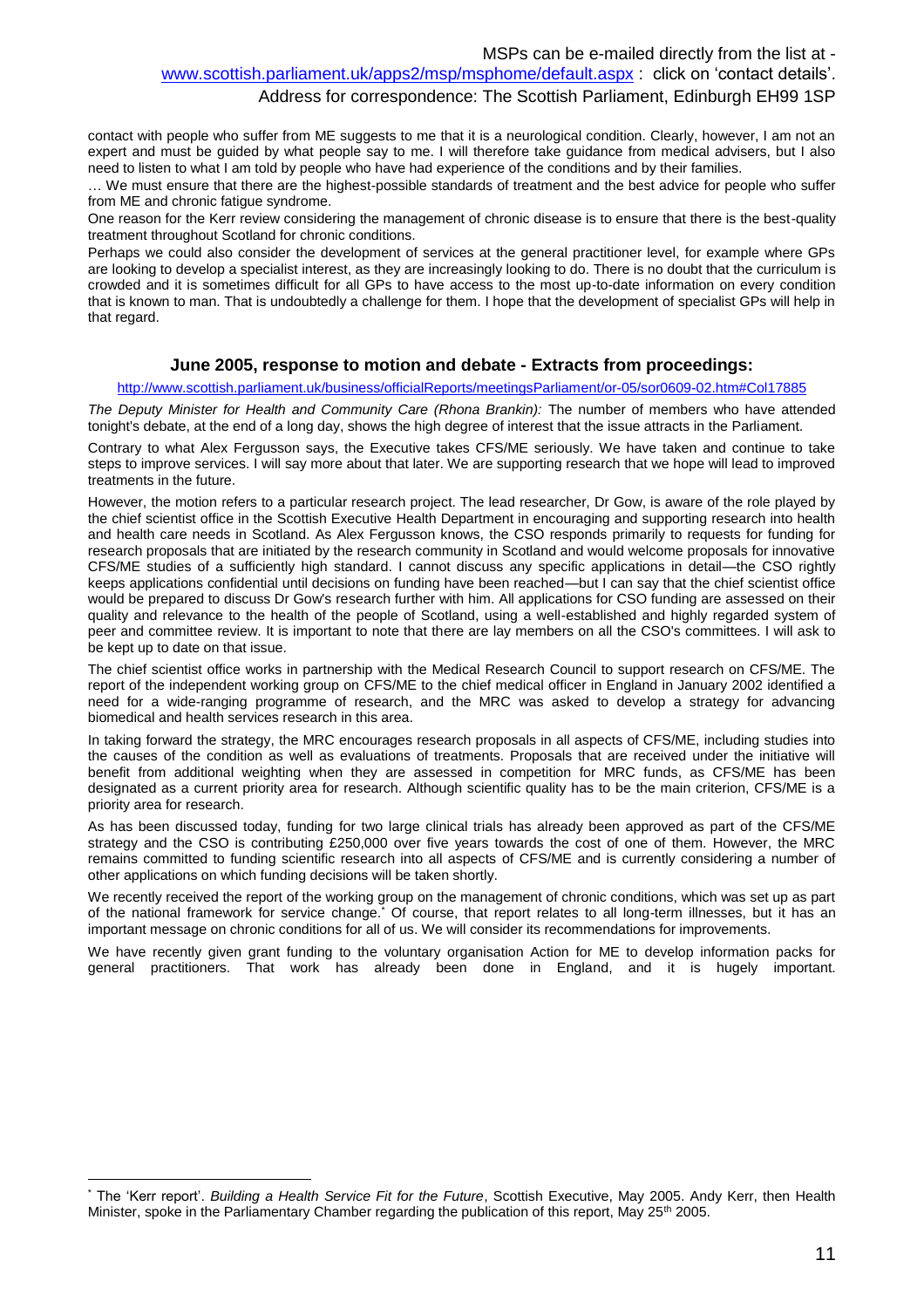## **Ted BROCKLEBANK (Conservative) Mid Scotland & Fife list**

Supported the motion for debate, June 2005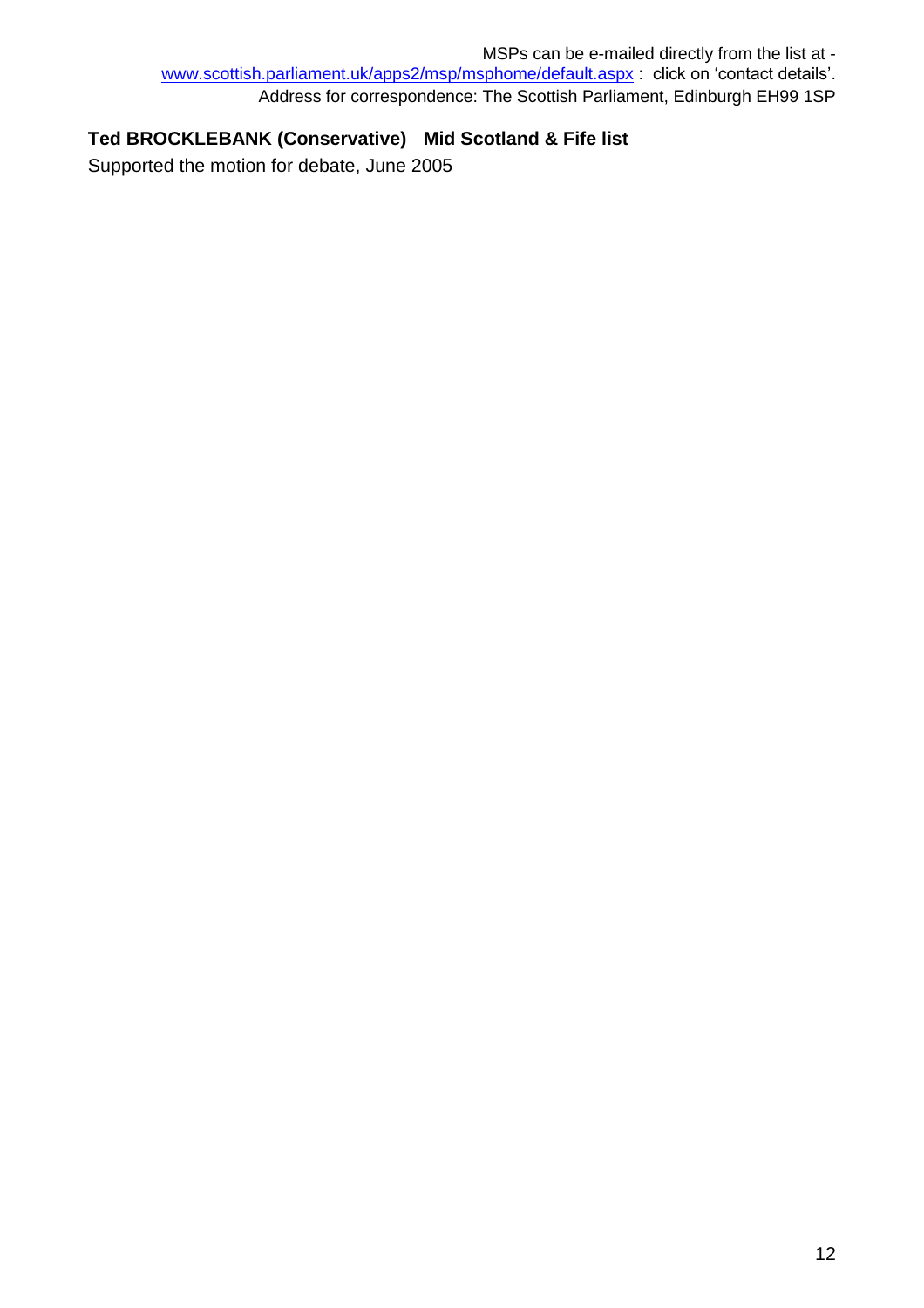#### **Robert BROWN (Liberal Democrat) Glasgow list**

Robert Brown was a substitute member of Health Committee in an earlier session of Parliament (September 2003-July 2005) – so he may be aware of the Cross Party Group's Petition and its closure.

He supported the motion for debate in January 2002.

More recently, he responded to a request to approach the NHS Board in his area regarding under-use of tilt tables to test for problems relating to low blood pressure (this request originated from a suggestion made at Cross Party Group, drawing on Julia Newton's presentation to CPG regarding problems related to low blood pressure in people with ME.)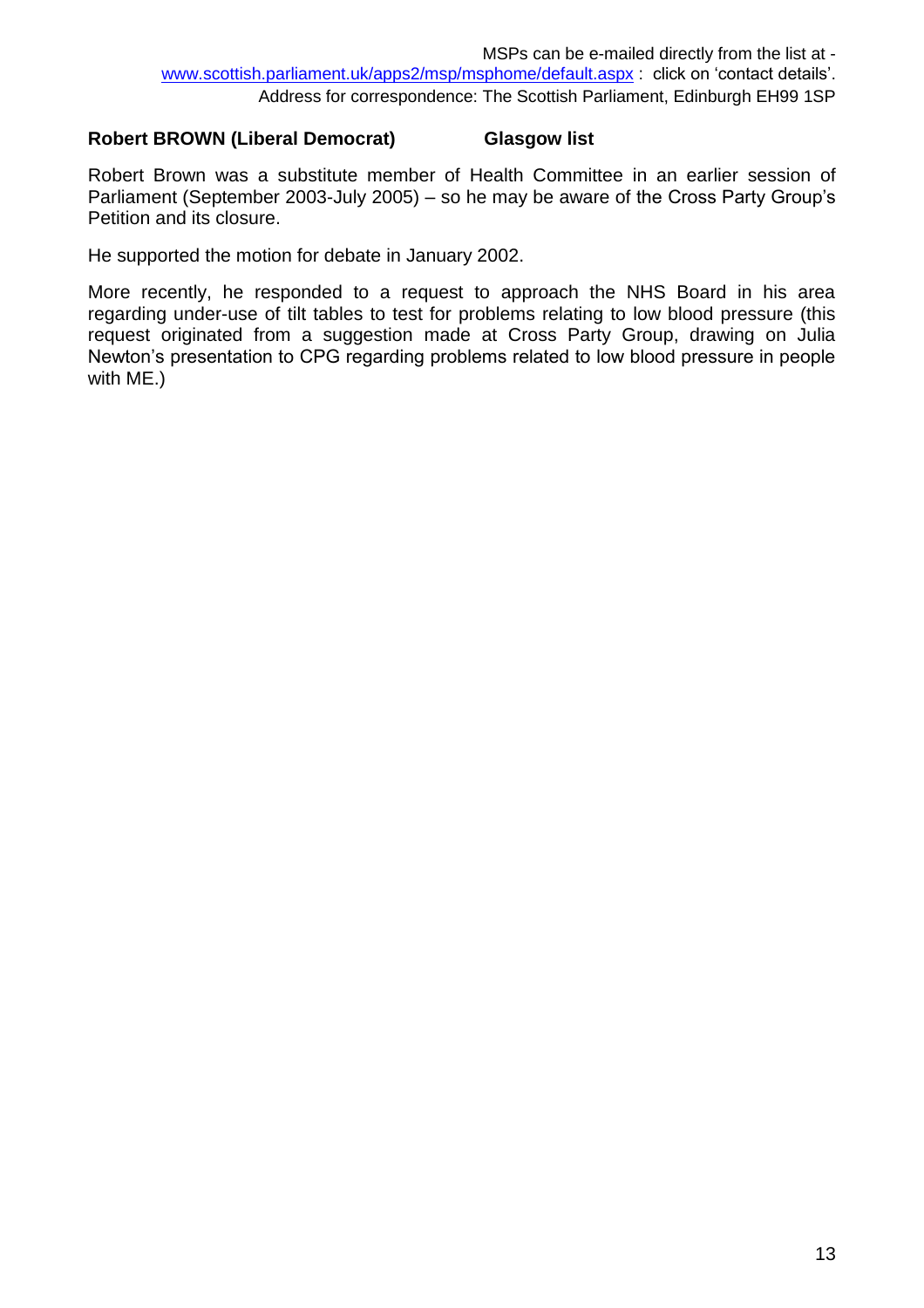## **Bill BUTLER (Labour) Glasgow Anniesland**

Bill Butler was a member of Health Committee in the first session of the parliament, at which time the Cross Party Group on ME's petition was petition wasunder consideration.

He supported the motion for debate in June 2005.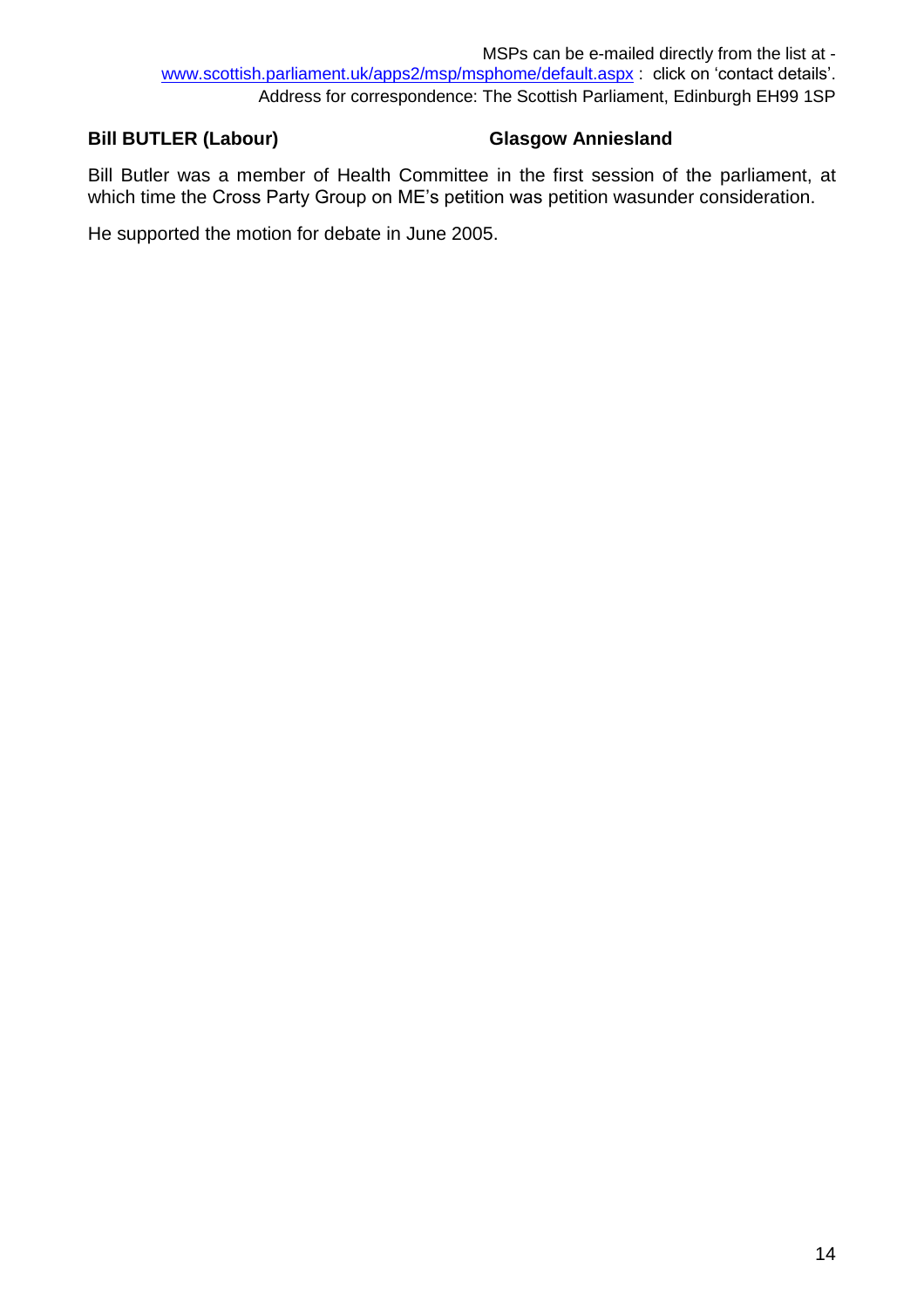## **Malcolm CHISHOLM (Labour) Edinburgh North & Leith**

Malcolm Chisholm was briefly member of Health Committee in the current session (June-September 2007).

He hosted the Scottish neurological standards launch in March 2010.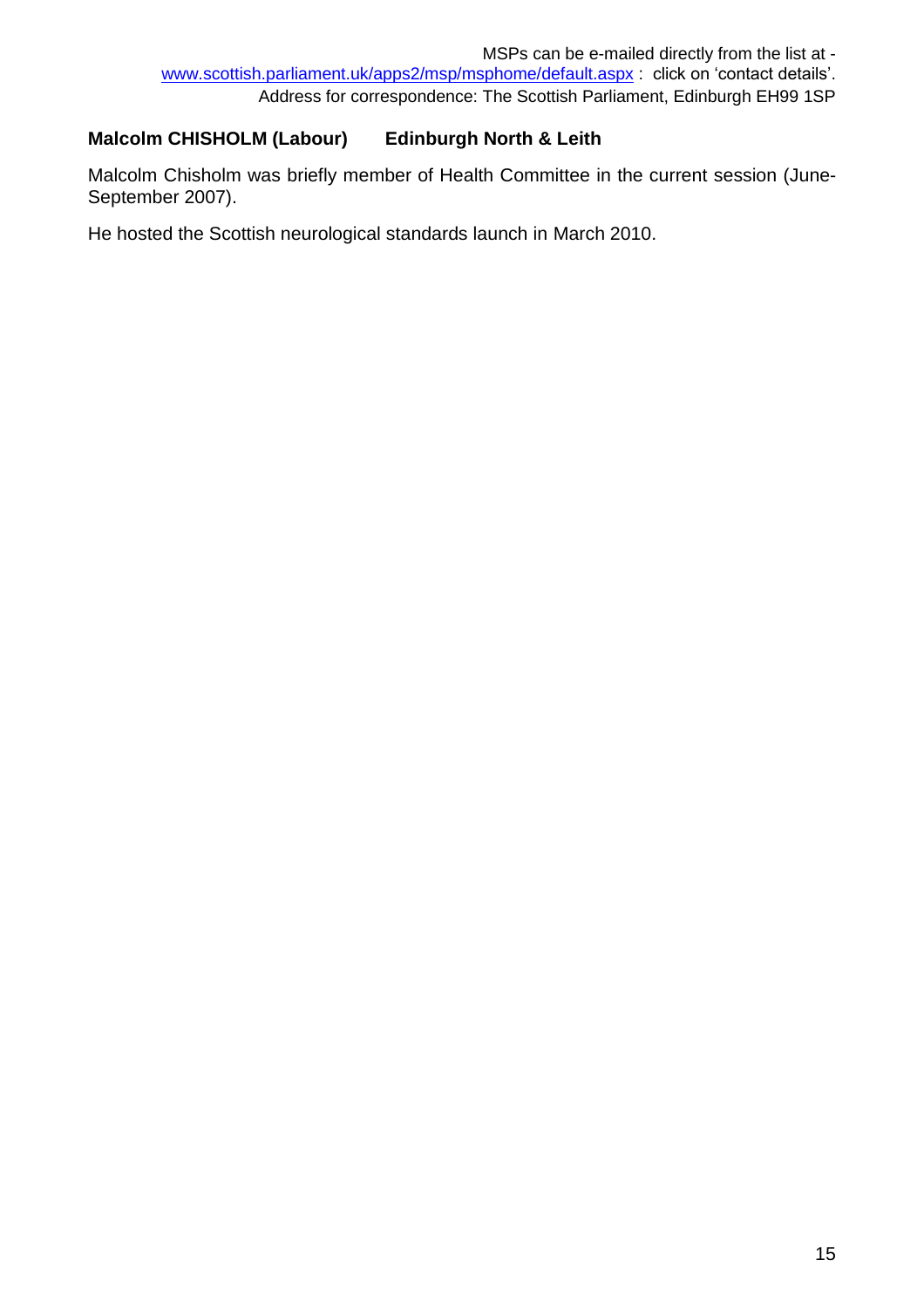#### **Willie COFFEY (SNP) Kilmarnock & Loudoun**

Willie Coffey has submitted a Parliamentary Question on M.E.:

S3W-24413: *To ask the Scottish Executive, further to the answer to question S2W-7080 by Tom McCabe on 1 April 2004,\* what additional services for people with chronic fatigue syndrome/myalgic encephalopathy (CFS/ME) have been established since February 2003.*

**Written Answer,** Thursday, 4 June 2009**,** Nicola Sturgeon (Scottish National Party)

Service developments since February 2003 include the employment of a CFS/ME nurse specialist in NHS Fife and the development of a CFS/ME assessment clinic in NHS Lothian. A programme for people with CFS/ME has also been developed by the Centre for Integrative Care at the Homeopathic Hospital, Glasgow. We are funding an evaluation of that programme to help promote its dissemination.

In order to encourage further progress in the development of services, we commissioned the Scottish Public Health Network (SPHN) to undertake a needs assessment for CFS/ME, and last month it issued a draft for consultation. It contains recommendations on a proposed model of care for Scotland, including the development of a Managed Clinical Network approach to ME-CFS (to use the Network's preferred terminology).

In tandem with the needs assessment, we have also provided Action for ME with funding to produce a first edition of a Good Practice Statement on ME-CFS. This is intended to help general practitioners with the management of ME-CFS until such time as the evidence base allows the development of a clinical guideline by the Scottish Intercollegiate Guidelines Network.

**\* Mr Tom McCabe:** A framework for the provision of services for CFS/ME sufferers in Scotland was developed by a short life working group, set up by the Executive, and commended to NHS boards in February 2003. The Executive has asked boards for reports on action taken in the light of the working group's report and has undertaken to convey the outcome to the Health and Community Care Committee.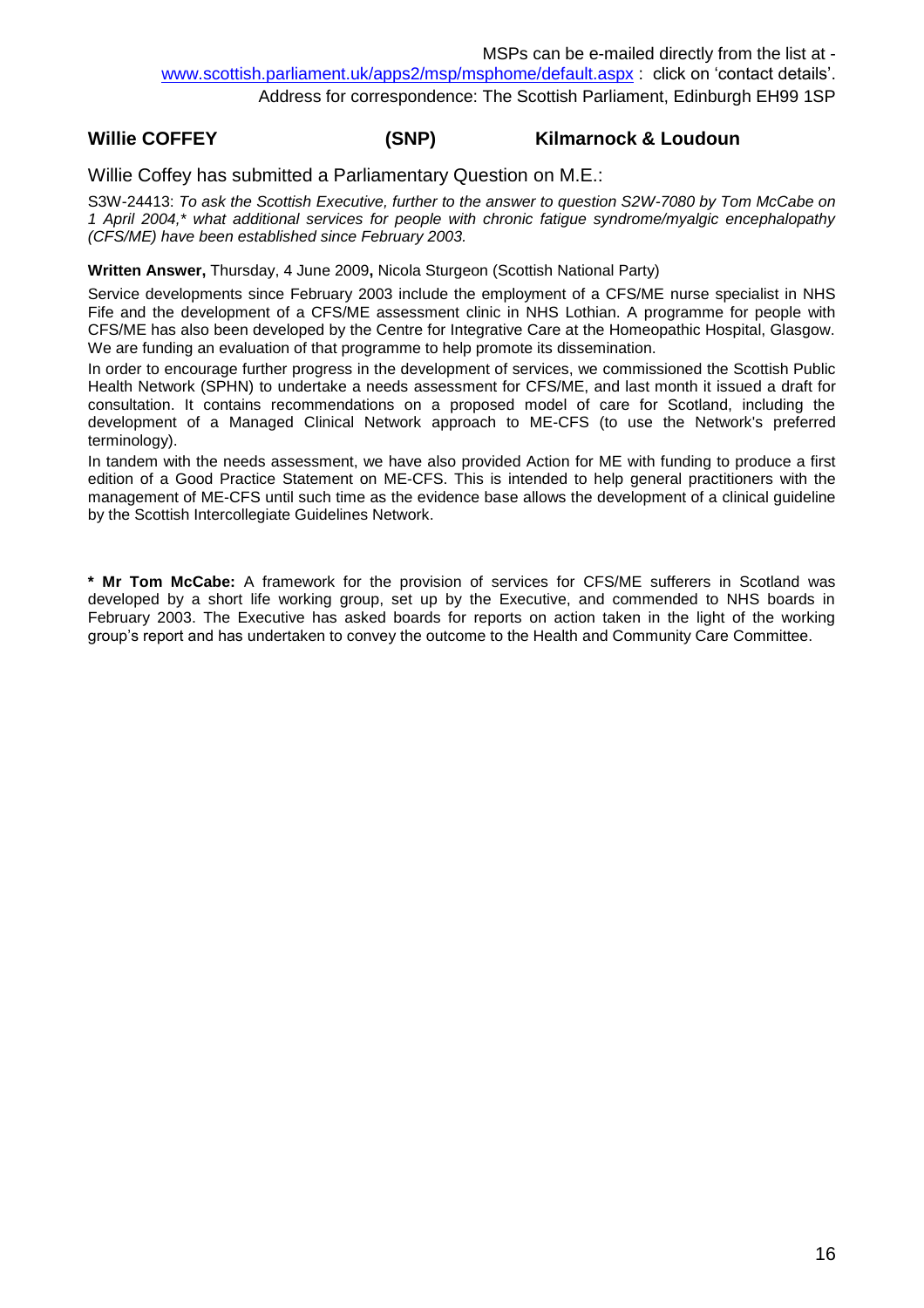MSPs can be e-mailed directly from the list at [www.scottish.parliament.uk/apps2/msp/msphome/default.aspx](http://www.scottish.parliament.uk/apps2/msp/msphome/default.aspx) : click on 'contact details'. Address for correspondence: The Scottish Parliament, Edinburgh EH99 1SP

**Cathy CRAIGIE (Labour) Cumbernauld & Kilsyth** 

Cathie Craigie attended the Cross Party Group's Parliamentary Reception to mark ME Awareness Week in May 2010.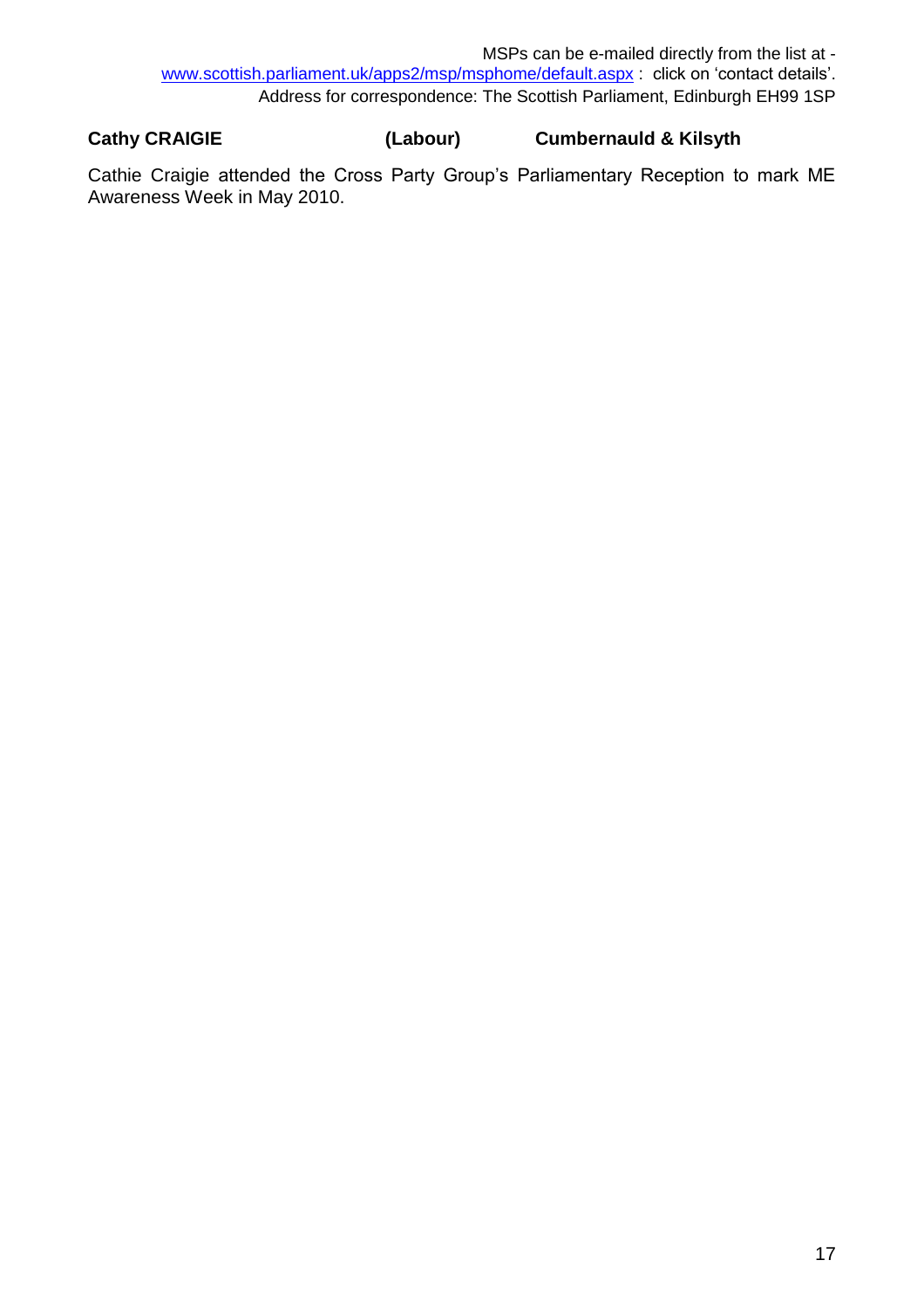#### **Bruce CRAWFORD (SNP) Stirling**

Bruce Crawford is a former convenor of Cross Party Group on ME. In his present position of Minister for Parliamentary Business in the Office of the First Minister in the present Scottish Government he has been unable to continue involvement in CPG. However, he did attend the CPG parliamentary reception for ME Awareness week in May 2010.

Back in January 2002 he put this question to the then Deputy Minister for Health & Community Care following the debate in Parliament:

*Does the minister agree that there must be not only more research, but a change of culture at the*  heart of Government and in all organisations that are associated with Government? The culture must *be changed to reflect the fact that ME exists and to ensure that action is taken and that barriers are removed rather than obstacles being created. If we consider the problem from that perspective, we can make substantial changes.*

Ministerial response (Hugh Henry):

*Bruce Crawford is right: there is a need to change the culture. Winnie Ewing and others referred to the need to change the culture in the medical profession, Robin Harper spoke about education and John McAllion and others spoke about the problems in the wider NHS. I agree that the culture in Government must change significantly as well.* 

*The report of the English chief medical officer's working group on care for people with ME is welcome for a number of reasons. It should lay to rest the controversy over whether the condition is real, which*  has sometimes been a barrier preventing sufferers from obtaining good-quality care. It is important *that the report gives due weight to the views and experiences of patients.*

Bruce Crawford has also asked a number of Parliamentary Questions:

**S2W-19356 Bruce Crawford:** To ask the Scottish Executive what the remit is of the strategic needs assessment it is undertaking in respect of ME;

**S2W-19357 Bruce Crawford:** To ask the Scottish Executive who has responsibility for undertaking the strategic needs assessment in respect of ME and what level of support is available to carry out the assessment effectively;

**S2W19358 Bruce Crawford:** To ask the Scottish Executive when it expects the strategic needs assessment in respect of ME to be completed and how it will publish the results.

Lewis Macdonald: (3<sup>rd</sup> October, 2005) - *response to all of the above* - The Executive is committed to carrying out an assessment of needs for ME services. It has, however, proved difficult to identify the best means of taking this forward. The former Scottish Needs Assessment Programme has been in abeyance for some years and the infrastructure which supported it no longer exists. After consideration of all options the Executive has decided that the work must be put out to tender. This will be done as soon as the financial resources to support it can be identified.

**S2W19359 Bruce Crawford:** To ask the Scottish Executive what level of financial resources it makes available to NHS boards to help treat those who are affected by ME.

**Lewis Macdonald: (3rd October, 2005)** NHS boards are given unified budgets, increased by an average of 7.6% in the current financial year, from which they are expected to meet the costs of treatment for people with ME and all other chronic conditions. It is for boards to decide how their unified budgets should be distributed, based on their assessments of local needs.

**Bruce Crawford:** To ask the Scottish Executive what level of support is provided by each NHS board for ME sufferers.

**Lewis Macdonald: (3rd October, 2005)** The information requested is not held centrally.

**S2W-23507 Bruce Crawford:** To ask the Scottish Executive, further to the answer to question S2W-19357 by Lewis Macdonald on 3 October 2005, when it expects to put the contract for providing an assessment of needs for ME services out to tender; when the tender process will be complete, and how much it will cost.

**Lewis MacDonald (10th March 2006):** The Executive is committed to carrying out an assessment of the service needs of those with CFS/ME and the financial resources for the assessment have been identified. We are still considering the best options for obtaining an independent assessment, and ensuring that the arrangements conform to procurement requirements. We also want to make sure that the specification for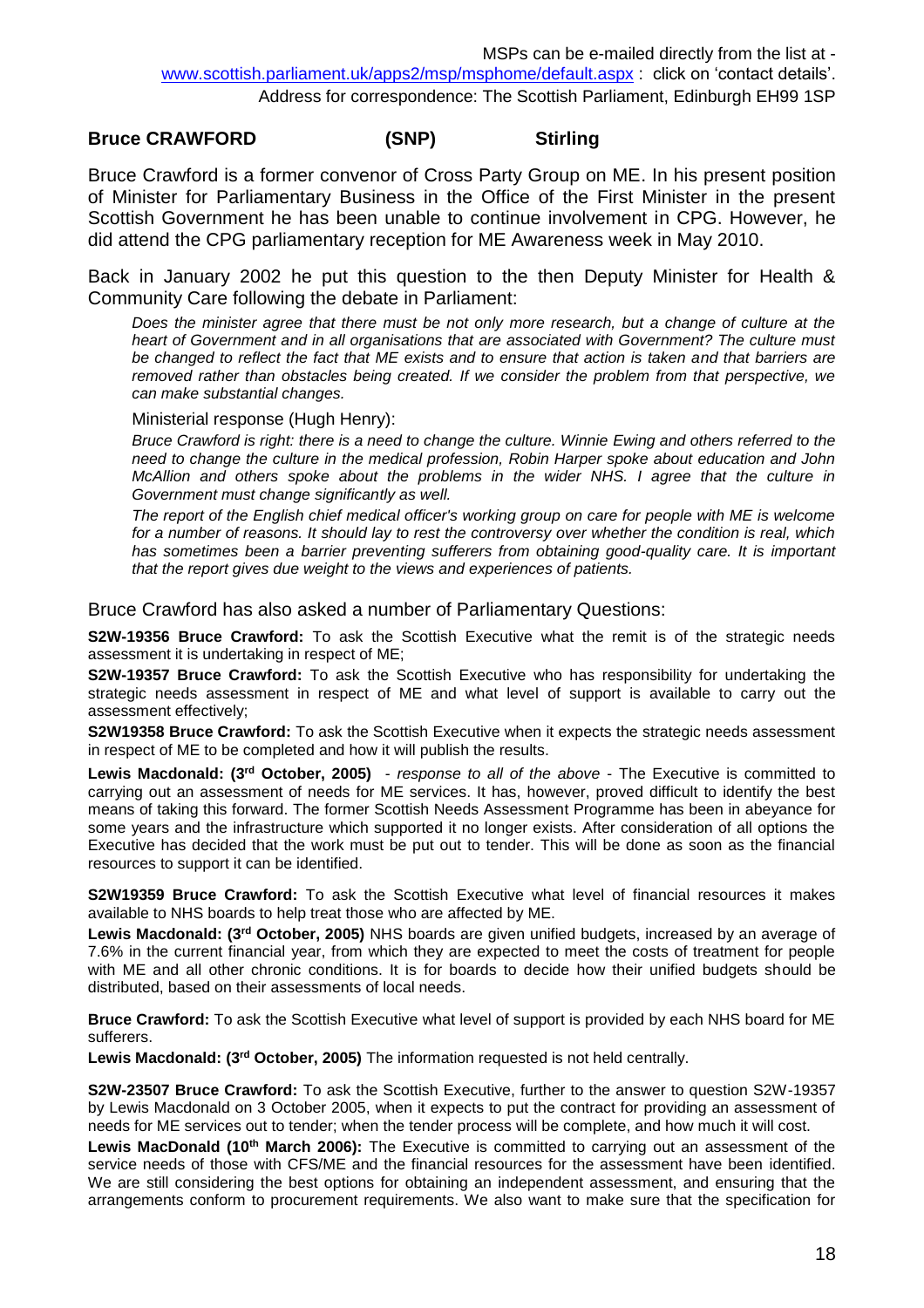Address for correspondence: The Scottish Parliament, Edinburgh EH99 1SP

the tender will deliver the intended outcomes. I hope to be able to make an announcement in the near future which will include the information requested in the Question.

**S2W-23508 Bruce Crawford:** To ask the Scottish Executive, further to the answer to question S2W-19357 by Lewis Macdonald on 3 October 2005, whether it will list the companies or organisations that will be invited to tender to provide an assessment of needs for ME services.

**Lewis MacDonald (10th March 2006):** The Executive will follow the procedures laid down for tendering exercises, and will be happy to make public the names of those organisations which submit a bid to undertake the assessment.

**S2W-23508 Bruce Crawford:** To ask the Scottish Executive, further to the answer to question S2W-19357 by Lewis Macdonald on 3 October 2005, what patient involvement there will be in the tendering process for providing an assessment of needs for ME services.

**Lewis MacDonald (10th March 2006):** In taking forward the tendering process, we shall consider how people with ME/CFS, and those representing their interests, can most effectively contribute.

**S2W-32390 Bruce Crawford:** To ask the Scottish Executive who the members are of the public health network referred to by the Minister for Health and Community Care in a letter to me of 8 January 2007 and on what basis each member was selected.

**Andy Kerr (28th March 2007):** The Scottish Public Health Networks (ScotPHNs) remit is to facilitate joint working between all organisations involved in health improvement and health services by providing a means of communication, through specific projects in areas of national importance, and to do this the Network consists of a Steering Group which is chaired by a Director of Public Health. Its membership is drawn from key individuals from relevant organisations such as Directors of Public Health and Medical Directors from Special Health Boards. It agrees and guides the ScotPHN work programme.

Governance of the Network is undertaken by a Stakeholder Group. These stakeholders include broad representation from organisations responsible for delivering health improvement and health service, such as Directors of Public Health; Consultants in Public Health Medicine; Health Promotion Managers; Public Health Specialists; Public Health Academics; Public health colleagues from Special Health Boards; Community Health Partnership General Managers or Clinical Directors; Dental Public Health; Pharmaceutical Public Health and Environmental Health Specialists.

**S2W-32391 Bruce Crawford (Mid Scotland and Fife) (SNP):** To ask the Scottish Executive what the remit is of the public health network referred to by the Minister for Health and Community Care in a letter to me of 8 January 2007; what the networks objectives are, and how its work is monitored.

**Mr Andy Kerr (27th March 2007):** *reference to remit, as above ..* The objectives of the Network are to:

- undertake prioritised national pieces of work where there is a clearly identified need, which will impact on planning and decision making at both national and local level. This will be facilitated by using the skills, knowledge and expertise, which are spread widely across Scotland, in addressing public health issues; and
- to create effective communication amongst professionals and the public to allow efficient coordination of public health activity. To share information effectively so that duplication of effort is avoided.

The Network has a Steering Group which is chaired by a Director of Public Health. Its membership is drawn from key individuals from relevant organisations. It agrees and guides the ScotPHN work programme. *Reference to 'Stakeholder Group', as above …* The ScotPHN is facilitated and monitored by a lead clinician with the support of a project manager. The ScotPHN is hosted by NHS Health Scotland.

ScotPHN is open to everyone in Scotland who has a professional interest and significant involvement in the wider health improvement agenda including staff from the NHS, local authorities, academia and others. The ScotPHN work programme is still under development as it has been fully functioning for less than 6 months.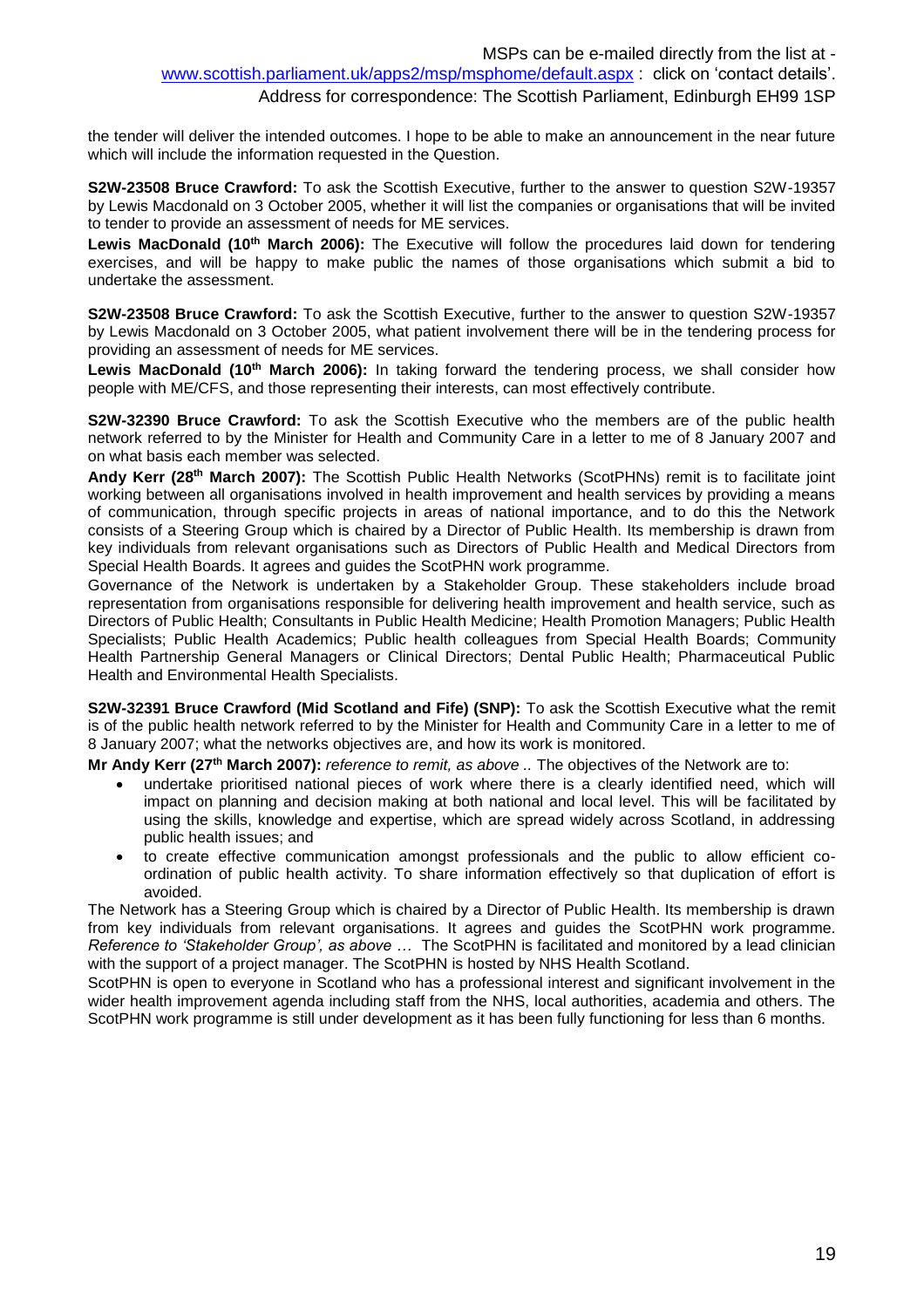### **Roseanna CUNNINGHAM (SNP) Perth**

Roseanna Cunninghame was chair of Health Committee in session 2 of the Parliament; in this capacity chaired the meeting of the Health Committee at which the petition was closed. (See extracts below.)

She supported the motion for debate, June 2005.

(Roseanna Cunninghame is currently Minister for the Environment in the Scottish Government.)

#### **Contributions from Roseanna Cunningham, from the record of Health Committee (April 2005):**

<http://www.scottish.parliament.uk/business/committees/health/or-05/he05-1202.htm>

*Opening the discussion:* The petitions have been under consideration by the committee for a considerable time, and have been the subject of extended correspondence with a variety of ministers over the years. Today's session will focus on the outstanding questions and issues that have been raised with the committee in recent submissions from the petitioners. As agreed at the committee's meeting on 1 February, consideration of the petitions will be closed on the basis of today's session.

*Closing the discussion:* Some progress has been made today. Everybody, including the petitioners, will welcome the strategic needs assessment. However, the history of this process has been very unedifying. The petitioners first asked for a needs assessment, and that was followed by the announcement of a shortlife working group, which was presumably to progress matters faster and "provide suggestions for improvements ... more rapidly" .

Sometime later, however, there was a turnaround and it was decided that, because there was no needs assessment, nothing further would happen.

In a sense, we are right back where we were at the start of the petition. The set of events in the intervening years has been unfortunate. Although I appreciate that the minister is at the sticky end of the lollipop and that the matter had nothing to do with her in the first place, I ask her to suggest to her department that that is no way to proceed. It now looks as if the short-life working group was nothing more than a delaying mechanism, which is unfortunate and not a very sensible way to proceed. That is not what the group was meant to be but, as a result, we have lost time.

#### *Response from Rhona Brankin, Deputy Health Minister:*

Let me say something in defence of the department. I do not take the view that there has been no progress. However, when one considers the reports coming back from the boards, one can see that, although the boards were starting from different places, progress has been very patchy. Given that, an assessment of needs will allow us to take things forward.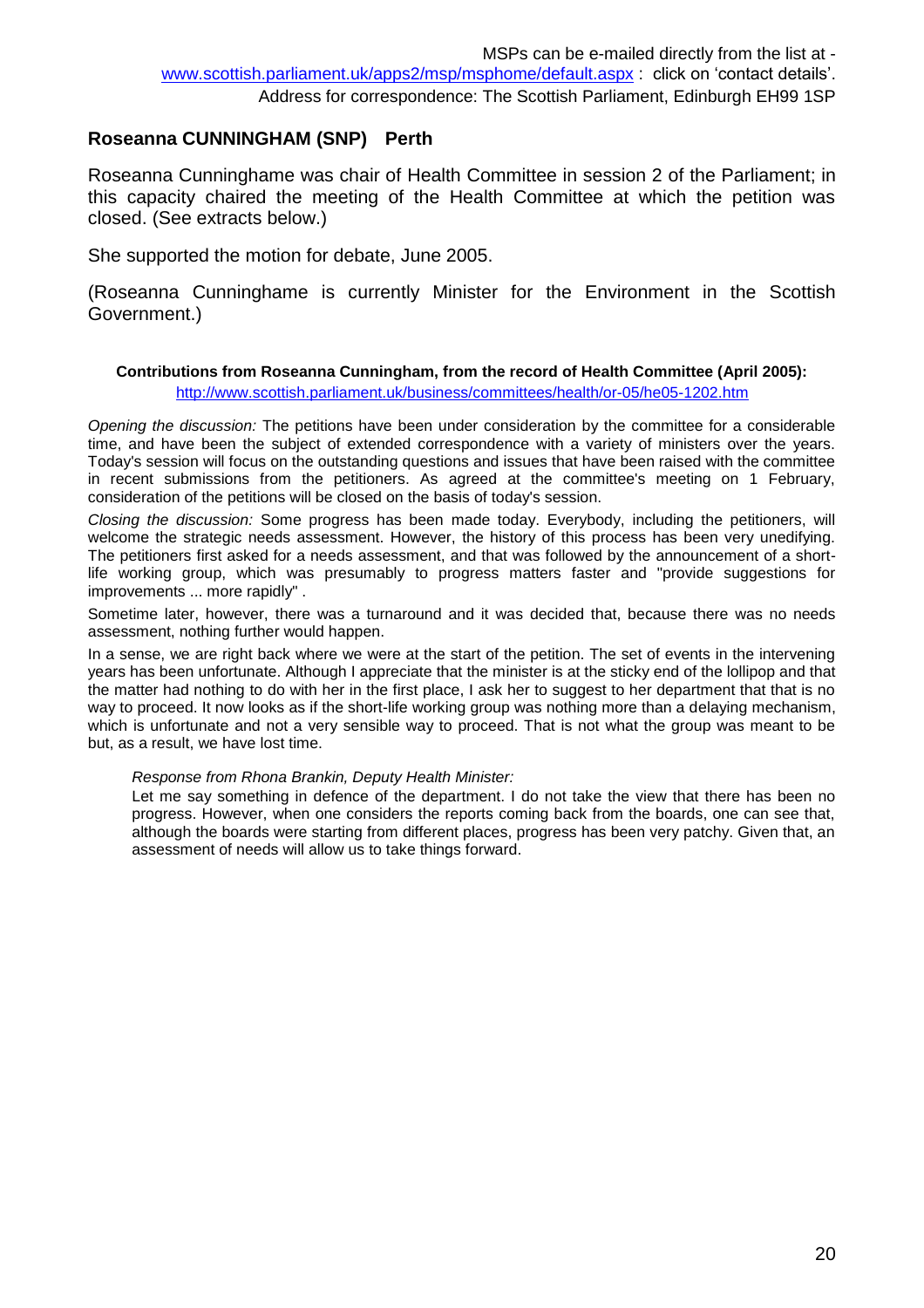## **Helen EADIE (Labour) Dunfermline East**

Helen Eadie was deputy convenor of the Public Petitions Committee when the CPG on ME's petition was lodged, remaining in that position until March 2003. She continued to be a member of the Petitions Committee throughout the 'life' of the CPG petition, and was also a member of the Health Committee at this time, so she may well recall the Petition and its aims.

Helen Eadie is a member of the Health Committee in the current session of parliament.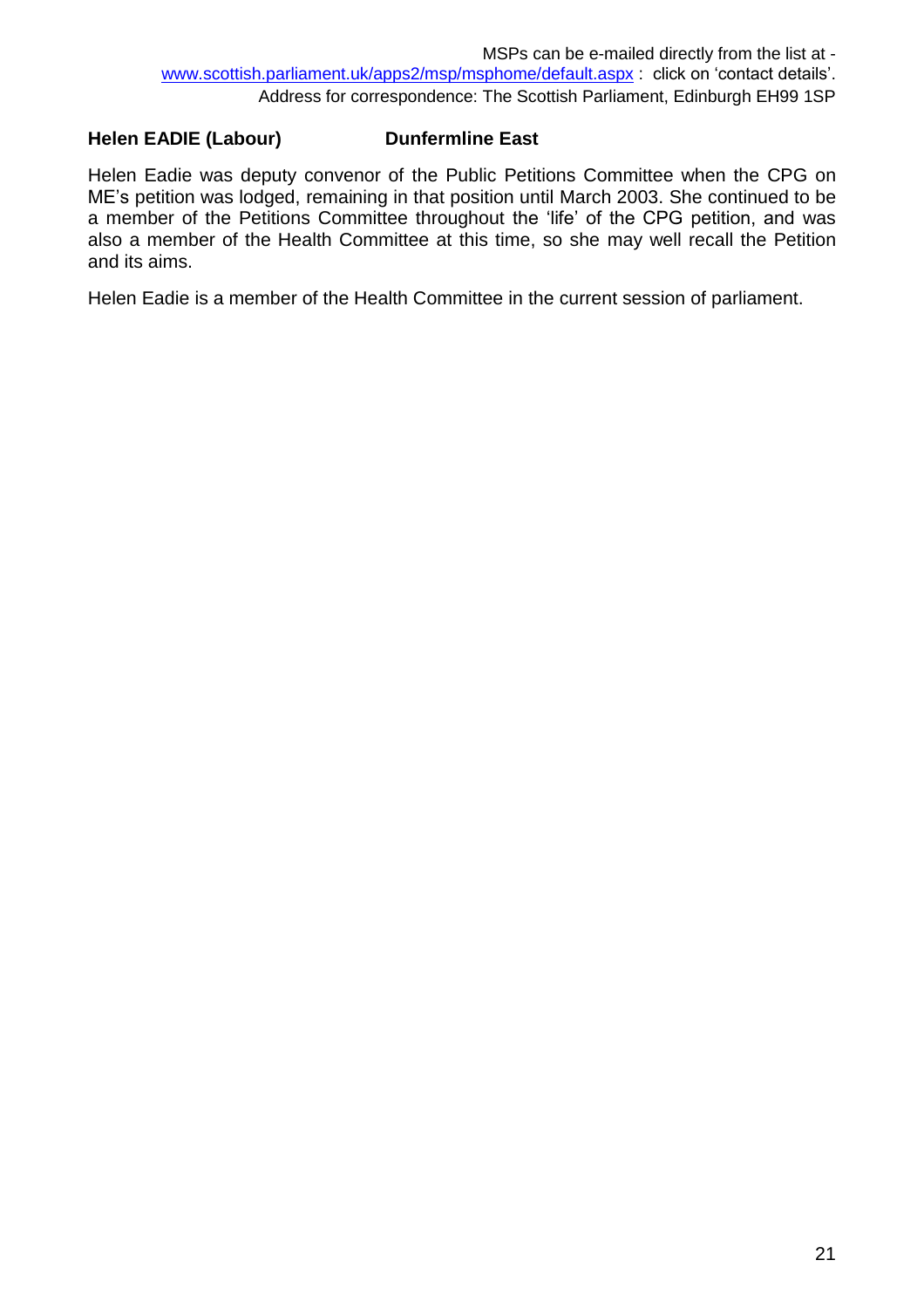#### **Fergus EWING (SNP) Inverness East, Nairn & Lochaber**

Fergus Ewing spoke to the motion for debate in January 2002. (Details below.)

He also supported the motion for debate in June 2005.

He is currently Minister for Community Safety in the Scottish Government.

#### **January 2002:**

*Fergus Ewing:* I congratulate Alex Fergusson warmly on securing the debate. I imagine that it must have been a difficult speech for him to make. I am sure that we are all aware that ME has touched his family and that we wish Christopher well.

\_\_\_\_\_\_\_\_\_\_\_\_\_\_

About a year ago, I received a letter from a constituent. I spoke to her today. She does not want her name or her daughter's name to be mentioned, but she said that I could call her daughter Georgina. Her letter read:

*"I am writing to you to highlight the problems faced by people with ME, and to appeal to you to do all you can to further research and understanding in this area.* 

*This is a poorly understood condition, which some Doctors still fail to acknowledge as real, and not 'all in the mind'. This illness can have a devastating effect on the sufferer and their family made worse by the prejudice and lack of understanding surrounding it.* 

*It is time the Government did something about ME. It is real and does not go away if you ignore it. Many young people are affected with consequent waste of potential, and cost to the country in supporting someone with a long-term illness. These people, in addition, often face an extremely*  long wait, while waiting to hear about Disability Benefits, all the while being ill and in need of the *financial help.* 

*My eleven-year-old daughter 'Georgina' has suffered from ME for 4 years now. As a family we have found this extremely difficult. At the moment she is very disabled, being bed-bound most of the time, needing a wheelchair to get around, and a full time carer to help her at all times. She has had episodes of fever, suffers from chronic pain in her limbs, headaches, nausea, severe abdominal pain, sleep disturbance, severe exhaustion all the time, and now in addition "fit-like" episodes of severe muscle twitching. This is her third severe relapse. She was hospitalised in 1998 for 9 months with associated anorexia, and accompanying problems all associated with ME."*

In all the speeches that I have made in the chamber, I have never read out so much of a letter. I did so because I could not improve on the description that my constituent gave of the tragic plight of her and her daughter, who suffers the dreadful condition. As any other MSP would, I took up her case with the relevant authorities and received fairly sympathetic responses from Heather Sheerin of Highland Primary Care NHS Trust, who described the process of diagnosing the disease as a diagnosis of exclusion, and from the previous Minister for Health and Community Care. I am sure that all members subscribe to the proposals that Alex Fergusson described.

Since that letter was written, Georgina has spent four months in Yorkhill hospital and was in a coma—or shutdown, as some call it. Recently, she has come out of that and is making progress. I praise the neurological ward at Yorkhill, which has given my constituent and her daughter some succour.

I hope that the debate will lead to a slightly better understanding of this dreadful disease.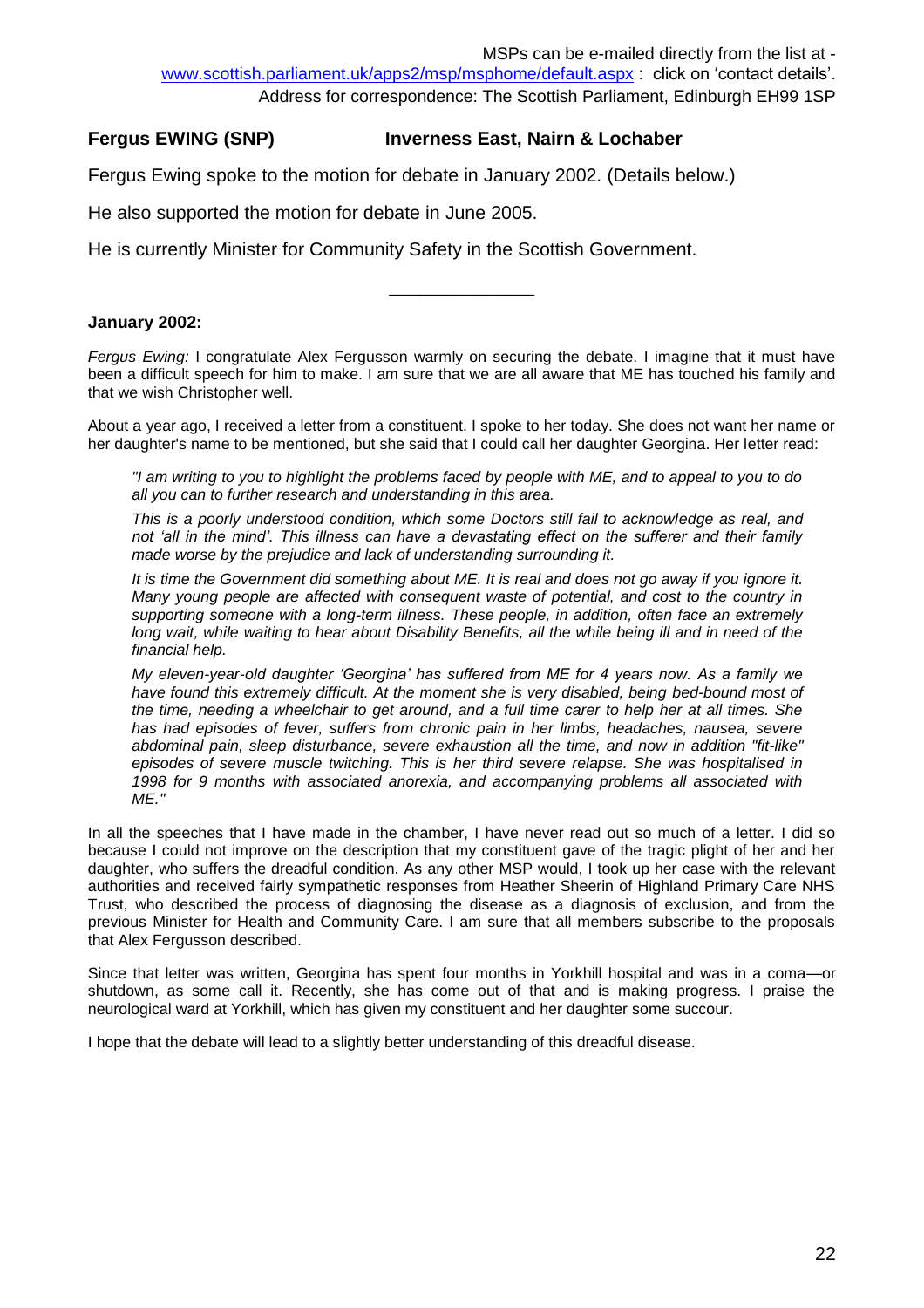### **Linda FABIANI (SNP) Central Scotland**

Linda Fabiani signed the motion and participated in debate, January 2002. (Details below.) Linda Fabiani had also wished to speak to the motion, but there wasn't enough time to fit in her contribution.

She supported the 2005 motion for debate also.

She was a member of the Public Petitions Committee in the second session of the Parliament, however the committee had little involvement with the CPG on ME's petition at this time, and she was no longer a member by the time the petition was closed (at Health Committee).

\_\_\_\_\_\_\_\_\_\_\_\_\_\_\_\_\_\_\_\_\_\_\_\_\_\_\_\_

**Linda Fabiani (Central Scotland) (SNP):** Is the minister aware of tests that have been carried out in the United States of America and Europe? DNA testing has identified the presence of bacteria in the cells of ME sufferers—those bacteria are difficult to find. That seems to detract from the idea that ME is psychological and psychosomatic. Is the minister willing to examine that research with a view to having similar research carried out in Scotland to try—once and for all—to negate the myth that ME is a psychologically caused disease and to find out whether there is a physical cause?

**Ministerial response from Hugh Henry:** I will return to research later. …

The [English CMO's Group's] report's findings form a good platform on which to base our future research effort. We need to identify interventions that can be incorporated into routine clinical practice and to find out which therapies work best for which groups of patients. A number of speakers have mentioned the need for more research. Janis Hughes, Margaret Smith, Lord James Douglas-Hamilton, Nicola Sturgeon and Bristow Muldoon all correctly emphasised that need. However, research cannot be a substitute for action; we need to consider that.

The working group acknowledged in the report the lack of good evidence on incidence, prevalence and trends and recommended further research. The Department of Health in England has asked the Medical Research Council to draw up a research strategy, taking account of the working group's findings, other recent expert reviews and the views of patients and carers. The work will be advanced by an independent scientific advisory group. It is appropriate to state that the MRC is a United Kingdom body. It funds research projects throughout the UK and has frequent contact with our chief scientist office. We support the initiative to establish such a strategy and will provide whatever help we can. Until that strategy is available, it would not be sensible for the Executive to commission largescale studies. There are also disputes about definitions.

Once the MRC's work is complete and the future strategic direction of research is clear, we shall of course be seeking to play our full part in the implementation of the strategy. We are not convinced at present of the arguments for a centre of excellence, but we need to consider some of the further research. Good-quality research proposals into other aspects of the syndrome will be considered by the chief scientist office through the usual peer review process.

Those who suffer from ME are a well-organised group of people, who have right and justice on their side. The fact that so many people are now suffering makes it imperative for us to respond appropriately. We must take people who suffer from ME out of the shadows of being regarded as cranks, malingerers and people who are trying to avoid facing up to reality. ME is a specific medical problem and, as members have said, we need to change attitudes and culture. We must ensure that local authorities, health services and others have the information that they need to provide a proper service to people who suffer from ME.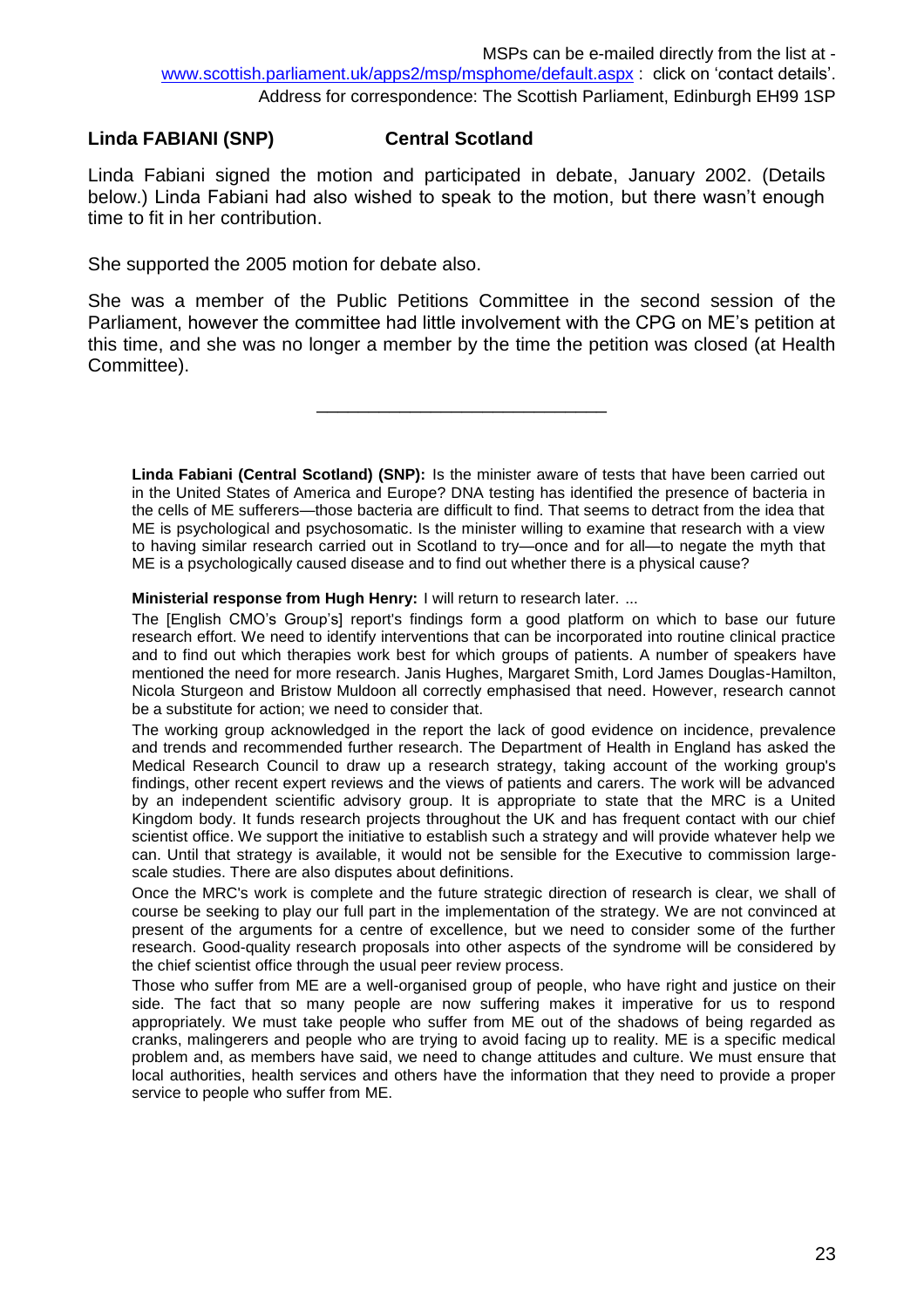### **Alex FERGUSSON (No Party Affiliation) Galloway & Upper Nithsdale**

Alex Fergusson was a founding member of the Cross Party Group on ME and has served as Convenor and Deputy Convenor.

He lodged both motions for debate (January 2002 and June 2005) and spoke eloquently to these motions in Parliament.

He attended Health Committee when closure of the Cross Party Group's petition was under consideration, advocating further consideration of the demands of the petition rather than closure at that point.

As Presiding Officer of Parliament in the current session, Alex Fergusson has had to withdraw from Cross Party Group and adopt a lower profile on political matters. However, he did attend the CPG parliamentary reception to mark ME Awareness Week in May 2010.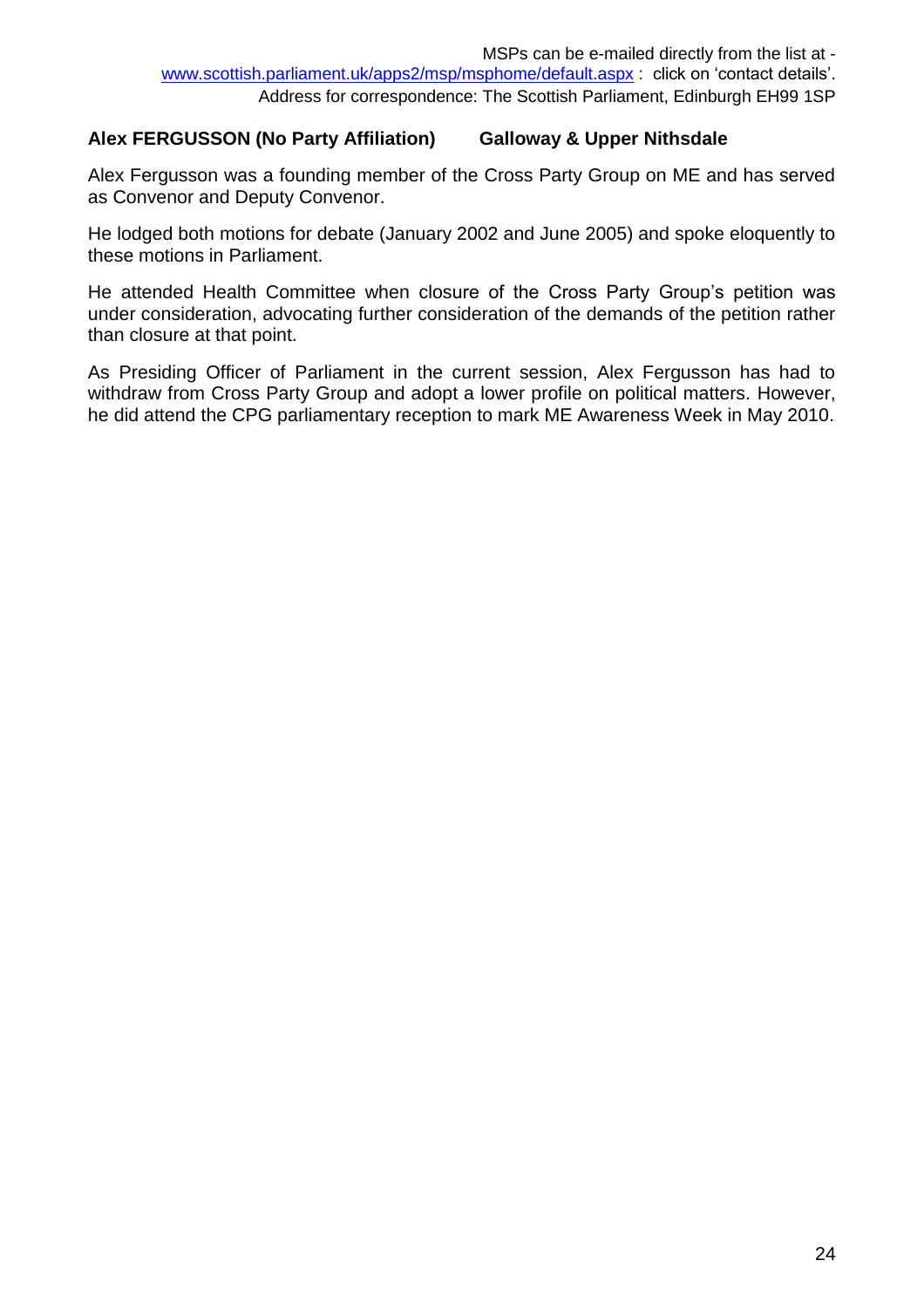## Ross FINNIE (Liberal Democrat) West of Scotland list

Ross Finnie is currently deputy convener of the Health Committee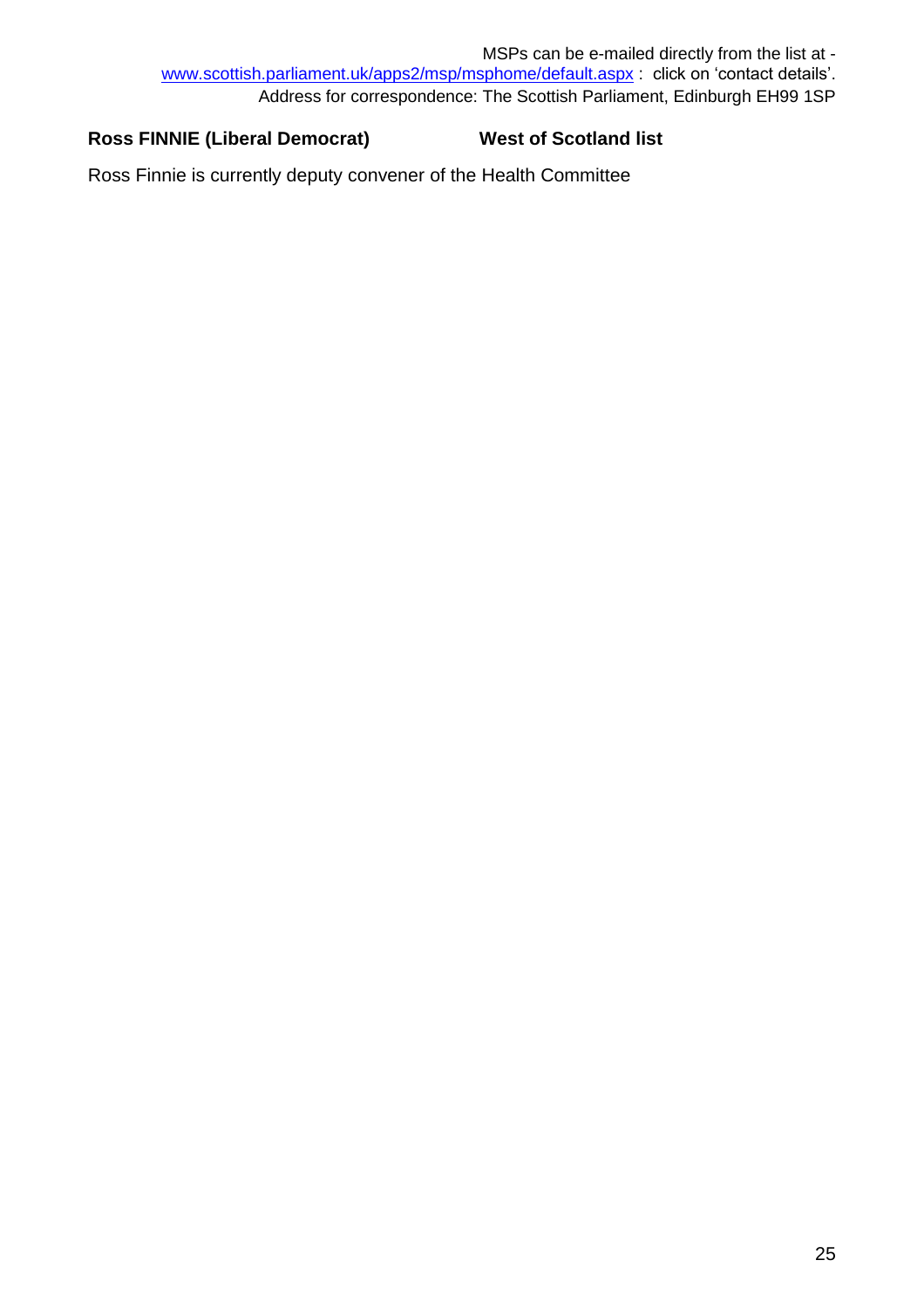## **Rob GIBSON (SNP) Highland & Islands Regional List**

Rob Gibson supported the 2005 motion for debate.

He *may* have some awareness of the CPG on ME's petition, as he has been a substitute member of the Public Petitions Committee. (He joined committee as substitute September 2003, when the CPG petition had already been lodged, and remained substitute member throughout the 'lifetime' of the petition.) However, substitute members can only attend meetings when a full member of the committee from their party cannot make the meeting, and the petition was largely in the lap of the health committee during this period.

He has shown interest more recently - although Rob Gibson isn't a member of the Cross Party Group on ME, a representative of his attended the Group's November 2009 meeting. The meeting heard two presentations on research: (1) by Dr Susanne Hagan, who was working with Dr Gow on potential genetic biomarkers, and (2) by Dr Marilyn McNeil, a medically qualified member of the CPG, who gave a summary overview of the US study that identified XMRV.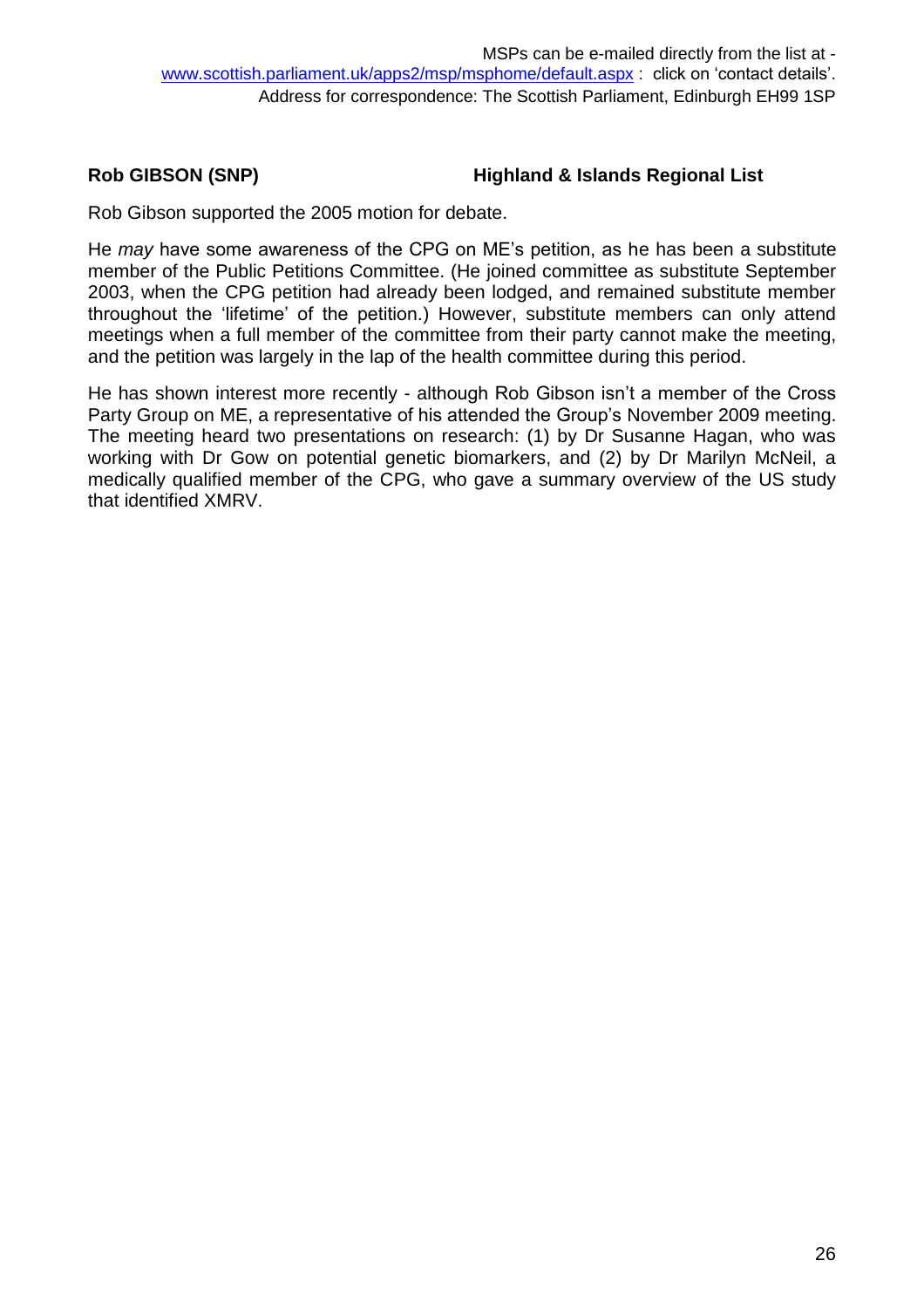### **Charlie GORDON (Labour) Glasgow Cathcart**

Charlie Gordon is a member of the Cross Party Group on ME and regularly attends CPG meetings. He also attended the CPG reception for ME Awareness Week in May 2010.

His constituency leaflet for the last Scottish Parliamentary election stated: *Charlie supports better services for sufferers from M.E. (myalgic encephalomyelitis)* 

In November 2005 he attended a meeting at which Dr David Reilly gave a presentation concerning the *'Wellness Enhancement Learning Programme for Patients with CFS/ME'* funded by the Greater Glasgow NHS Board, which had then just begun to operate. (Dr Reilly is lead clinician on this service.)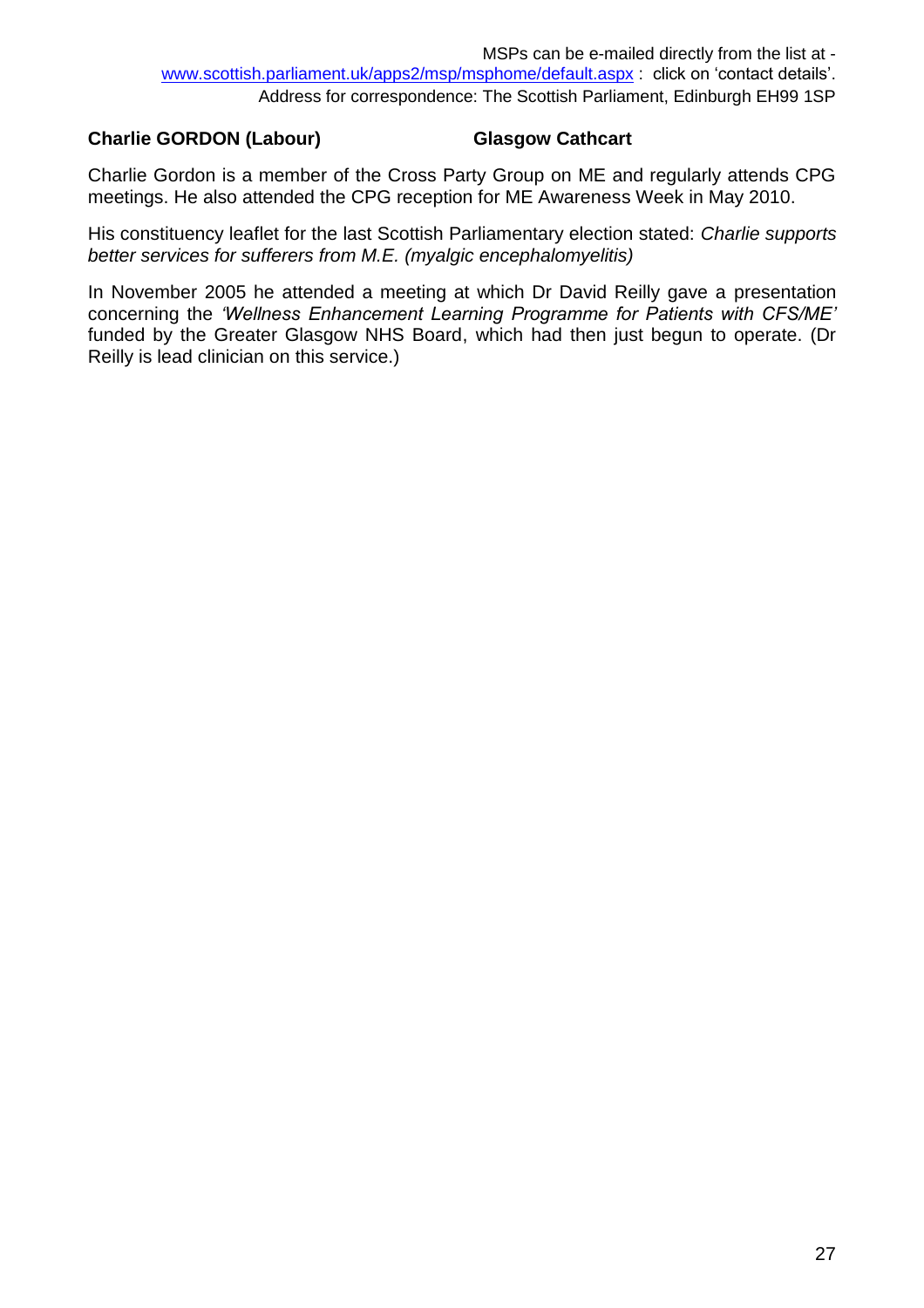#### **Christine GRAHAME (SNP) South of Scotland List**

Christine Grahame was on the Health Committee between June 2003 and September 2004, holding the position of deputy convenor of the committee for much of that time. So she would have been aware of the CPG on M.E.'s petition, though she was no longer on the committee when the decision was taken to close the petition.

She is convener of the Health and Sport committee in the current session of Parliament.

She signed the 2002 and 2005 motions and participated in both debates in the Parliament, and has also asked a Parliamentary Question (see Jan 2002 debate – below - for details):

**January 2002 debate:** I say "Well done" to Alex Fergusson and John McAllion for their work on the crossparty group on ME. I cannot get to the group's meetings often enough because of other commitments.

I came to the group because I have a friend with ME. If one sees him in the good times, it is hard to believe that he was once in a wheelchair. I know that he must be going through a bad time now because his e-mails have stopped. He is very politically active. I get hordes of e-mails and then there is silence for months. I have discovered that, at the moment, he hardly has the energy to switch on a television or follow anything. The swings and roundabouts of this dreadful illness are what brought me to the cross-party group.

I asked him what I should talk about in this debate, and he mentioned the issue that was raised at the crossparty group meetings, which was benefits. People with ME find that benefits are a problem; for example, the disability living allowance form asks questions such as the number of steps that applicants can climb. The point is that although those people might have been able to do it yesterday, they cannot do it today and they do not know whether they will be able to do it tomorrow. My friend has had the illness for decades and explained that he copes with it by managing it. However, if something goes wrong—for example, if he does something in a hurry—it might then take him two or three hours even to put his hand to his face in order to shave. Although the World Health Organisation has recognised this peculiar but real illness, I must stress that ME sufferers' huge difficulties with benefits have been severely neglected. People have to go through many appeals before any benefits might be granted.

Robin Harper mentioned young children, who face great difficulties with having their illness recognised. I must point out that there are problems with professionals in this respect.

Before I finish, I want to mention the written parliamentary questions on this subject that I asked when Susan Deacon was minister. In one question, I asked whether the Scottish Executive would "undertake a national audit of the services which are available to those who have myalgic encephalomyelitis." —[*Official Report*, *Written Answers*, 22 May 2001; p 249.] I was advised that I should wait for the report. Now that the report *(English CMO's Working Group)* has been published, will the minister undertake an audit of the available services? Furthermore, will he answer the other questions that I lodged about involving professionals in understanding the illness to get rid of any prejudices and the idea that it is simply psychosomatic?

**June 2005 debate:** It is a pleasure to support Alex Fergusson on his long pilgrimage to have some serious effort put into providing a cure for ME. He knows that I became involved after a friend of mine was diagnosed with ME. My friend has ended up in a wheelchair. He can now manage things to some extent, but, as ME is a spasmodic illness, he has bad spells. I have said in the chamber before that sometimes, when he does things too fast, the electrics go awry and he has to spend hours trying to shave. It takes ages before he can work his way back again.

It has taken an inordinately long time to discharge the label of yuppie flu. Thankfully, that is no longer around, although the thought still lingers in some people's minds that people with ME are "at it". Perhaps a minority of people are, but someone cannot be "at it" when they are in a wheelchair or when, if they do something quickly, they are debilitated for a long time afterwards.

I want to mention the impact on and the difficulties for people with ME in accessing benefits; an issue that I have raised previously in the Parliament. If we do not pursue a cure, sufferers will be disadvantaged in several ways, because the tests that are applied for disability benefits are not relevant to someone with ME. They might be asked if they can walk up stairs or do certain tasks; of course, on one day they are able to do them and pass the test, but they might not be able to function for many days and weeks thereafter. They face a double whammy: they have an illness for which there is a possibility of a cure that is not being pursued and they are also denied the assistance that is given to others who have illnesses that are, in some respects, visible. I welcome the debate. I am sure that Alex Fergusson will be successful one day, as his determination certainly bowls me over. I hope that it bowls the minister over.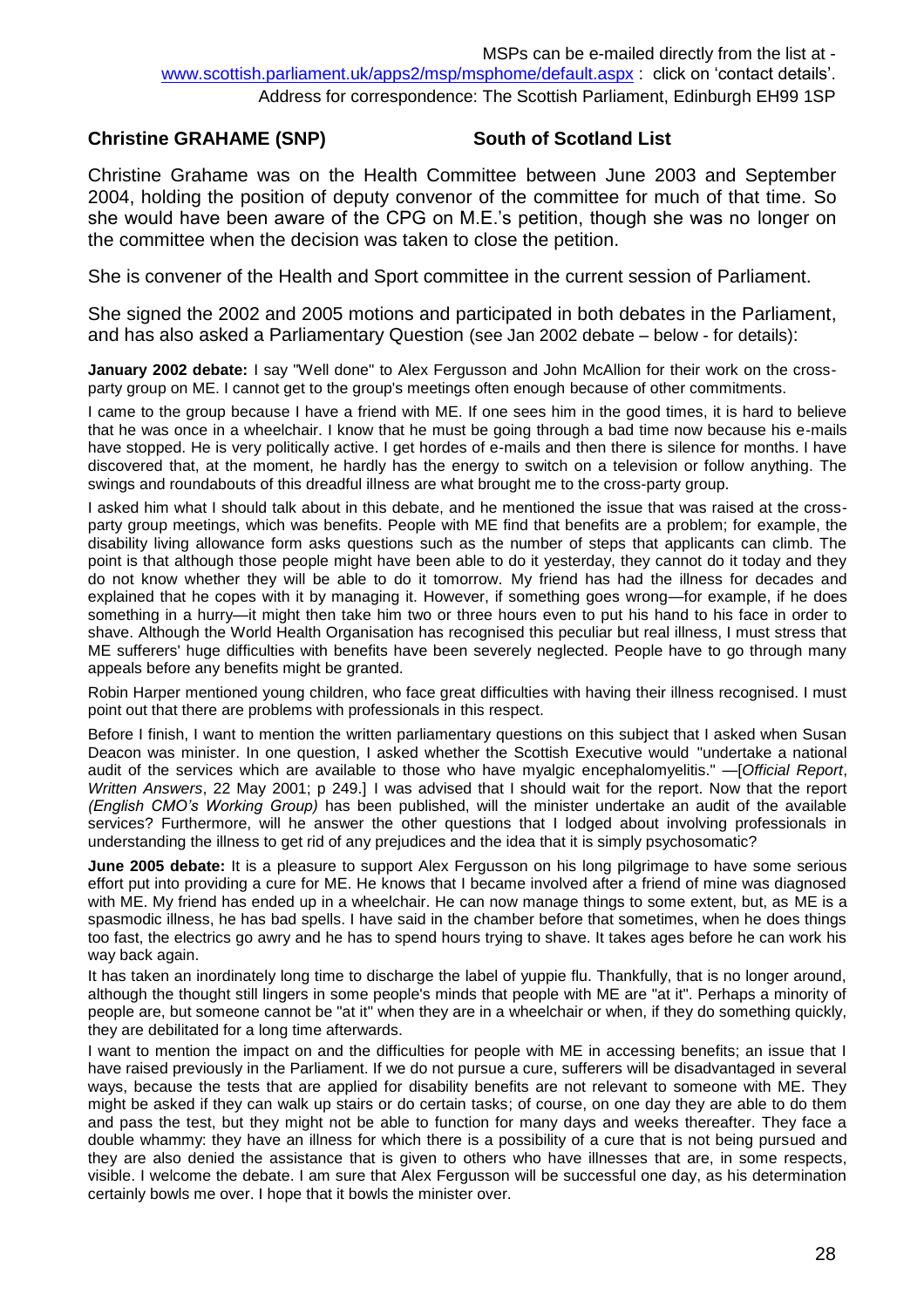## **Rhoda GRANT (Labour) Highlands & Islands List**

Rhoda Grant was a member of Petitions Committee at the time the Cross Party Group petition was lodged (session 1 of the parliament).

She is member of the current Health Committee.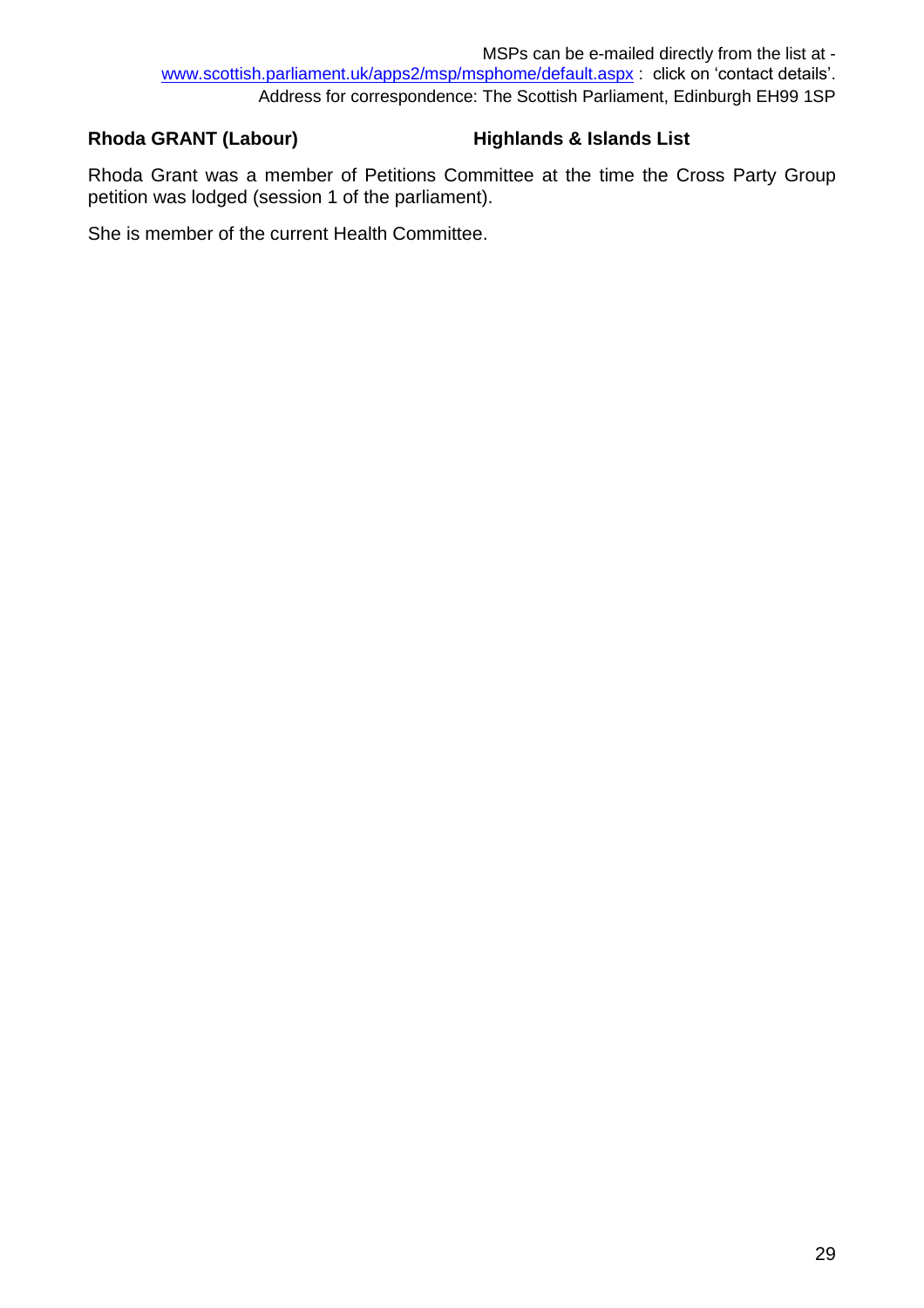## **Iain GRAY (Labour) East Lothian**

Iain Gray is leader of the Scottish Labour Party. He attended to hear the presentations at the CPG reception for ME Awareness Week in May 2010.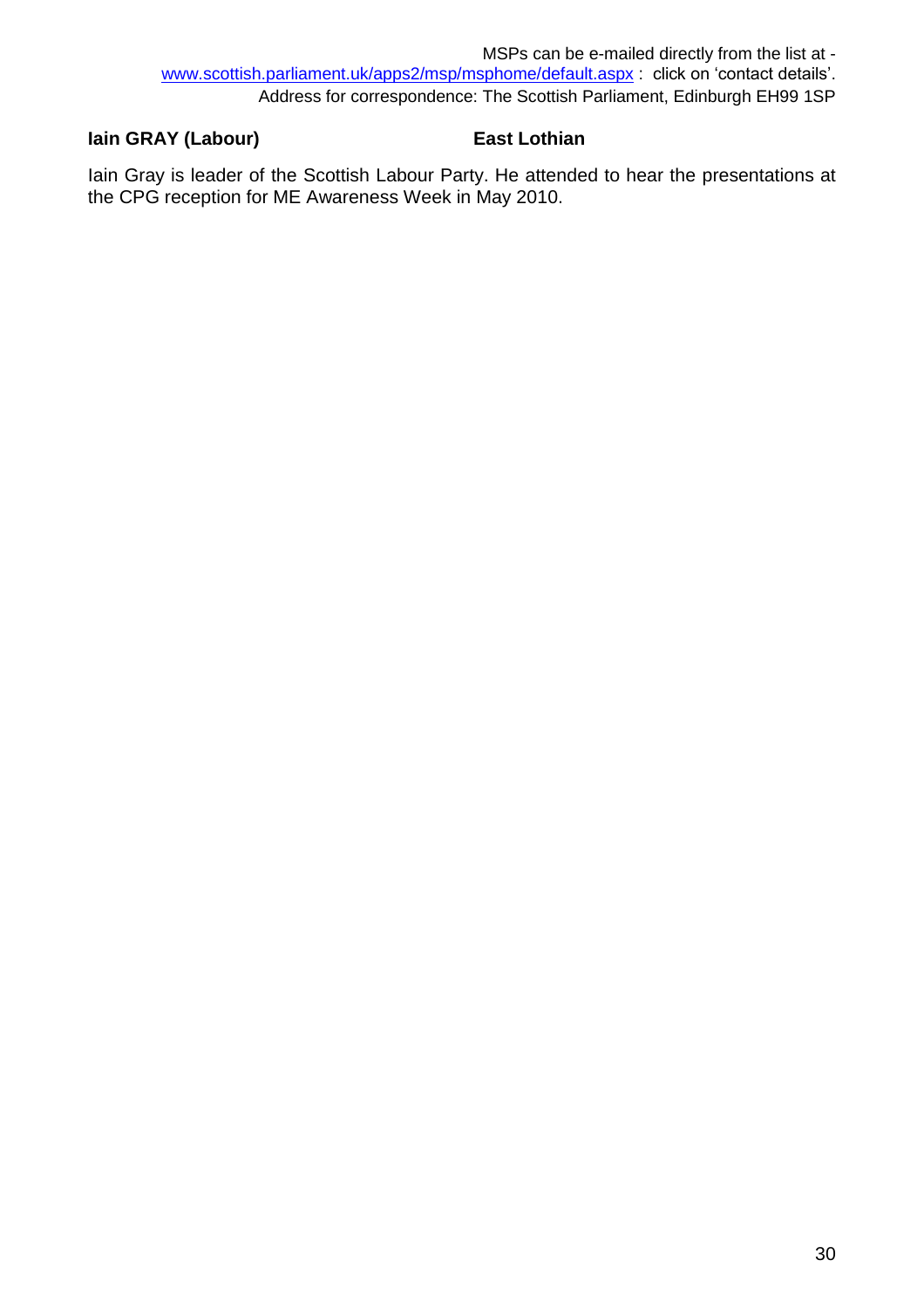#### **Robin HARPER (Green) Lothians List**

Robin Harper supported the 2002 and 2005 motions for debate and participated in both debates (see below).

He is a member of the Cross Party Group (but rarely if ever attends).

**January 2002:** On behalf of Tommy Sheridan and myself, I congratulate Alex Fergusson on bringing the debate to the chamber. It has been extremely informative. Before the debate, I took the subject of ME seriously. I take it even more seriously now.

I will restrict my remarks to expressing one concern, which is about what happens to young people at school who are diagnosed with ME, or to those who suffer from ME but have not been officially diagnosed. In such cases, although the child has not been officially diagnosed, the parents might suspect that their child suffers from ME. Although I have no evidence to substantiate this, I suspect that there might be an inconsistency in local authorities' guidance on education provision for young people who suffer from ME. That might be because there is a tendency to live in hope—there is no hurry to take action when a child has ME because they might be back next month, in six months' time or after a year—but if a child suffers from ME, there is a great deal of urgency for the appropriate education to be given. From my experience, home education is a possibility; schools can arrange for work to be sent home. We need something more structured than that as soon as young people are suspected of suffering from ME, let alone diagnosed.

**Ministerial Response (Hugh Henry):** Bruce Crawford is right: there is a need to change the culture. Winnie Ewing and others referred to the need to change the culture in the medical profession, Robin Harper spoke about education and John McAllion and others spoke about the problems in the wider NHS. I agree that the culture in Government must change significantly as well.

The report of the English chief medical officer's working group on care for people with ME is welcome for a number of reasons. It should lay to rest the controversy over whether the condition is real, which has sometimes been a barrier preventing sufferers from obtaining good-quality care. It is important that the report gives due weight to the views and experiences of patients.

**June 2005:** I am happy to support the second motion on ME in Alex Fergusson's name that we have debated. I remember that, during the first debate, I reflected on my experiences as a teacher of young people who suffered from ME. At that time, I called on the Executive to issue specific advice to teachers on helping young people who have ME, but it appears that nothing has happened in the interim. A survey of 445 members of the Association of Young People with ME showed that 80 per cent drop out or fall behind in their education because of their illness.

I was e-mailed only yesterday by a constituent whose son is now 20 and has lost seven years of his education because of ME—seven years of his life and 50 per cent of his possible education in school have been removed from him forever. It is vital that we protect the health of children who have ME. Experienced paediatricians confirm that teachers who do not understand ME are a key cause of relapses in young children.

I will make one point in the debate. My researchers checked with the Scottish Parliament information centre, which said that the Executive has not published specific guidance to teachers to support pupils who have ME, despite the call that was made in the previous debate. Will the minister ask the Education Department whether it will issue to all guidance teachers in Scotland specific instructions and advice for helping all pupils who suffer from ME?

It is possible that there is a specific reference to ME in the code of practice on additional support needs. I would welcome the minister's advice on that. Will the code of practice provide specific information on ME? I contend that it must. I thank Alex Fergusson for bringing the issue to Parliament's attention again and I support fully his call to the Executive to provide real funding for research, which could—at last—provide the answer for everybody.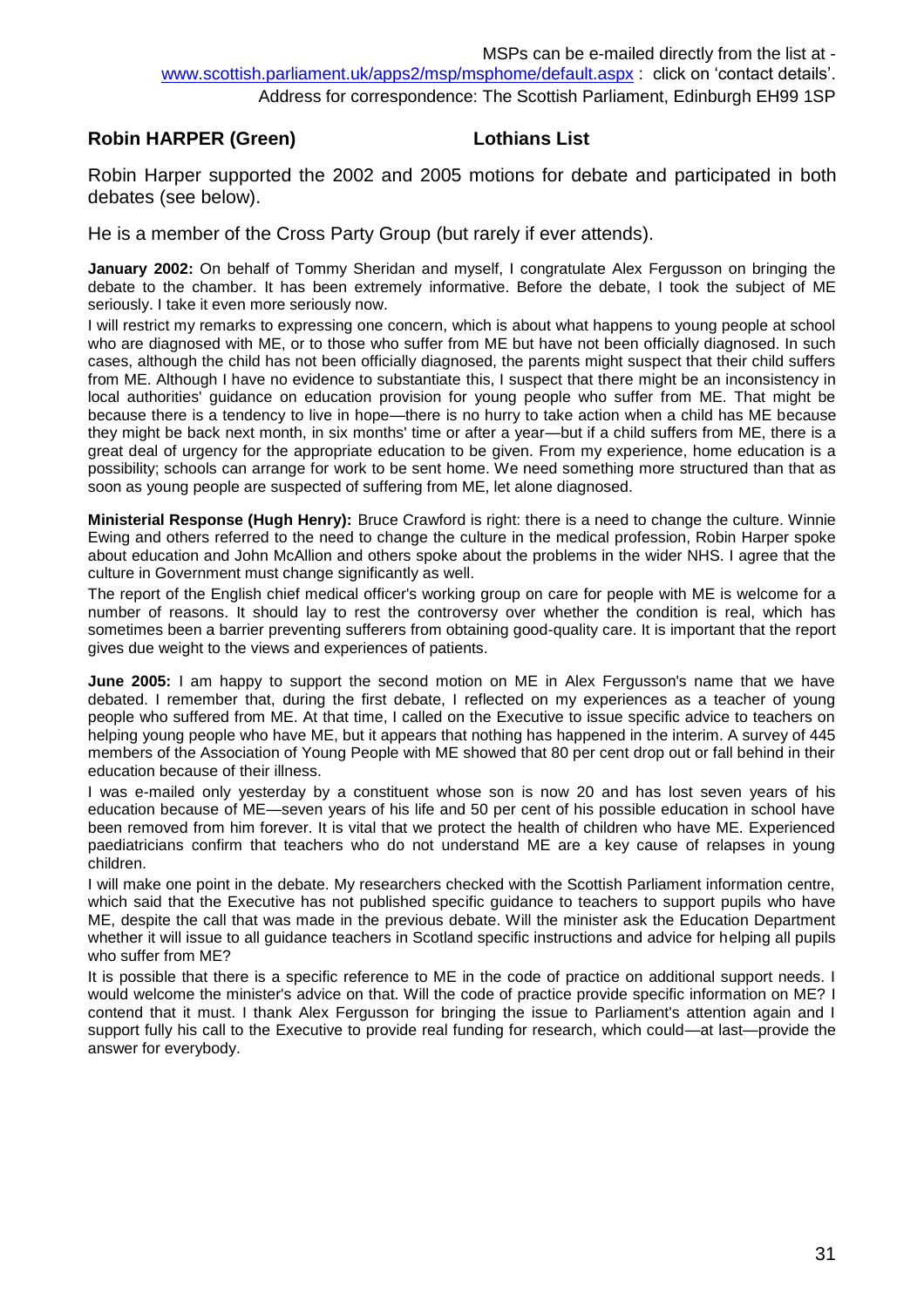## **Patrick HARVIE (Green) Glasgow list**

Patrick Harvie responded to a 2009 request to approach the NHS Board in his area regarding under-use of tilt tables to test for problems relating to low blood pressure (this request originated from a suggestion made at Cross Party Group, drawing on Julia Newton's presentation to CPG regarding problems related to low blood pressure in people with ME.)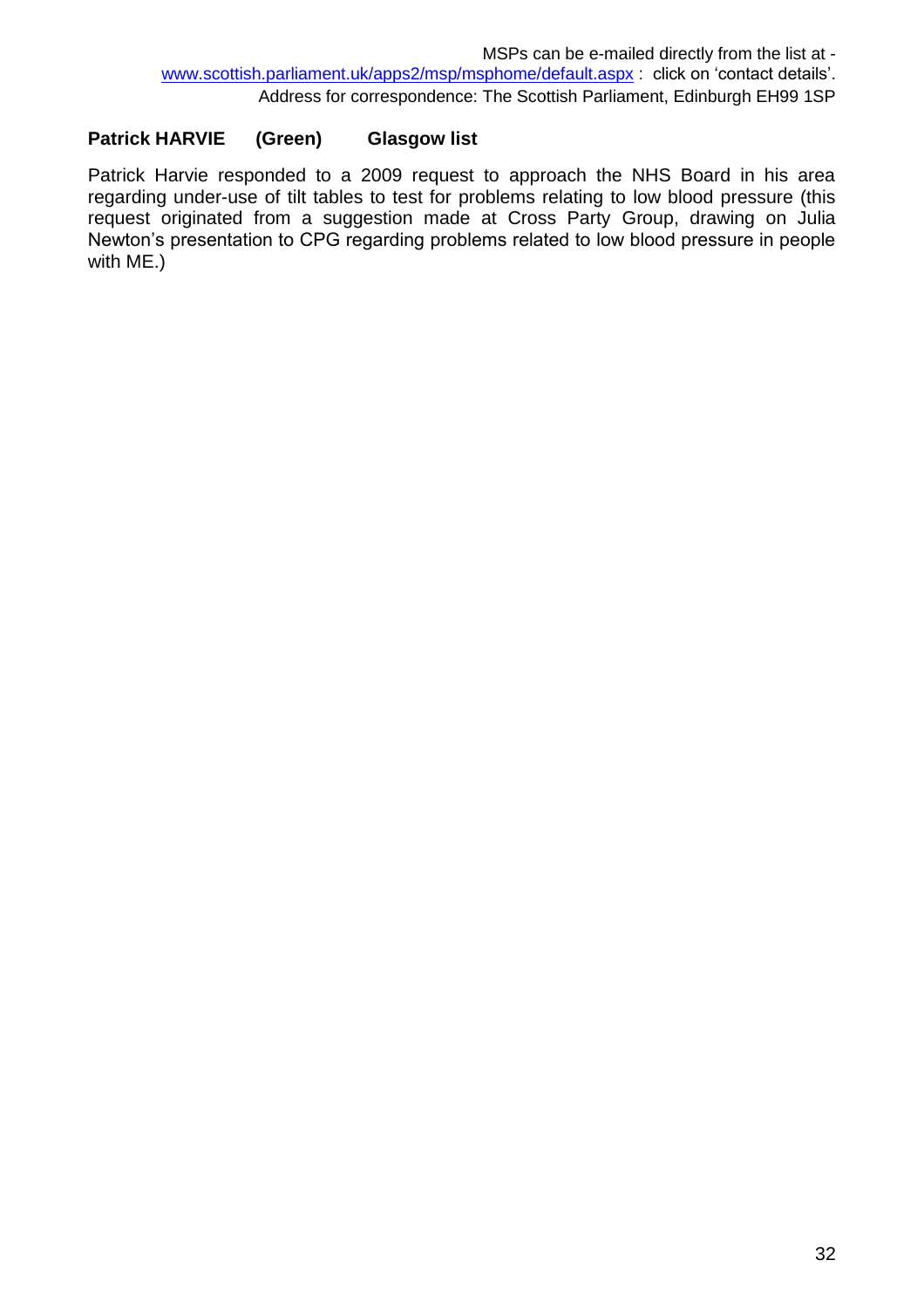## **Hugh HENRY (Labour) Paisley South**

Hugh Henry was Deputy Minister for Health and Community Care in Session 1 of the Parliament. In this capacity, he gave the ministerial response to the motion debated following publication of the English CMO's Working Group report in January 2002.

(The motion is set out on page 3 above – and elements of Hugh Henry's response can be found under the above entries for Bruce Crawford, Linda Fabiani, and Robin Harper. For his response in full see companion paper '*The Scottish Parliament and M.E.*' – details on page 3 above.)

Hugh Henry attended the CPG's Parliamentary reception to mark ME Awareness Week in May 2010.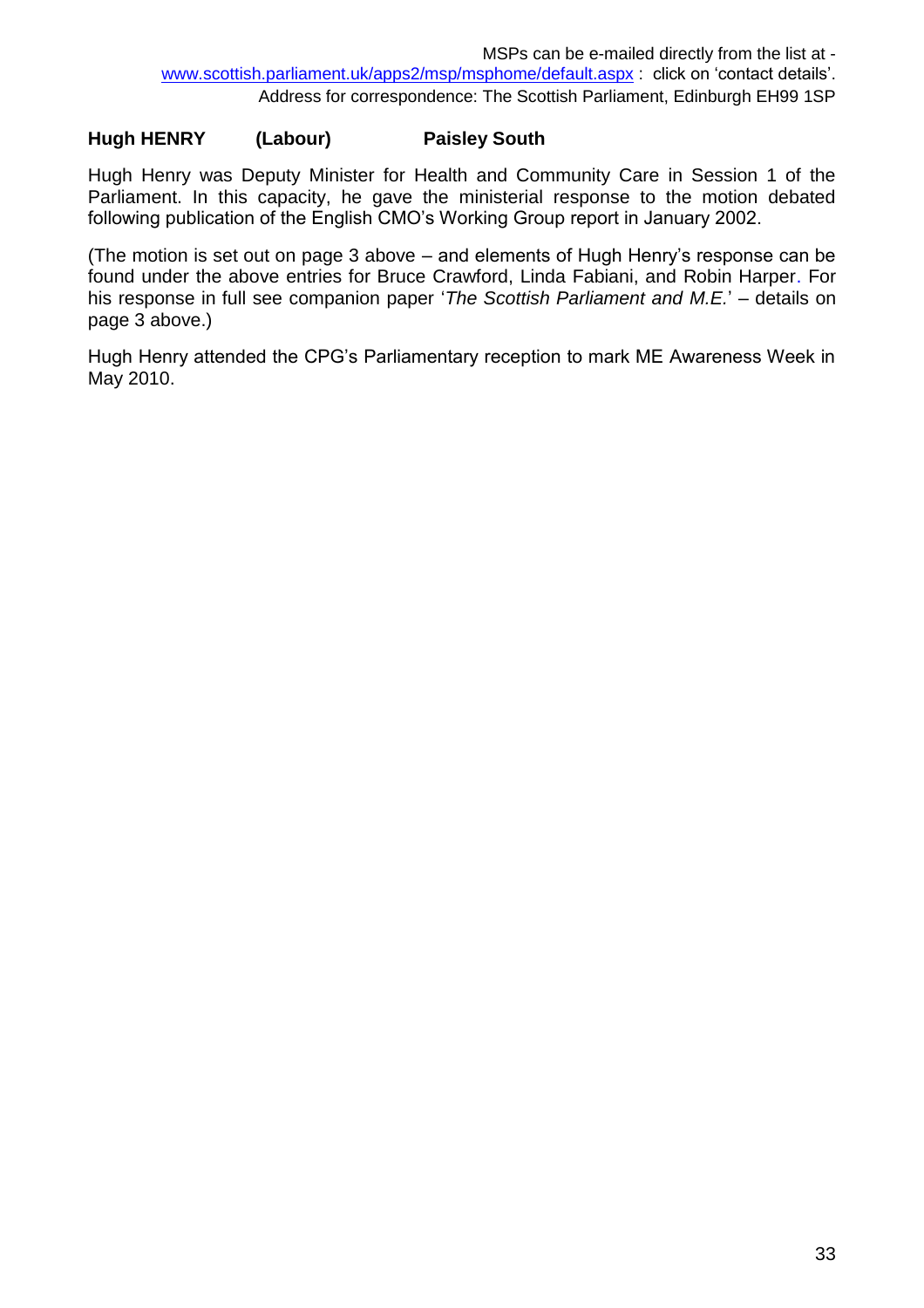## **Cathy JAMIESON (Labour) Carrick, Cumnock & Doon Valley**

Cathy Jamieson was Minister for Children and Young People in Session 1. In this capacity she was guest speaker at Cross Party Group on ME in February 2003.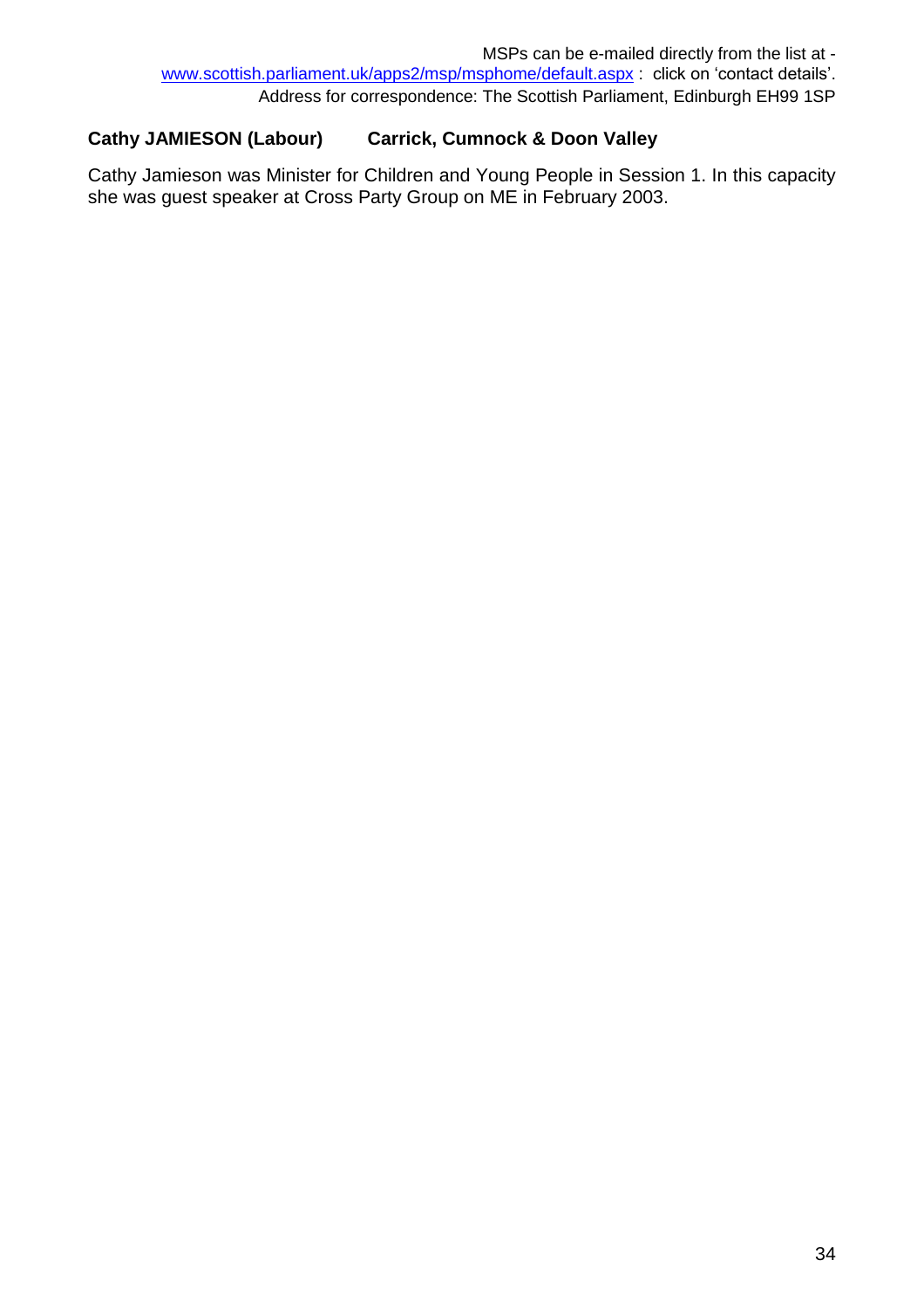#### **Andy KERR (Labour) East Kilbride**

Andy Kerr was Health Minister in Session 2 of the Parliament, and in this capacity provided written responses to several Parliamentry Questions on ME (see entry for Bruce Crawford, above).

He has been convener of the Cross Party Group on ME since autumn 2007.

Andy Kerr has asked several Parliamentary Questions:

**S3W-07384 Andy Kerr (East Kilbride) (Lab):** To ask the Scottish Executive whether it will list all managed clinical networks, showing the disease groups covered by each.

**S3W-07385 Andy Kerr (East Kilbride) (Lab):** To ask the Scottish Executive whether it will provide contact details for all managed clinical networks.

**Shona Robison (12th December 2007):** *- response to both of the above -* The information available centrally is given in table *Managed Clinical Networks*, a copy of which is available in the Parliament's Reference Centre (Bib number 44254).

**S3W-07386 Andy Kerr (East Kilbride) (Lab):** To ask the Scottish Executive what funding has been given to bio-medical research into chronic fatigue syndrome and myalgic encephalomyelitis (ME) since 1999.

**Shona Robison** (12 December 2007): The Chief Scientist Office (CSO), of the Scottish Government's Health Directorates, which has responsibility for encouraging and supporting research into health and health care needs in Scotland, is collaborating with the Medical Research Council (MRC) on the implementation of its research strategy into chronic fatigue syndrome and myalgic encephalomyelitis (CFS/ME). Since 1999, neither the CSO nor the MRC have funded any bio-medical research into this condition. Both the CSO and MRC would be pleased to consider proposals for such research into CFS/ME which would be subject to the usual peer and committee review.

The National Research Register (NRR), a UK wide research database, records that there are currently 22 projects ongoing in the UK on chronic fatigue syndrome/myalgic encephalomyelitis (CFS/ME), of which 4 are bio-medical research projects. Details of these projects are available from the NRR, which is available at [www.nrr.nhs.uk.](http://www.nrr.nhs.uk/)

**S3W-07387 Andy Kerr (East Kilbride) (Lab):** To ask the Scottish Executive what responses it is making to Inquiry into the status of CFS/ME and research into causes and treatment, the Gibson Report, published in November 2006.

**Shona Robison** (12 December 2007): The Gibson report was produced by the Group on Scientific Research into ME, which consists of a number of members of the UK Parliament at Westminster. It deals with an issue which is devolved to the Scottish Parliament, but has not, so far as I am aware, been presented formally to the Parliament. There has therefore been no formal response from the Scottish Government.

We asked Action for ME, however, to take account of the contents of the Gibson Report in undertaking the preliminary scoping exercise for which we provided them with funding.

**S3W-07389 Andy Kerr (East Kilbride) (Lab):** To ask the Scottish Executive what health-related centres of excellence it supports or has supported since 1999.

**Ms Nicola Sturgeon (12th December 2007):** The term "centre of excellence" could be applied to many types of organisation and facility in health related areas.

In terms of the research, the following centres are currently supported through the Chief Scientist's Office:

- The Health Services Research Unit, Aberdeen
- The Health Economics Research Unit, Aberdeen
- The Dental Health Services Research unit, Dundee
- The Institute for Hearing Research, Glasgow
- The Research Unit in Health, Behaviour and Change, Edinburgh
- Social and Public Health Sciences Unit, Glasgow
- Nursing, Midwifery and Allied Health Professions Research Unit, Stirling and Glasgow
- Scottish Institute for Life Sciences, Dundee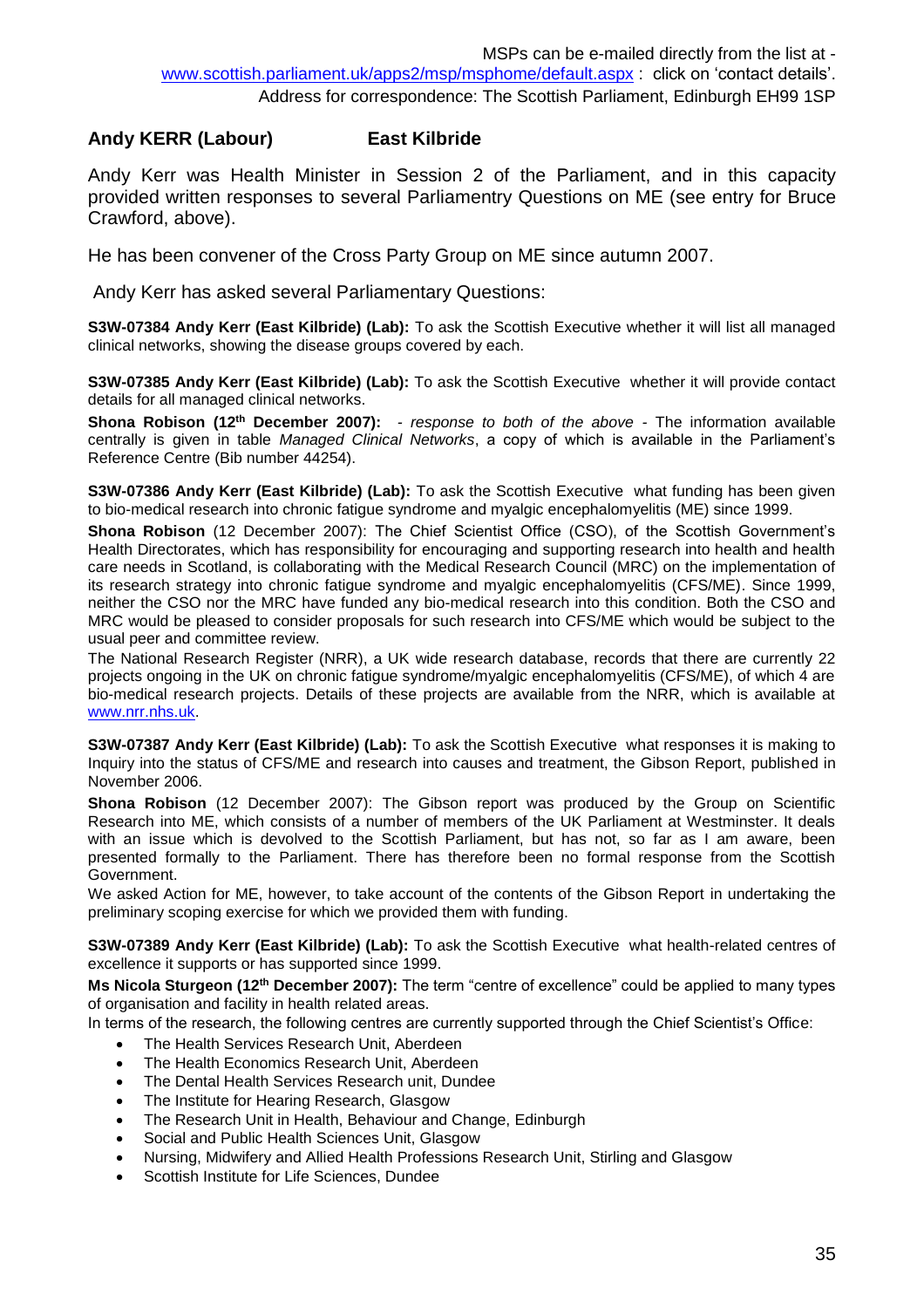MSPs can be e-mailed directly from the list at [www.scottish.parliament.uk/apps2/msp/msphome/default.aspx](http://www.scottish.parliament.uk/apps2/msp/msphome/default.aspx) : click on 'contact details'. Address for correspondence: The Scottish Parliament, Edinburgh EH99 1SP

## **John LAMONT (Conservative) Roxburgh & Berwickshire**

John Lamont is a member of the Cross Party Group on ME, but isn't a regular attender.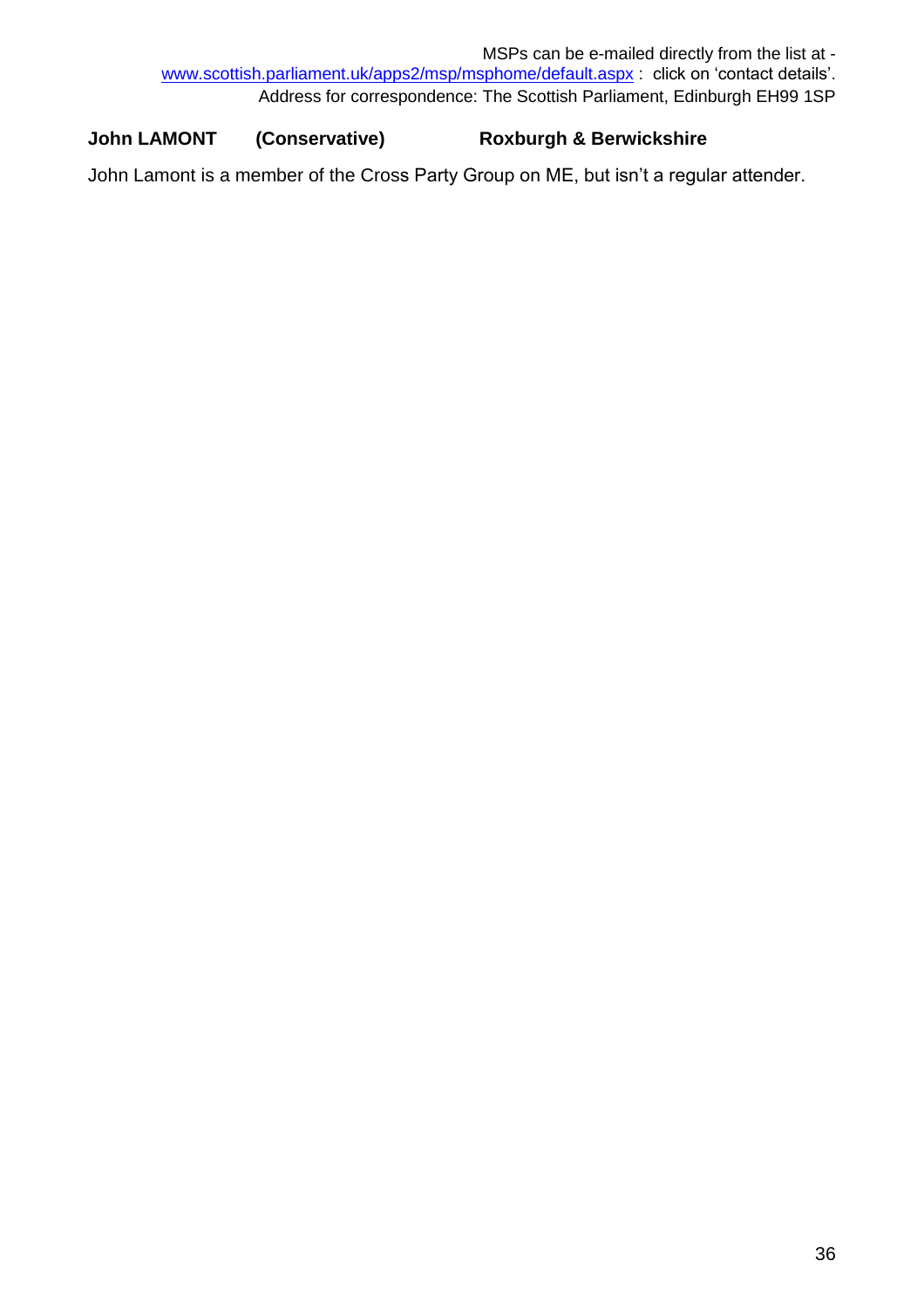## **Marilyn LIVINGSTONE (Labour) Kirkcaldy**

Marilyn Livingstone signed the 2002 motion for debate.

She is a member of the Cross Party Group on ME, but isn't a regular attender.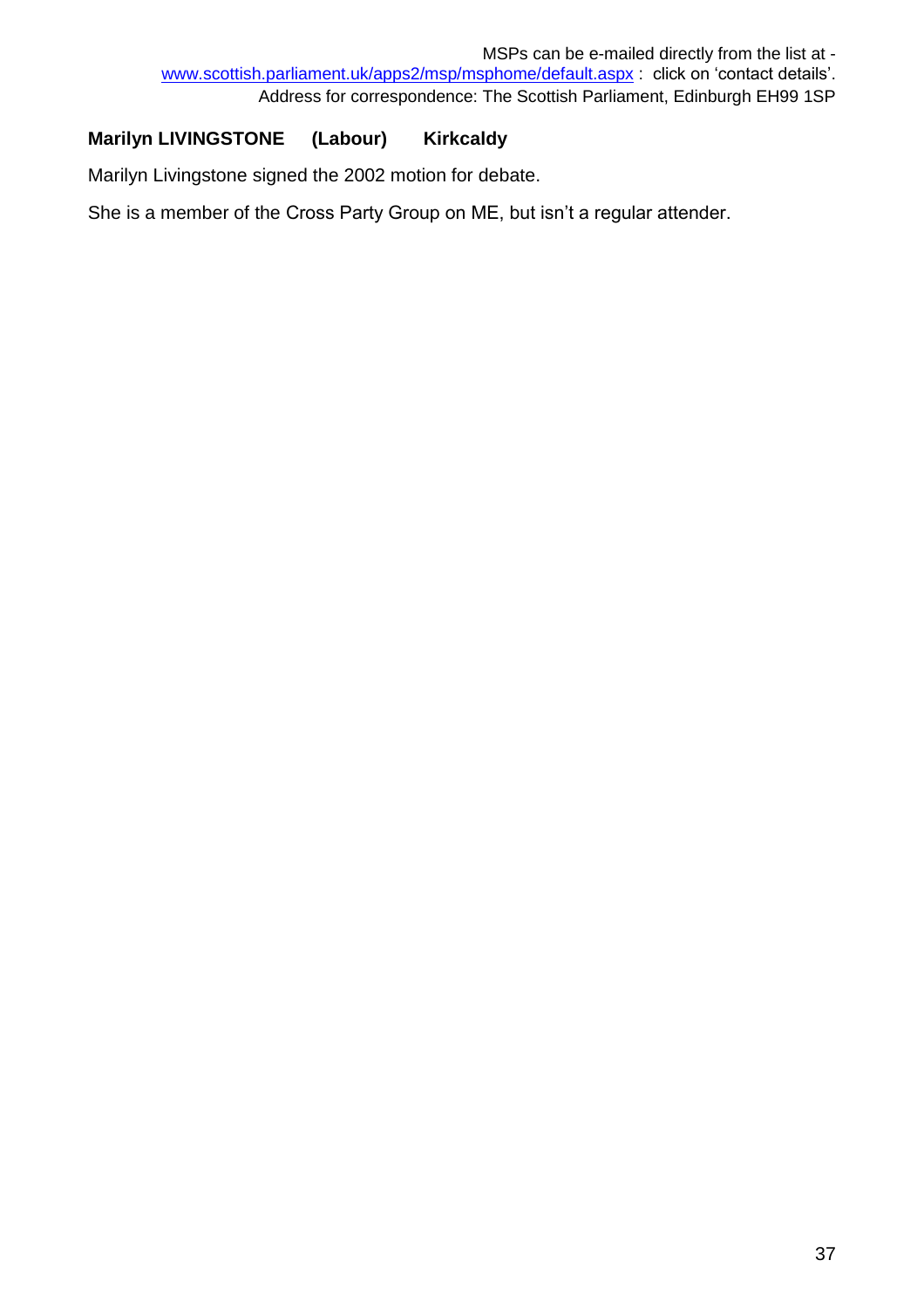## **Kenny MacASKILL (SNP) Edinburgh East and Musselburgh**

Kenny MacAskill currently holds the Ministerial post of Justice Secretary. He attended the Cross Party Group's parliamentary reception for ME Awareness Week in May 2010.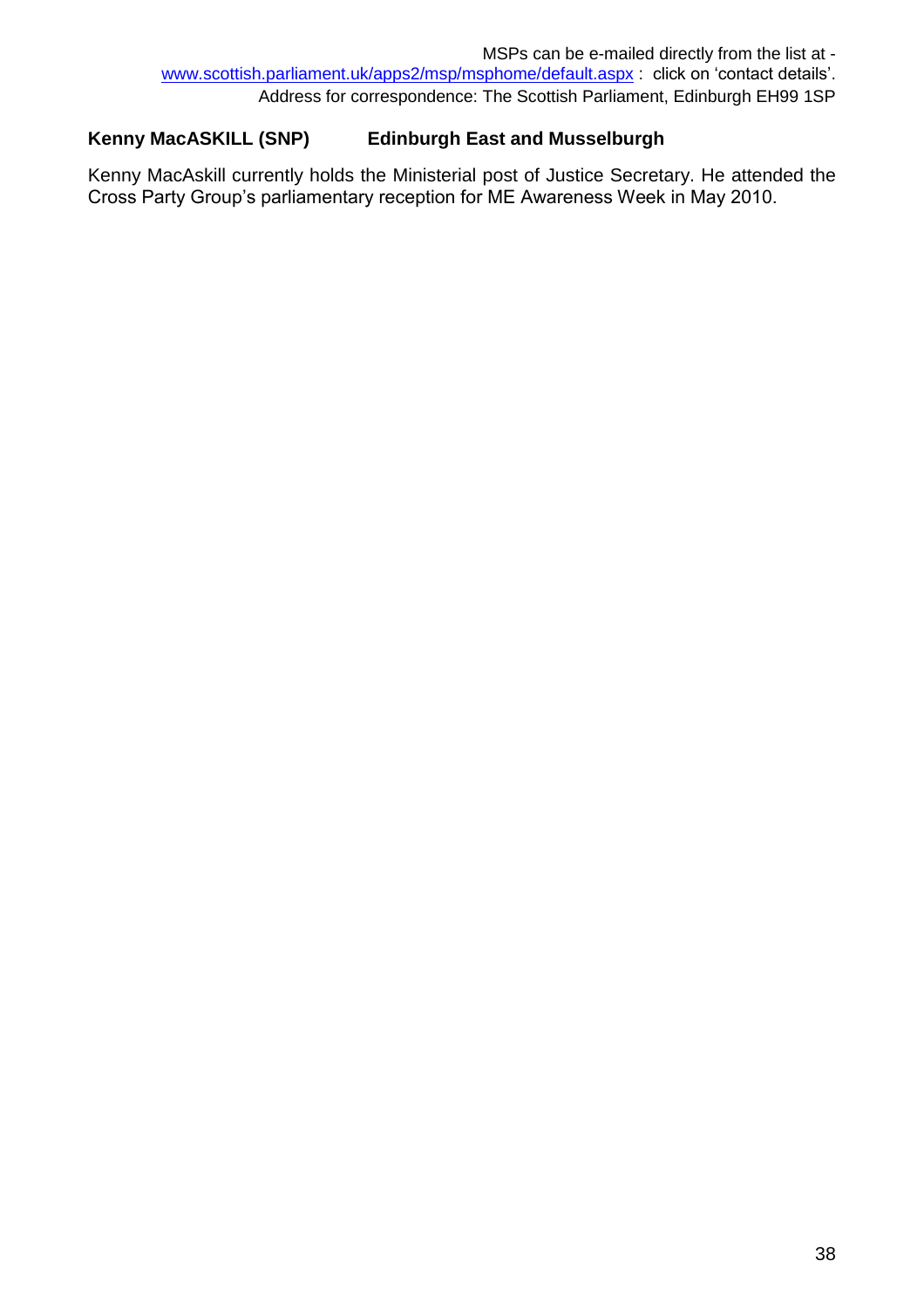### **Lewis MacDONALD (Labour) Aberdeen Central**

Lewis MacDonald was Deputy Health Minister in session 2 of parliament. In this capacity he attended Cross Party Group meeting November 2005, and responded to a number of parliamentary questions posed by then convener of the CPG, Bruce Crawford (see entry above), as well as this question from Janis Hughes (who is no longer an MSP) in December 2005:

**(S2W-20924) Janis Hughes** : To ask the Scottish Executive what funding it has awarded for chronic fatigue syndrome/myalgic encephalomyelitis (CFS/ME) services or research since the CFS/ME short-life working group reported in 2002.

**Lewis Macdonald:** NHS Boards are given unified budgets, increased by an average of 7.6% in the current financial year, from which they are expected to meet the costs of services for people with CFS/ME and all other chronic conditions. It is for NHS Boards to decide how their unified budgets should be distributed, based on their assessments of local needs.

The Chief Scientist Office (CSO), within the Scottish Executive Health Department, has responsibility for encouraging and supporting research into health and health care needs in Scotland. CSO is currently contributing £250,000 to the Medical Research Council project Pacing, Activity and Cognitive behaviour therapy: a randomised Evaluation (PACE), which compares different approaches to the clinical management of patients with CFS/ME.

Lewis MacDonald is a past member of the Health Committee in the current session of Parliament.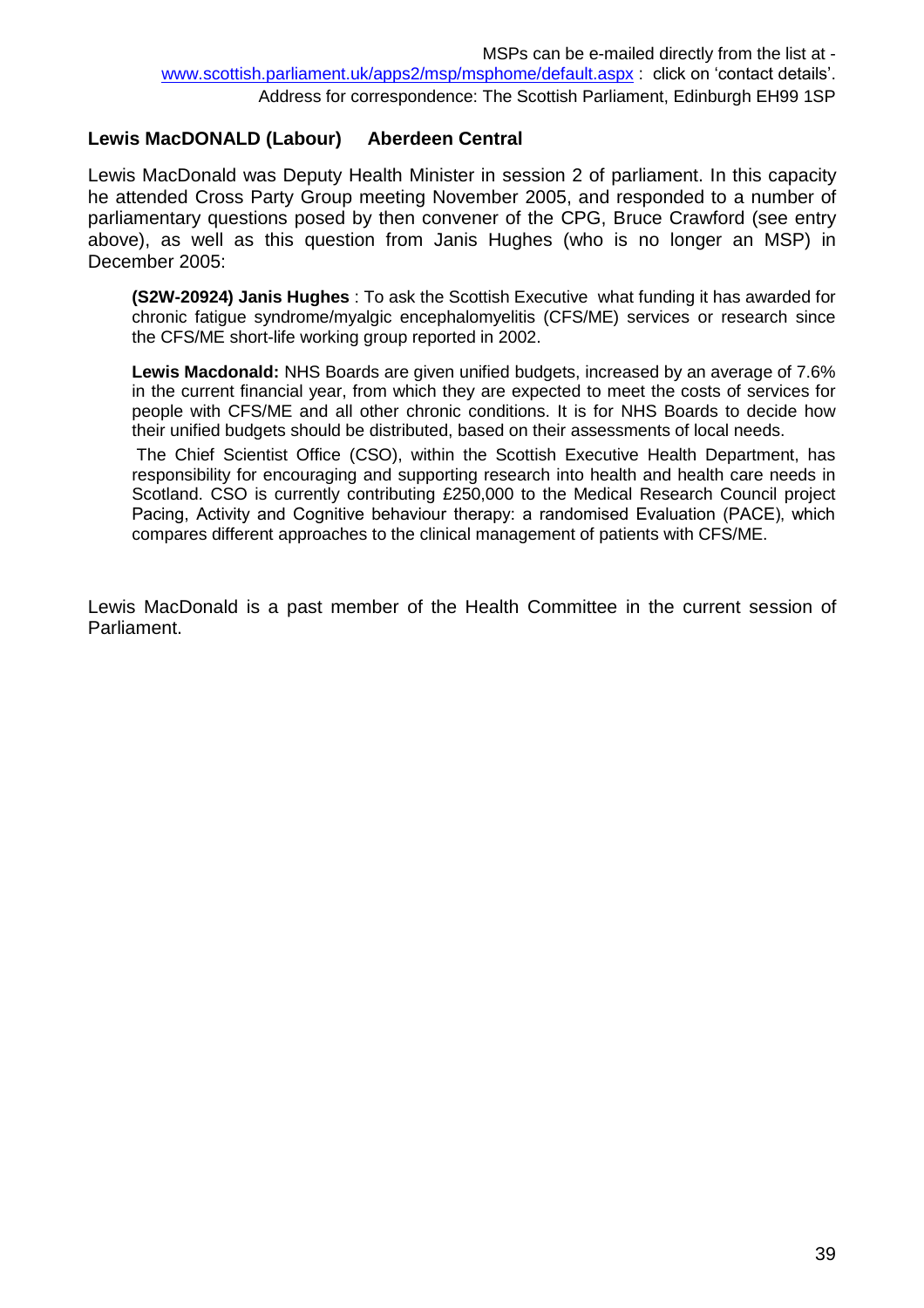## **Paul MARTIN (Labour) Glasgow Springburn**

Paul Martin has been a substitute member of Health Committee (from September 2003- June 2005), so may have some awareness of ME issues as the Cross Party Group petition was considered and closed during this period.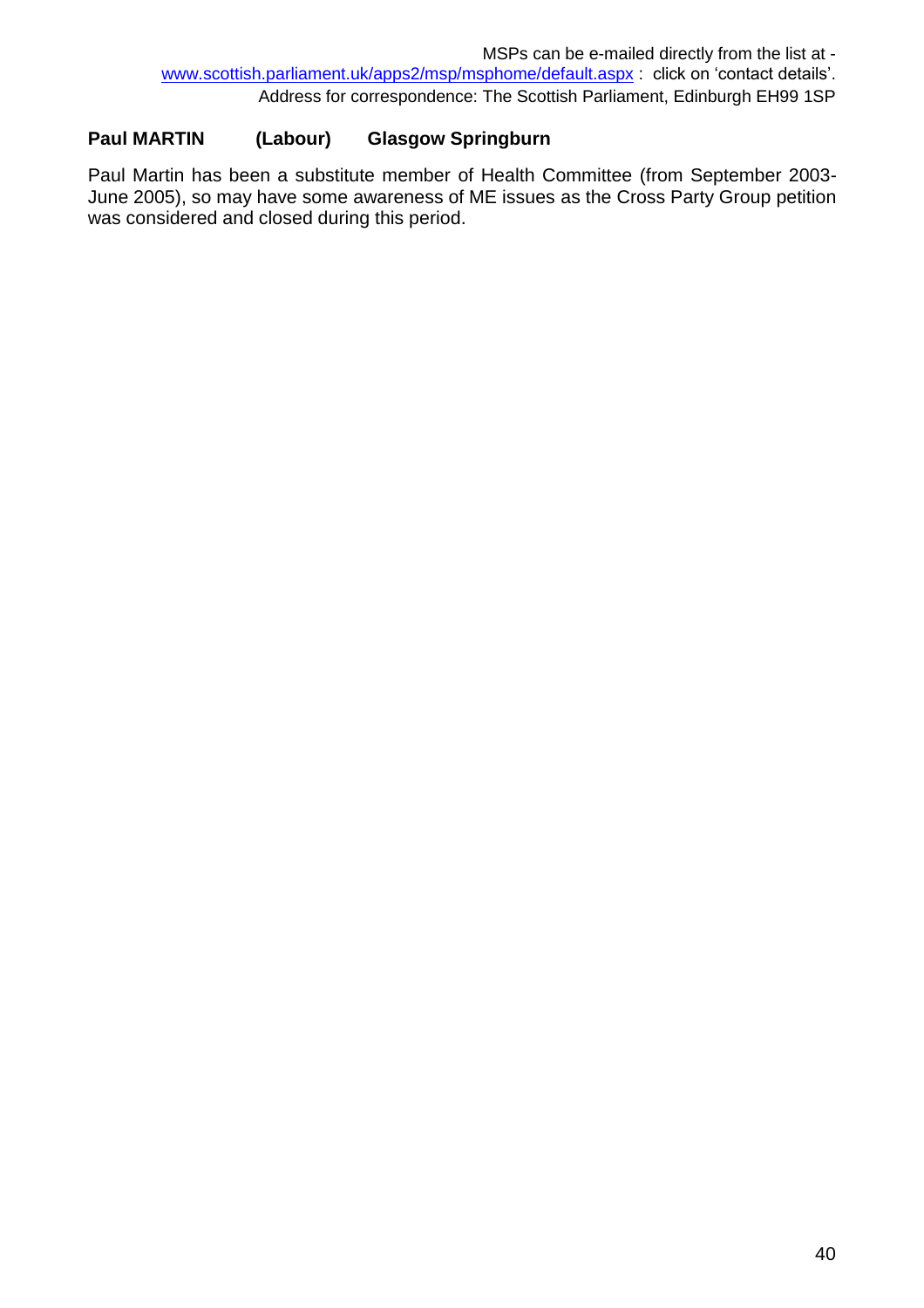## **Tricia MARWICK (SNP) Central Fife**

Tricia Marwick signed the 2002 and 2005 motions for debate.

She may have attended reception held by Cross Party Group on ME, March 2005.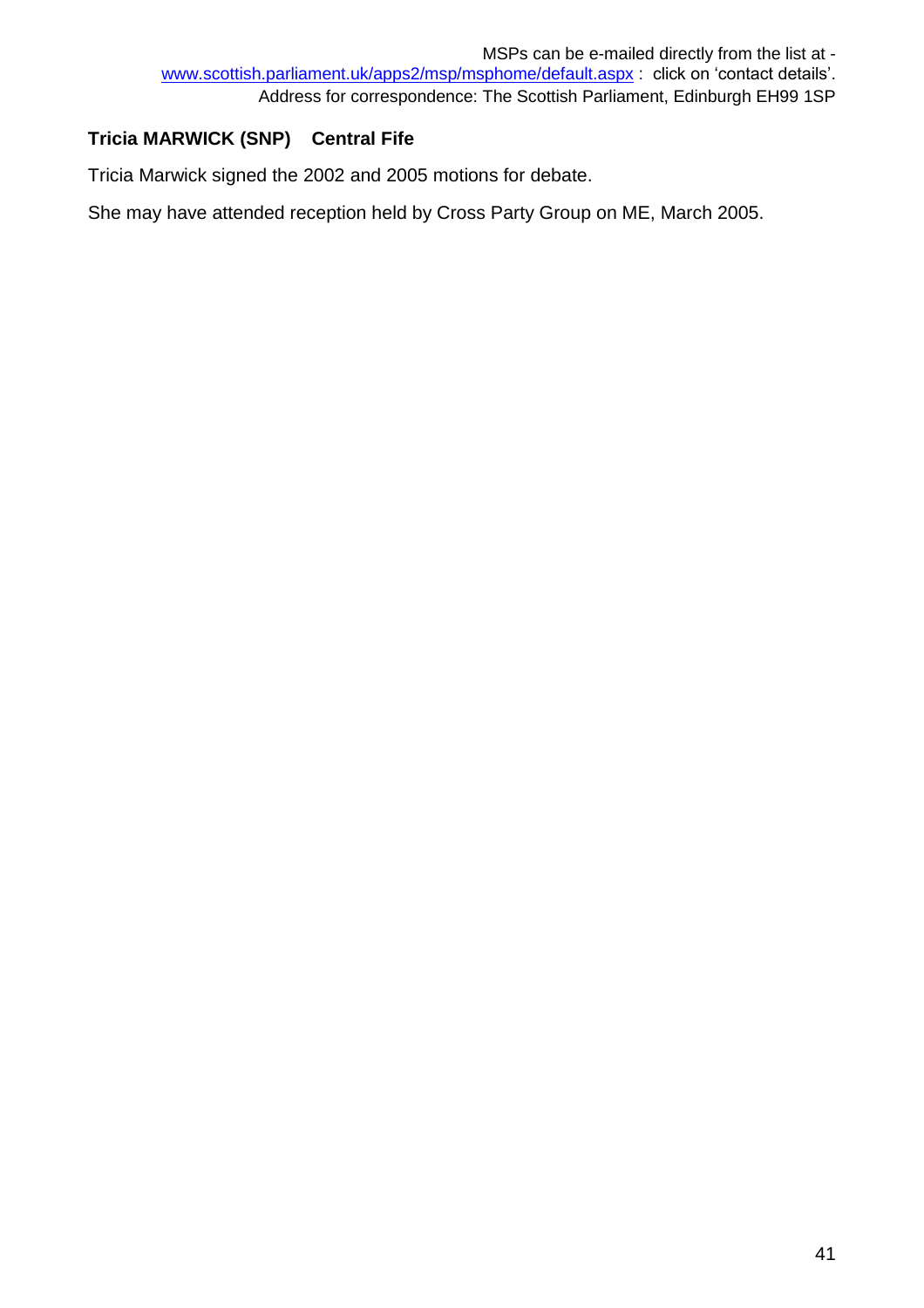## **Stewart MAXWELL (SNP) West of Scotland list**

Stewart Maxwell was a substitute member of the Health Committee from September 2004 and remained so when the Petition was closed the following April.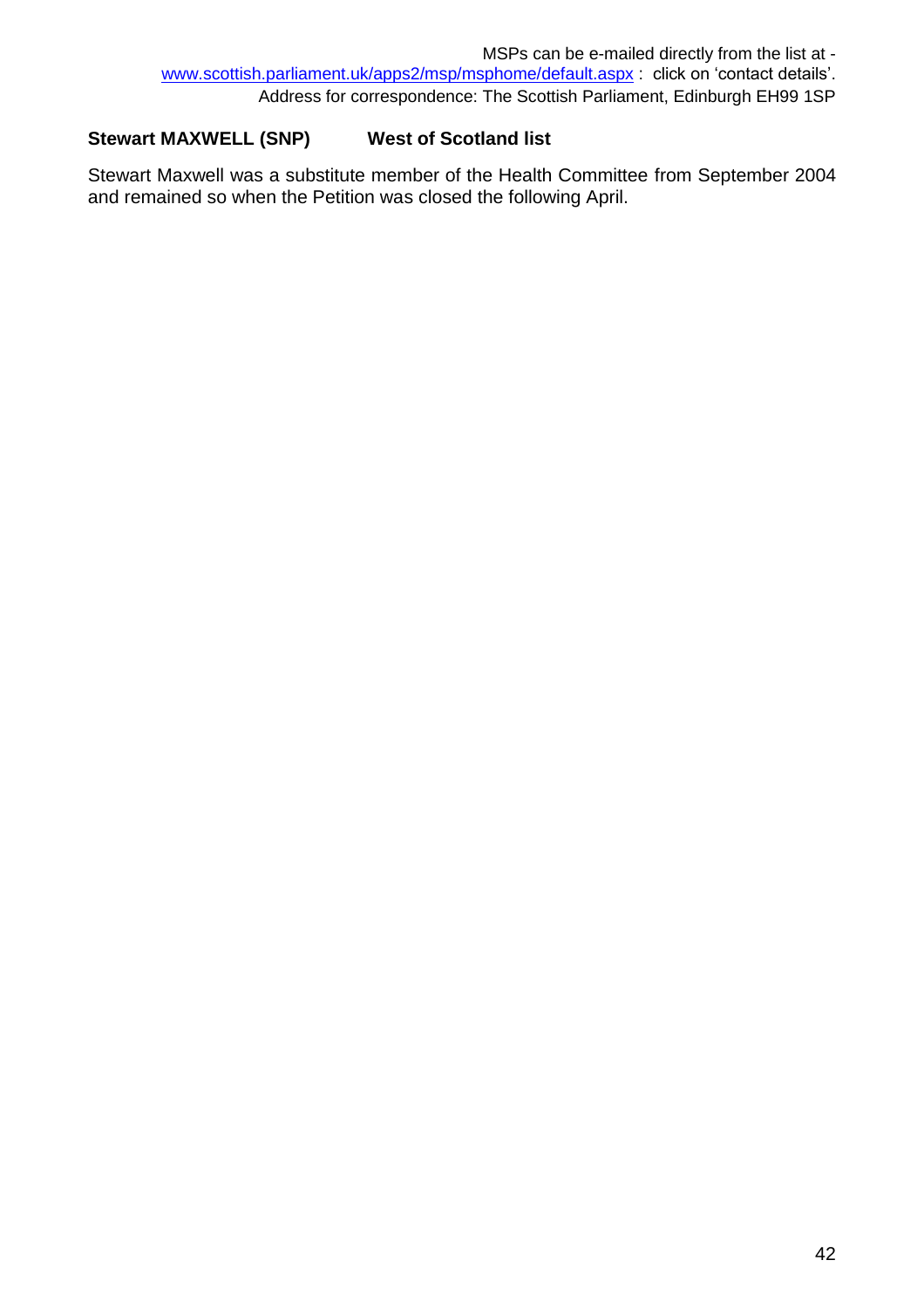## **Frank McAVEETY (Labour) Glasgow Shettleston**

Frank McAveety was Deputy Health Minister in Session 1 of the parliament, and in this capacity attended Cross Party Group on ME in June 2002.

He is currently a substitute member of the Health Committee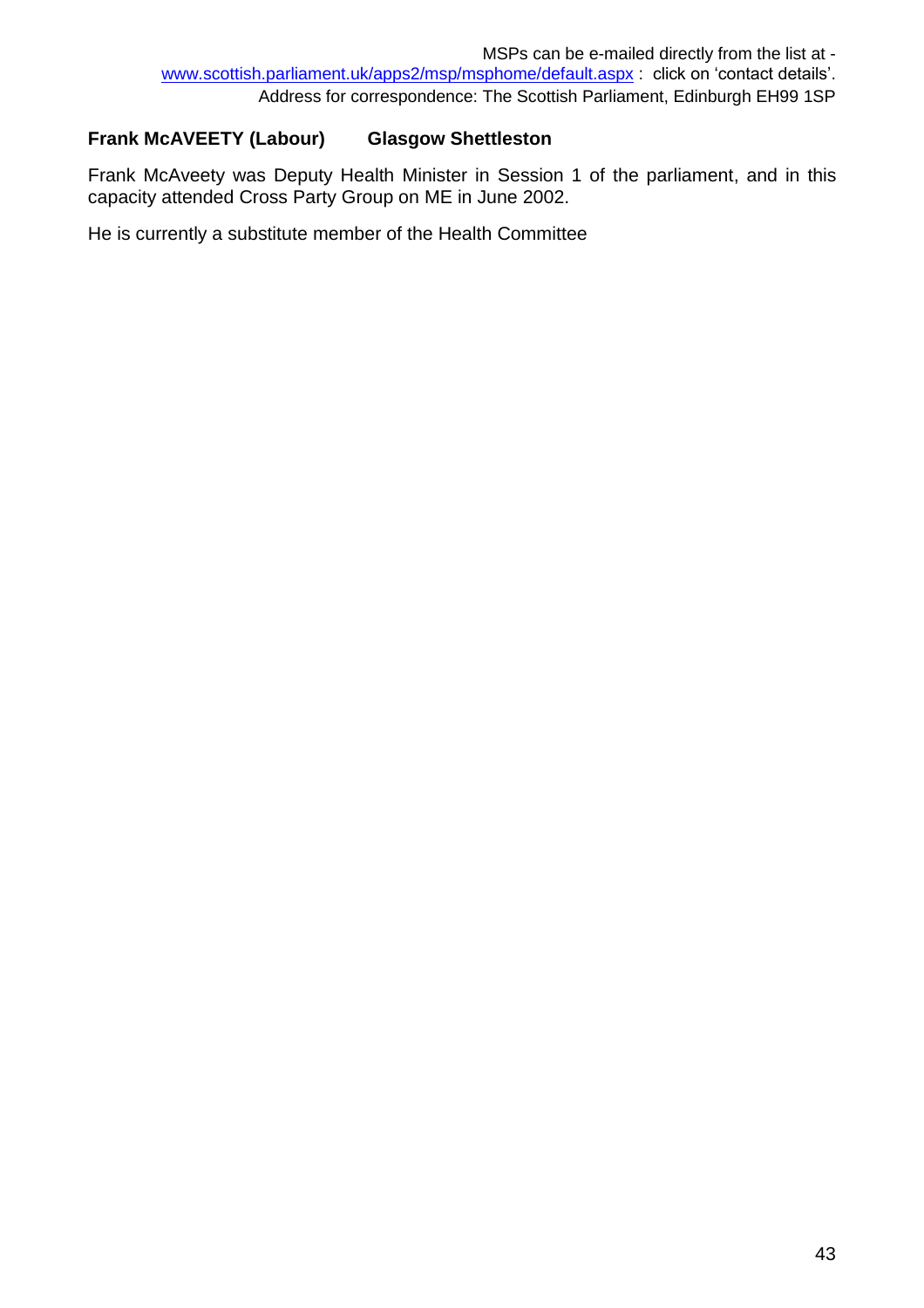## **Tom McCABE (Labour) Hamilton South**

Tom McCabe was for a time Deputy Health Minister in the second session of the Parliament. In this capacity, he attended the September 2003 meeting of the cross Party Group on ME. He also responded to several parliamentary questions on ME matters (see entry for Stewart Stevenson for details).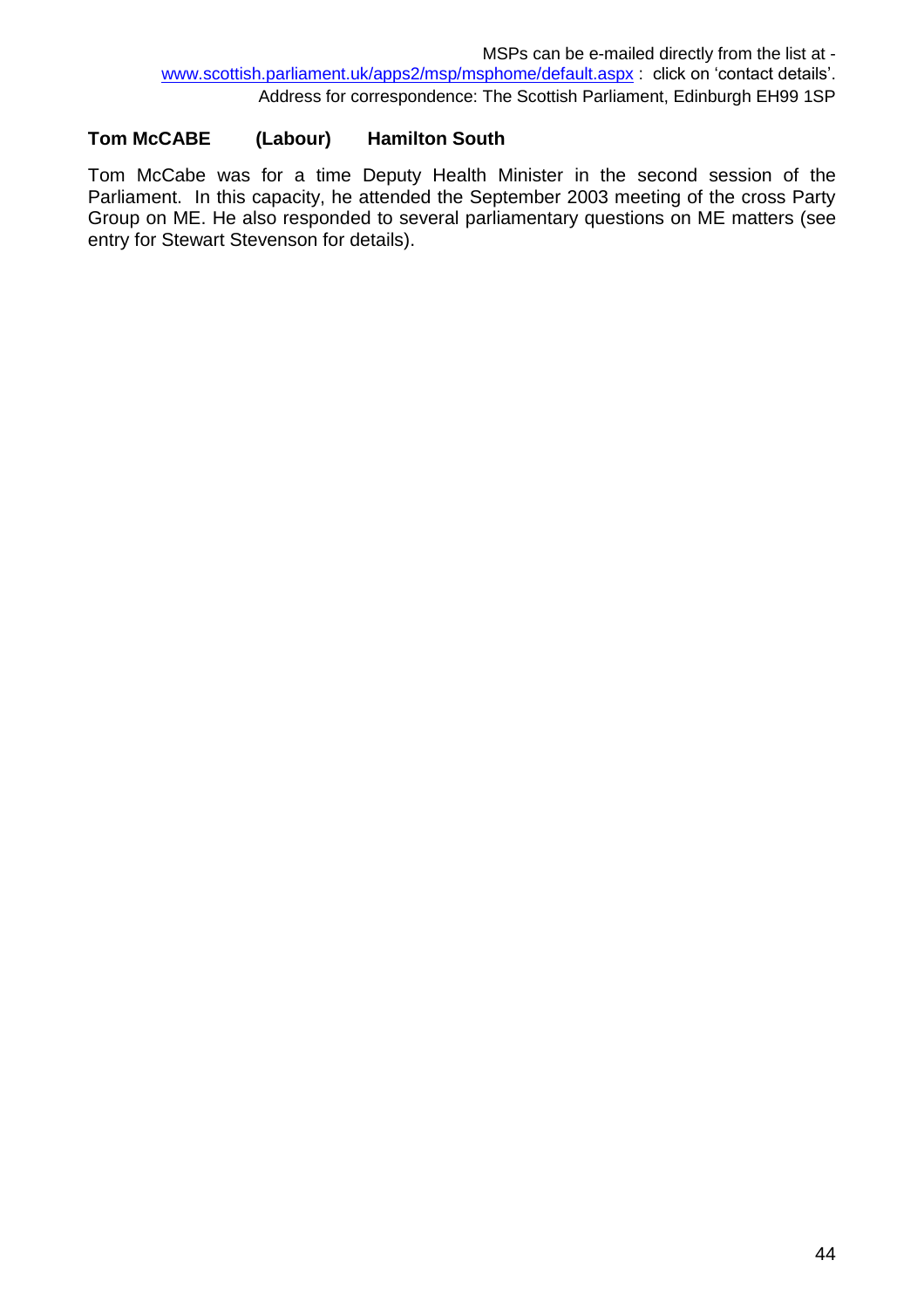## **Michael McMAHON (Labour) Hamilton North & Bellshill**

Michael McMahon was convener of the Petitions Committee in session 2; however, the Cross Party Group's petition was considered only briefly during this period, with the agreement that it be referred to the Health Committee.

Michael McMahon attended the Cross Party Group's Parliamentary reception, held during ME Awareness Week in May 2010.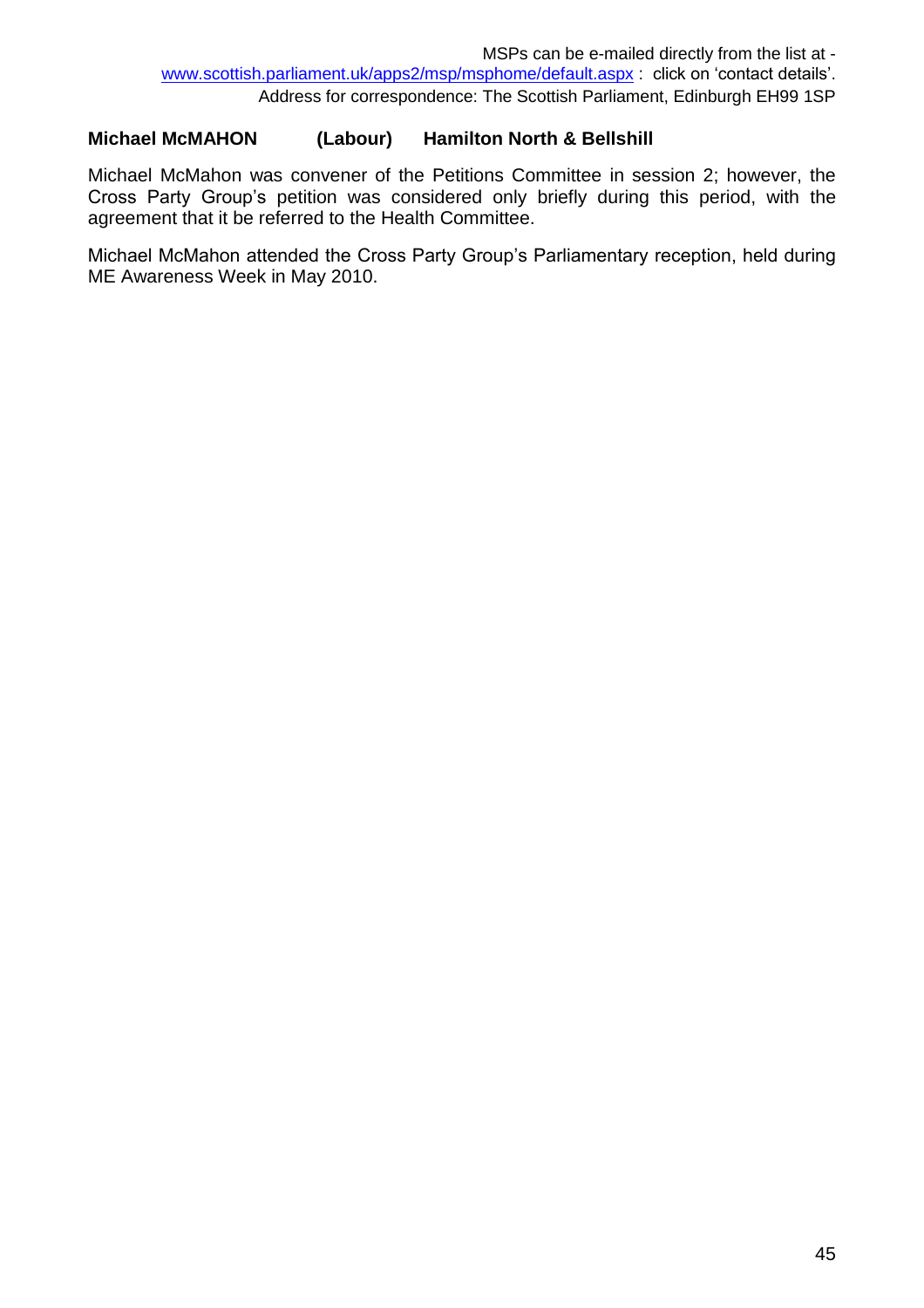## **Duncan McNEIL (Labour) Greenock & Inverclyde**

Duncan McNeil was on the Health Committee in Session 2 of the Scottish Parliament, while the Cross Party Group petition was being considered, and at the point when it was closed.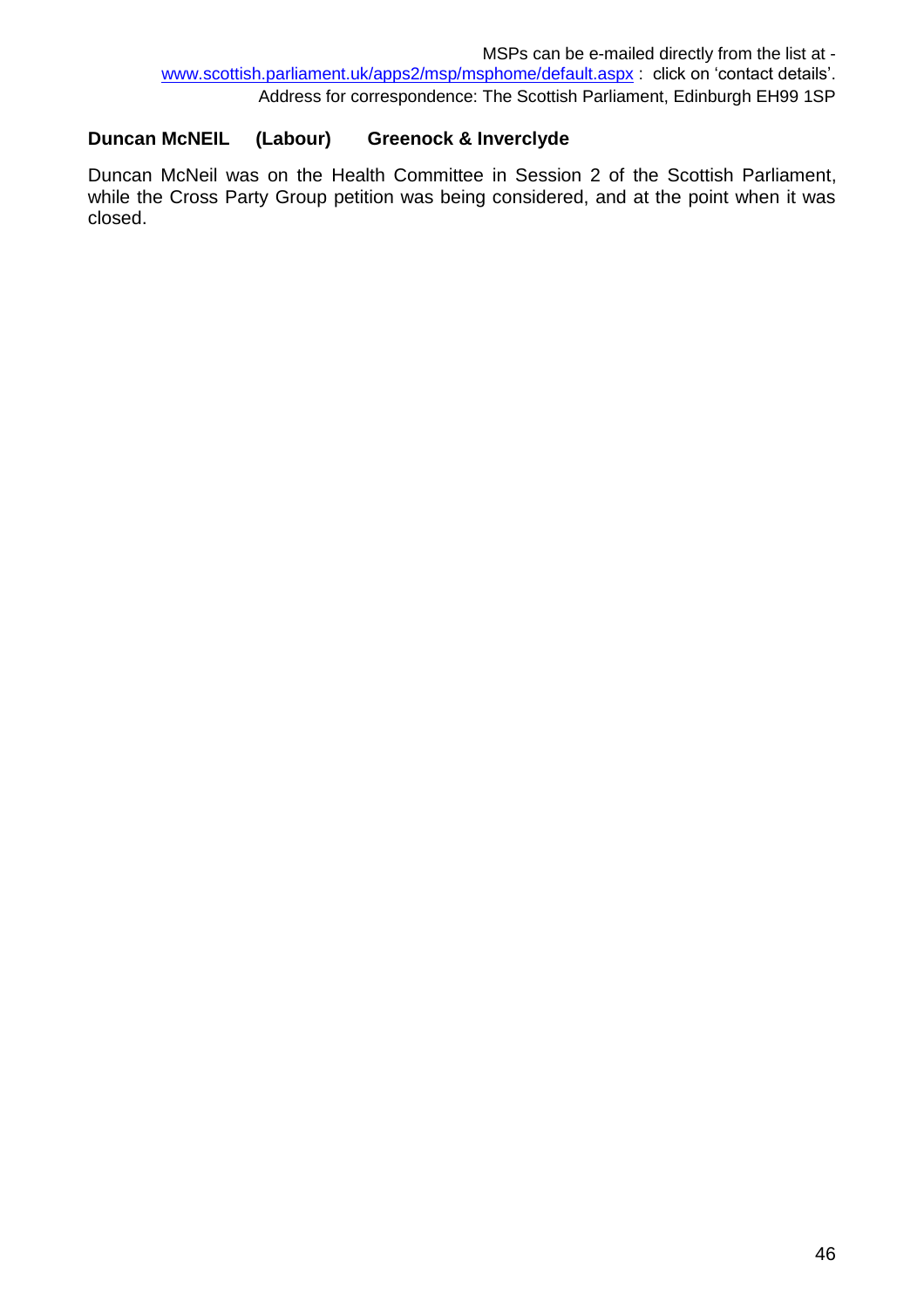### **Nanette MILNE (Conservative) North East Scotland regional list**

Nanette Milne was on the Health Committee in session 2 of the Parliament, at which point the Cross Party Group on ME petition was being considered, and closed.

She signed the 2005 motion for debate.

She responded as follows to lobbying against closure of the petition:

*"I'm sure that you, along with most other people involved with the Cross Party Group on ME, were disappointed by the Health Committee's decision to conclude the Group's petition at its meeting of 26th April.*

*As a member of the Committee, I thought long and hard about any further action which could be taken but in view of the Deputy Minister's statement that an assessment of needs would be undertaken as soon as possible, and that NHS Quality Improvement Scotland would be issuing a statement of best practice and producing best practice guidelines for Scotland, I could really see no alternative but to close the petition at that point in time.*

*I* do accept, however, that pressure needs to be kept up on the Executive, so that ME is not *relegated again to the 'back burner', particularly at a time when research in the field of genetics appears to be yielding some promising results.*

*I am pleased, therefore, that my colleague Alex Fergusson MSP has submitted a Members' Motion on the subject, which I have signed in the hope that it will soon be debated in the Parliament.*

*I will continue to liaise with Alex in trying to keep ME to the forefront of the Executive's thinking, and I will continue to support the Cross Party Group – even though I have been unable to attend its recent meetings."*

(response to CPG member by e-mail, June 2005)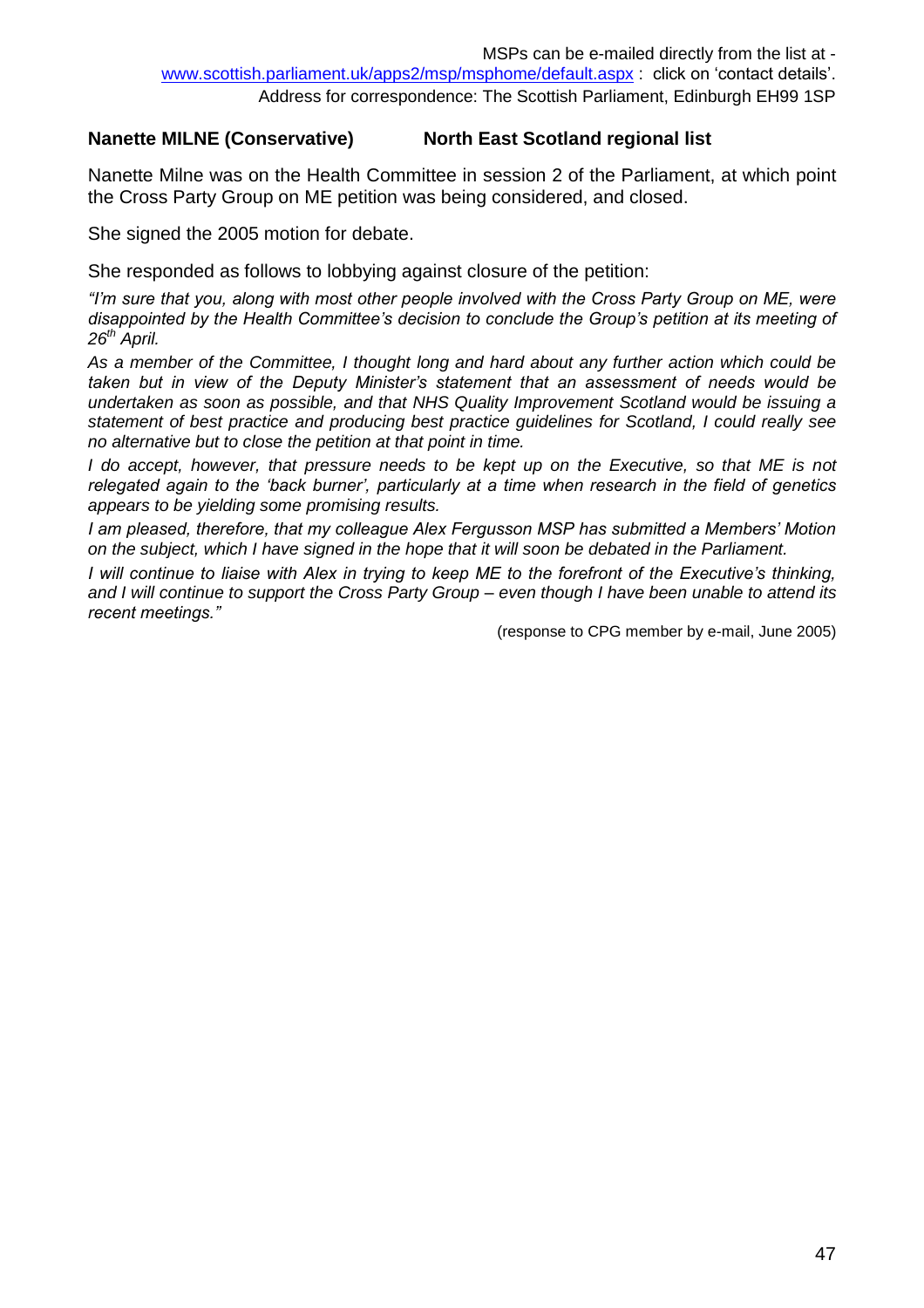### **John Farquhar MUNRO (Liberal Democrat) Ross, Skye & Inverness West**

John Farquhar Munro was a member of the Petitions Committee in the first two session of the Parliament, during the 'lifetime' of the Cross Party Group on ME's petition.

He supported the 2002 motion for debate on ME research.

In 2005, he participated in the debate on a motion regarding ME research (see below).

He also attended the Cross Party Group on ME's reception in 2005.

John Farquhar Munro is a longstanding member of the Cross Party Group on ME and, until the current session of parliament, he was a faithful attender at CPG meetings.

**John Farquhar Munro (Ross, Skye and Inverness West) (LD):** I am delighted to take part in the debate and I congratulate the convener of the cross-party group on ME, Mr Fergusson, on securing the debate. He does a tremendous amount of work on the cross-party group and has done much to promote the issues surrounding the condition.

Until recently, the medical profession has not supported pleas from ME sufferers and has considered the condition to be more or less a yuppie flu. Whenever anybody presented themselves with ME, the doctors gave them the sloped shoulder, handed them a box of tablets and said that they would be all right the next week. The truth is that ME can strike at any time and can be most frustrating. Young adults who are fit, healthy and active are suddenly struck down and become lethargic, listless and morose. Great problems are created in families in which that happens.

Steady progress has been made on the issues through the cross-party group. That group has been assisted tremendously by the regular attendance, professional support and experience of the group members, many of whom have suffered from ME over many years or have witnessed members of their immediate family becoming listless, lethargic and morose. We are indebted to them for that professional support.

We have heard about the recent medical research, which appears to have developed a simple and effective cure for ME. That is excellent news, which must be publicised and promoted by health officials. It will be very much welcomed by the large number of people who have suffered with the condition over many years.

Now that we have established a potential cure for the ailment, which was, until recently, hardly recognised or accepted by many people in the medical profession, let us not miss the opportunity to lead the world in the research, development, treatment and cure of ME, which has been a scourge on our society for many years. I hope that the Executive can be encouraged to support financially the excellent work that has already proved to be so successful in the treatment of ME.

The information available to us suggests that only modest amounts of money are required to make the historic, groundbreaking research nationally and internationally recognised. The costs would be minimal, but the benefits to ME sufferers could be gigantic.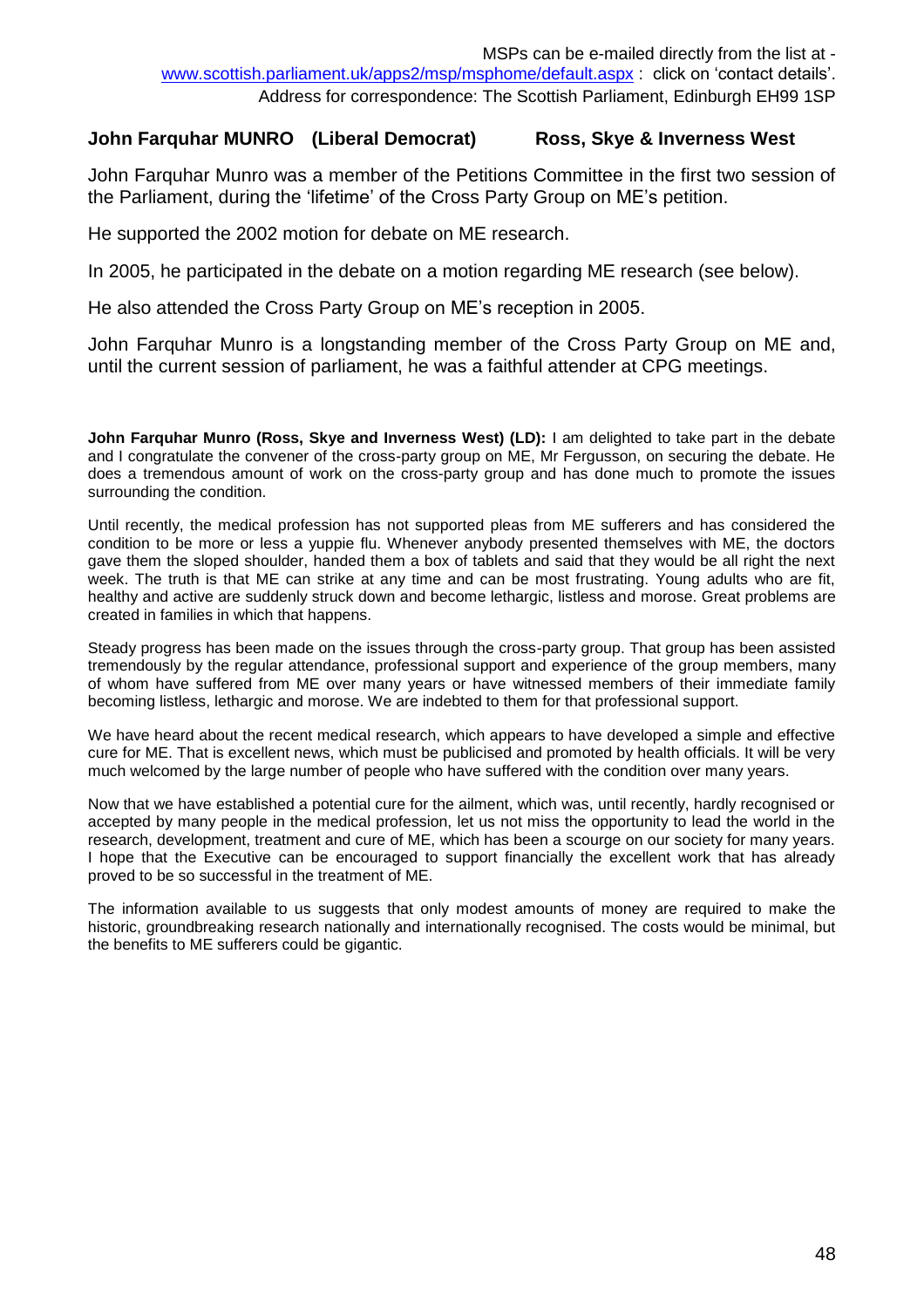## **Elaine MURRAY (Labour) Dumfries**

Elaine Murray attended the Cross Party Group's Parliamentary Reception to mark ME Awareness Week in May 2010.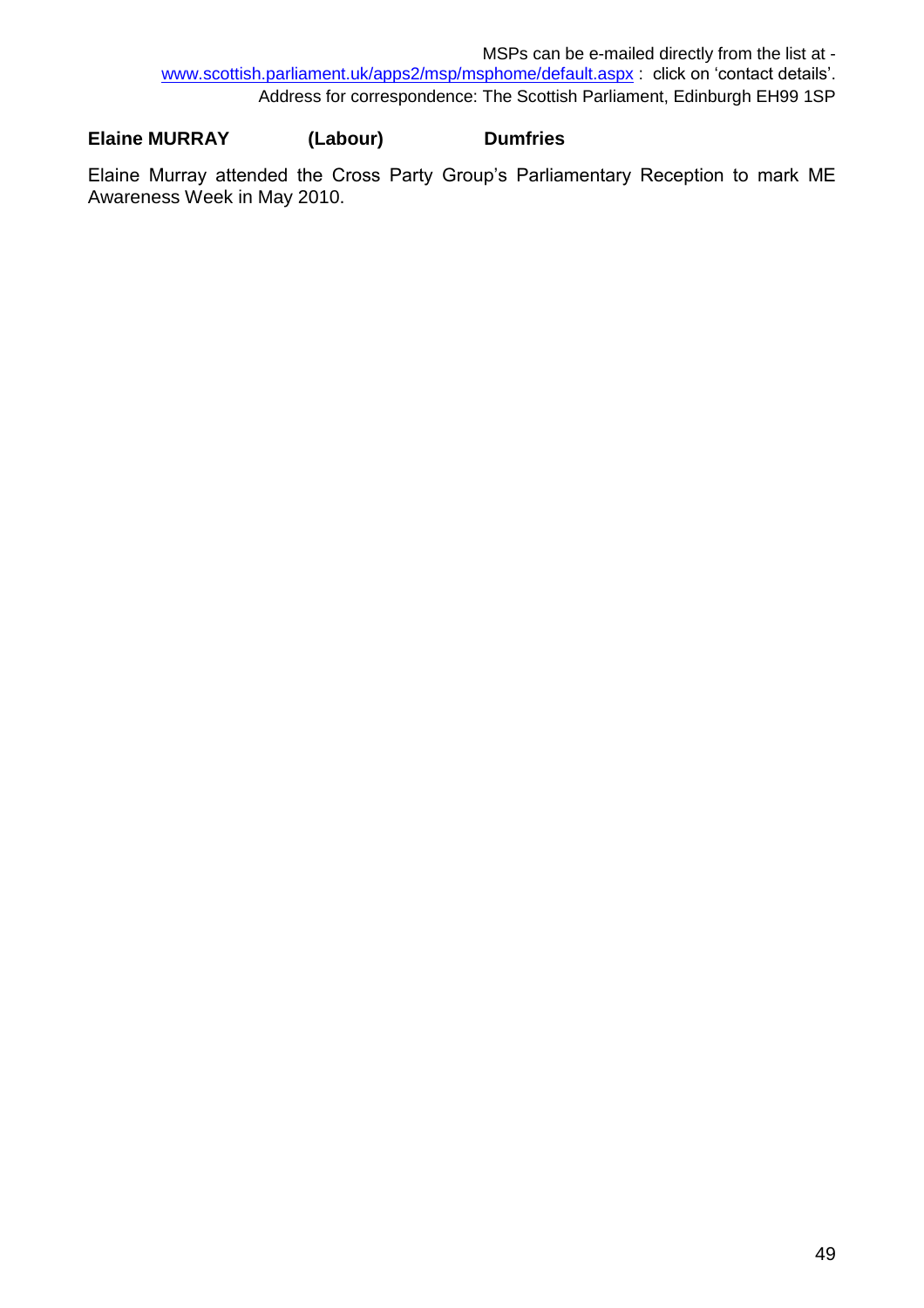### **Shona ROBISON (SNP) Dundee East**

Shona Robison signed the 2002 and 2005 motions for debate, regarding the need for government research funding in respect of M.E.

She was a member of the Health Committee in the first and second sessions of the Parliament, during which time the Cross Party Group on M.E.'s petition was considered and closed. She participated in the discussion at committee  $(26<sup>th</sup>$  April 2005) by asking then Deputy Health Minister Rhona Brankin:

*Will you consider ways of ensuring that the needs assessment [newly announced at committee] does not take as long as two years, as has been suggested? If it takes two years, that will be a five year delay from when the short life working group was first mooted in 2002 – such a delay would be unacceptable to all the patient groups and individuals who are hoping and waiting for an assessment of needs. I urge you to speed to process up as much as possible.*

(The Minister responded: *It is not the case that nothing has happened: progress in local health boards is somewhat patchy, but we have made progress. I would certainly want the needs assessment to be undertaken as quickly as possible.*)

Around this time Shona Robison came along to a meeting of Cross Party group on ME with other SNP MSPs to indicate an interest. Unfortunately, the timing of CPG meetings then clashed with SNP meetings, so they were not able to attend on a regular basis.

Shona Robison is now Minister for Public Health and Sport, and in this capacity she has responded to Parliamentary Questions on ME matters (see entries for Andy Kerr MSP and Mary Scanlon MSP).

*In common with other Ministers in the Scottish Government, she can be contacted in her Ministerial capacity at [scottish.ministers@scotland.gsi.gov](mailto:scottish.ministers@scotland.gsi.gov)*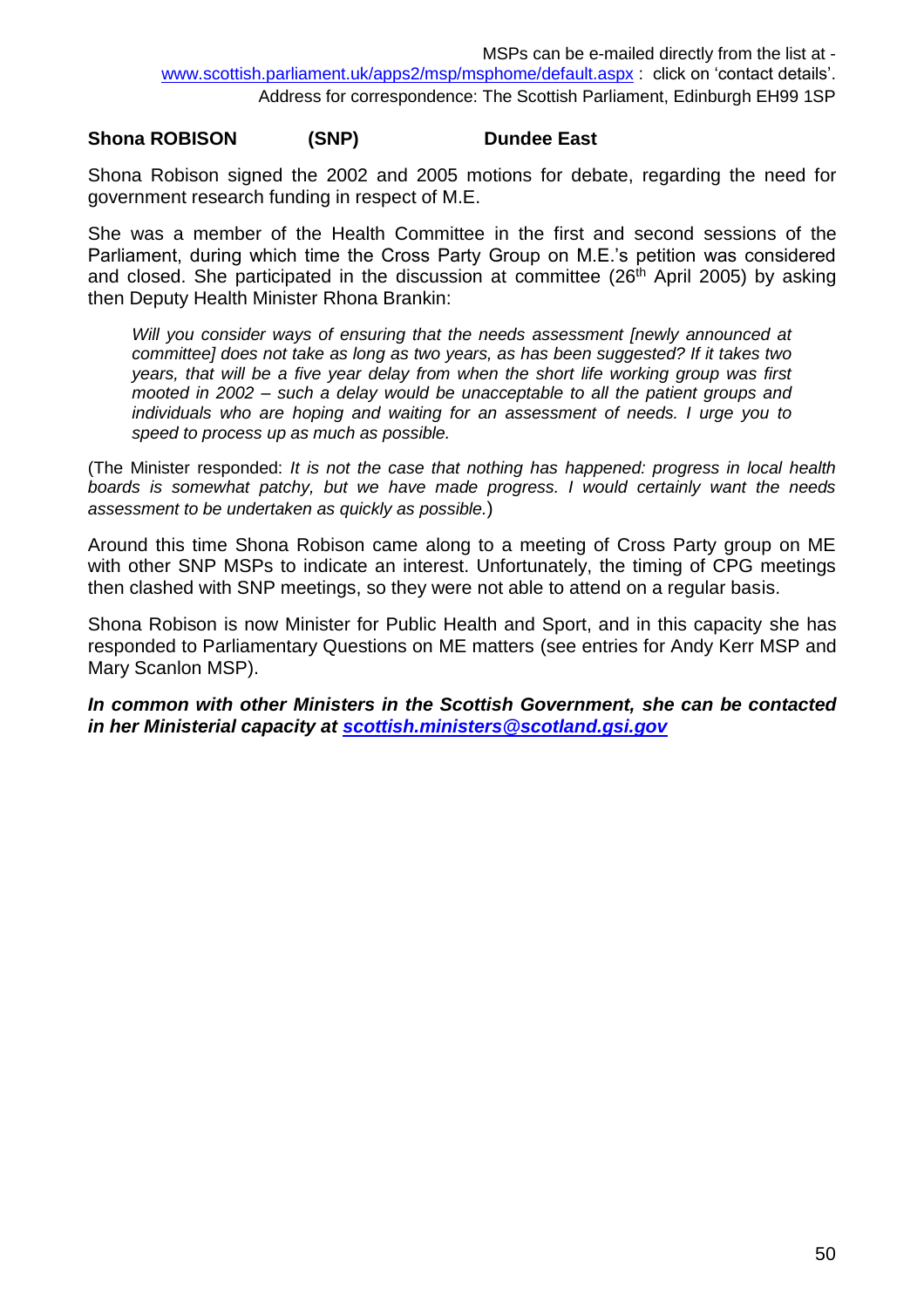## **Mike RUMBLES (Liberal Democrat) South of Scotland regional list**

Mike Rumbles was a member of the Health Committee in the second session of the parliament, when the Cross Party Group's petition was being considered and closed.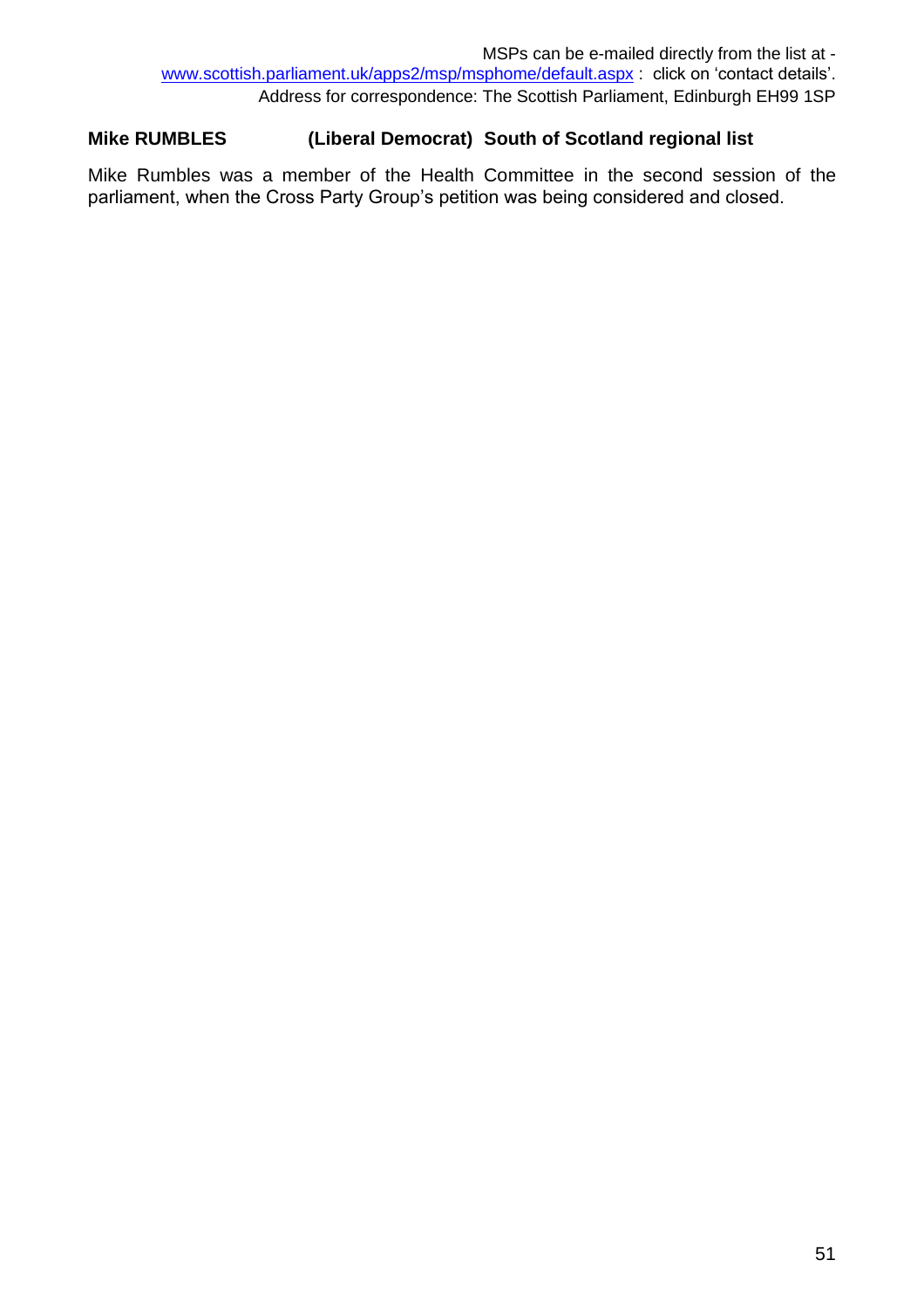#### **Mary SCANLON (Conservative) Highlands & Islands regional list**

Mary Scanlon was a member of the Health Committee in the first session of the Parliament, and a substitute member during the second session, so she may well have been aware of the Cross Party Group petition and its aims. (She is a member of the present Health Committee also.)

Mary Scanlon was a signatory to the 2002 and 2005 motions for debate, regarding the need for government research funding in respect of M.E.

Mary Scanlon has been a member of the Cross Party Group on ME during the current Parliamentary session and took the role of vice convener for a time.

She has asked several Parliamentary Questions relating to 'myalgic encephalopathy':

**S3W-18980 Mary Scanlon:** To ask the Scottish Executive what is being done in public sector organisations to assist people with myalgic encephalopathy to remain in employment.

**Shona Robison (14 January 2009):** Where an individual with Myalgic Encephalopathy is sufficiently impaired as to meet the definitions of the Disability Discrimination Act 2005, a public sector employer would be required to meet their duties under the Act.

The Disability Discrimination Act 2005 introduced a public sector duty to promote equality for disabled people. This duty came into force in December 2006 and requires all public authorities to be proactive in tackling discrimination against disabled people and to look at ways of promoting equality for disabled people. Public authorities covered by the specific duties (which includes local authorities) must produce a disability equality scheme setting out the action they will take. All functions of the public body are covered by the duty, including their role as an employer.

The Scottish Centre for Healthy Working Lives can provide advice to employers on measures that they can take to ensure compliance with the Disability Discrimination Act, through its website, telephone helpline and healthy working lives advisors.

**S3W-21488 Mary Scanlon:** To ask the Scottish Executive what specialist support exists to enable people with myalgic encephalopathy/chronic fatigue syndrome to receive a diagnosis and treatment.

**Shona Robison (12 March 2009):** NHS Quality Improvement Scotland (NHS QIS) is developing clinical standards for neurological conditions. Standard statement 2 is that patients with suspected neurological disorders are assessed by clinicians who specialise in neurological conditions and patients are assessed within timescales dictated by their clinical needs. NHS QIS published the draft standards for consultation on 24 November 2008, with publication due in summer 2009.

We have provided Action for ME with funding to develop a Scottish Good Practice Statement for GPs on CFS/ME. This is intended to ensure better and more consistent standards of care for patients, including quicker and more reliable diagnosis of the illness and agreed clinical/diagnostic criteria for CFS/ME. The advice is due to be published in the near future. It is expected to include information about the specialists to whom GPs might make a referral.

**S3W-21489 Mary Scanlon:** To ask the Scottish Executive how patients with myalgic encephalopathy / 'chronic fatigue syndrome' can be assured of a consistent level of service in each NHS board area.

**Shona Robison (12 Mar 2009):** NHS Quality Improvement Scotland (NHS QIS) is developing clinical standards for neurological conditions. Standard statement 1 is that an effective and comprehensive neurological health service is available and offered across all NHS boards. NHS QIS published the draft standards for consultation on 24 November 2008, with publication due in summer 2009.

Other initiatives which will contribute to consistency of services are the Scottish Good Practice Statement on CFS/ME being developed for GPs by Action for ME, and the needs assessment being carried out by the Scottish Public Health Network. A Managed Clinical Network approach would also help to promote consistency of services. /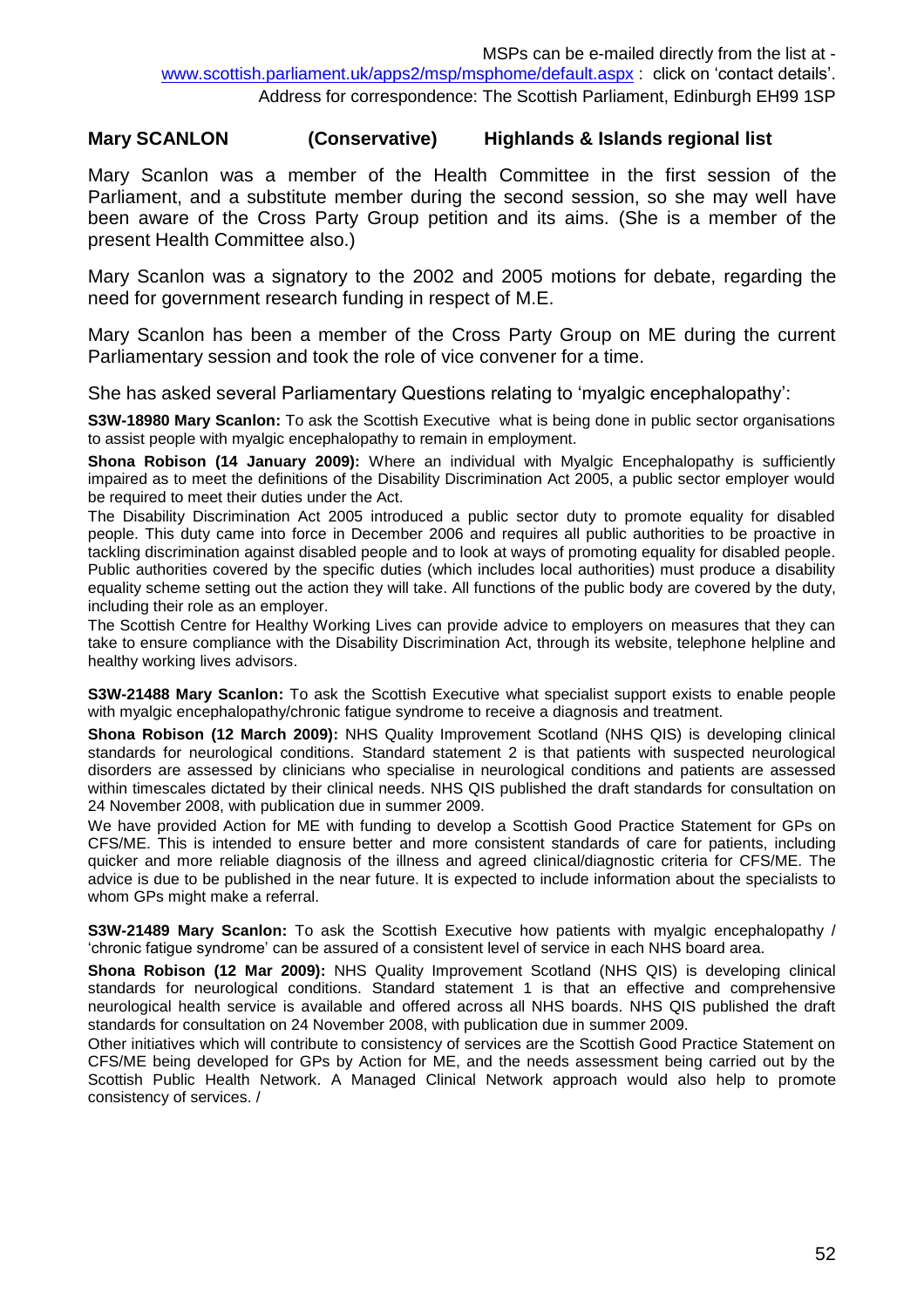**S3W-34147 Mary Scanlon:** To ask the Scottish Executive how patient experiences are taken into account in terms of developing Scottish Intercollegiate Guidelines Network (SIGN) Guidelines.

**Nicola Sturgeon (14th June 2010):** The Scottish Intercollegiate Guidelines Network (SIGN) is part of NHS Quality Improvement Scotland, A Special Health Board, whose role is to support NHS Boards and their staff to improve the quality of healthcare in Scotland.

SIGN has a range of policies to ensure that patient and carer experiences and preferences are included in the development of their guidelines. These include patients focused literature searches, speaking to patient organisations, checking with other NHS organisations whether there is any local research on patient views and seeking direct feedback from service users if required. Patients and other groups also have the opportunity to comment on the draft recommendations and influence their final form through a national open meeting which is held for each draft SIGN guideline. Further detail on these policies is available on the SIGN website as [www.sign.ac.uk](http://www.sign.ac.uk/)

**S3W-34144 Mary Scanlon:** To ask the Scottish Executive how it ensures that patients with chronic fatigue syndrome/ME (or myalgic encephalopathy) are given an accurate diagnosis and treatments tailored to their individual needs.

**Shona Robison (15 Jun 2010):** Most people with myalgic encephalomyelitis/chronic fatigue syndrome (ME-CFS) will initially present to their general practitioner (GP) for diagnosis and help with management of their condition. GPs, as generalists, are trained to manage all initial contact with patients and deal with all problems. GPs are expected to update their knowledge through continuing professional development (CPD), particularly to suit the needs of their patients, including the annual appraisal process. This seeks to enable GPs to practise high quality medicine, including early recognition and optimal treatment of illnesses such as ME-CFS.

The Scottish Government strongly supports the development of robust clinical guidance to facilitate the proper management of illnesses. Work is under way to produce up to date guidance for use by GPs on the diagnosis and management of ME-CFS, as part of the development of a Scottish Good Practice Statement on ME-CFS.

We want to encourage the development of specialist services to which GPs can refer patients with ME-CFS, as part of a recognised care pathway. The Scottish Public Health Network has therefore been commissioned to undertake a Needs Assessment exercise to determine optimal services for ME-CFS. That work is at an advanced stage.

The Scottish Government is keen to ensure consistently high standards of care for ME-CFS are available throughout NHS Scotland. In January 2010, NHS Quality Improvement Scotland launched Clinical Standards for Neurological Health Services. The generic standards 1-4, in particular, will underpin improvements in services for all neurological conditions, including ME-CFS.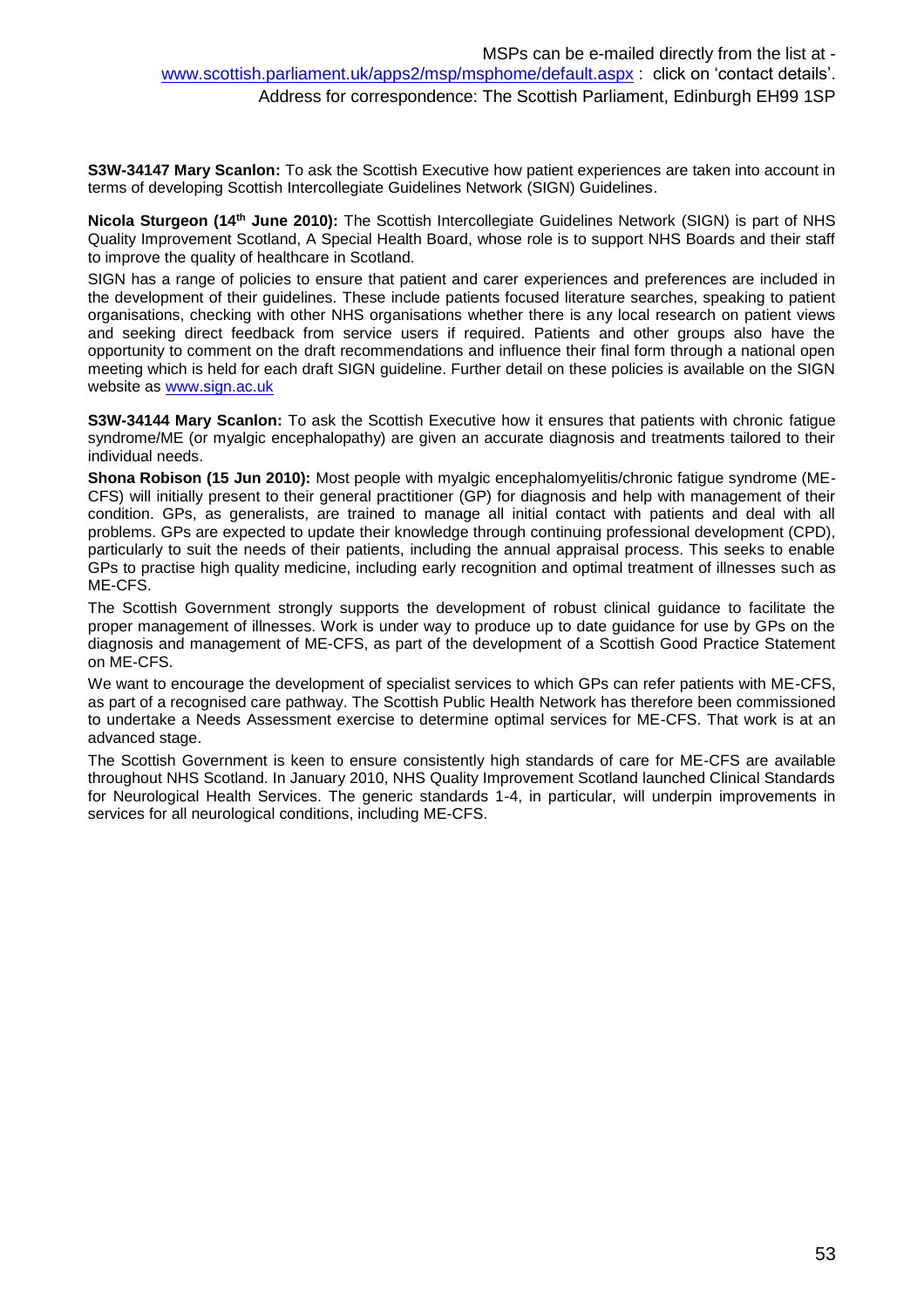## **John SCOTT (Conservative) Ayr**

John Scott supported both motions for debate (2002 and 2005).

He was deputy convener of the Public Petitions Committee in Session 2 of the Parliament, however the Cross Party Group's petition rarely featured at this time (it was under consideration by Health Committee, having been referred there by the Pubic Petitions Committee).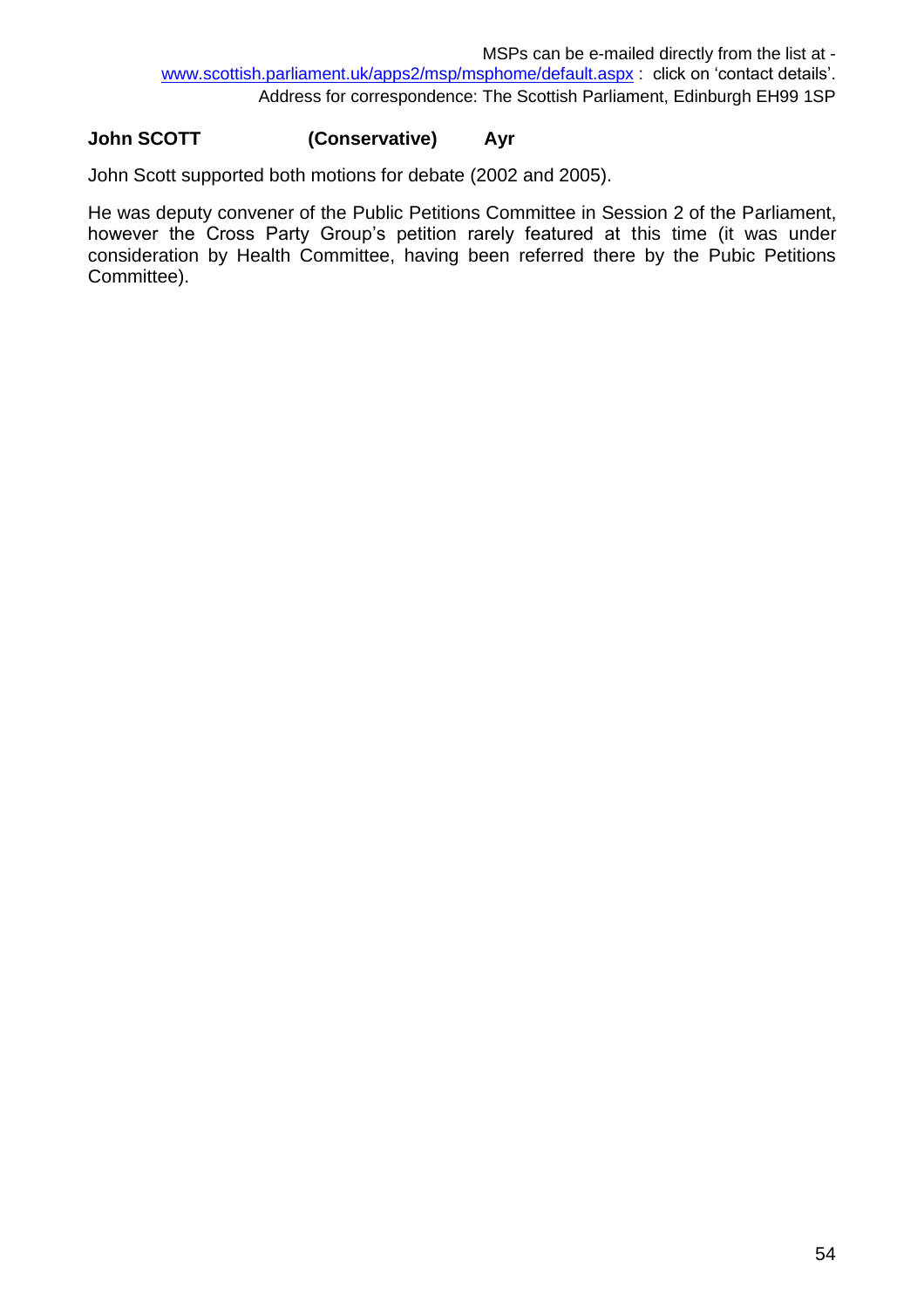### **Margaret SMITH (Liberal Democrat) Edinburgh West**

Margaret Smith was convener of the Health Committee during the first session of the parliament, when the Cross Party Group on ME's petition was under consideration.

She supported the January 2002 motion for debate and spoke to the motion (extracts):

**Mrs Margaret Smith (Edinburgh West) (LD):** … . I welcome the ME sufferers who are with us. We can only imagine how difficult it must have been for many of them to take the trouble and the time and to make the effort to join us.

As many as 15,000 Scots have ME. Some are as young as six. A significant number are affected in their teens and early 20s. For many of them, ME means a life without work and without the relationships that could have been formed at that critical stage of their development. It is a life with little hope of recovery: there is no cure for this chronic disabling condition. Twenty-five per cent of sufferers will remain incapacitated—many are bedbound for the rest of their lives. That is why the research that has been called for is so necessary. …

One of the most welcome facets of the recent report of the working group in England is its recognition that ME *"is a genuine condition that imposes a substantial burden on patients, carers and families"* because, for many years, elements of the medical profession and the public, reacting to press reports of yuppie flu and the like, dismissed sufferers. That continues today. Sometimes, sufferers continue to be denied the benefits they rightly need because doctors fail to recognise the existence of the condition and its impact. I associate myself wholeheartedly with Alex Fergusson's comments.

The physical impacts vary from patient to patient, which has contributed to difficulties in diagnosis, but the working report sets out that ME *"lacks specific disease markers but is clinically recognisable."* 

I am sure that all colleagues have received letters on the subject from constituents. In the past few months, I have met some of them to talk about the issue. The vast majority seem to have had difficulties and delay in being diagnosed. One constituent highlighted the fact that she had to wait six years. When, finally, she was diagnosed, she described it as a "turning point" from which she was able slowly to regain something like a normal life.

**Angus MacKay (Edinburgh South) (Lab):** … I want to comment on the point Margaret Smith has made and which has been reflected in other speeches. I do not pretend to be an expert on the subject in any way, shape or form, but what is clear from the briefing we received and from constituents' letters is that the illness, which is painful and difficult to deal with, is but one part of an equation. For many people, a greater part is the thought that, unlike those who may require a heart by-pass or a hip replacement or treatment for a stroke, there is no clear course of action to be taken because GPs and the health service are not placed coherently to diagnose and treat the disease. It is hopelessness that contributes to so many of the problems that are associated with the disease.

**Mrs Smith:** While asking for a bit more time to continue with my speech, I associate myself wholeheartedly with Angus MacKay's comments: there is the question of diagnosis.

There is also the question of examining a range of different issues. That is why it would be useful to have a centre of excellence that would examine research on the subject. Another constituent pointed out that if services are not in place, *"a diagnosis is as much use as a jelly watch."*

I agree with Janis Hughes: we need to identify exactly what services we need. That is another reason why we need research on the subject.

In the past, clinicians would tell patients that if they continued to feel fatigued they should come back six months later, but the condition would only get worse. We would not accept that attitude from clinicians in other specialist areas such as cancer and we should not expect it in relation to ME.

The latest working group says that *"a 6-week point from onset of abnormal fatigue is a more useful marker"*. That is a move in the right direction.

GPs can undertake screening investigations, but it would be useful for them to be part of a multidisciplinary approach that would see them backed up with physicians, paediatricians, psychologists, therapists and nurses.

Patients need to be listened to. Some of the figures that emerged from the Action for M.E. membership survey are interesting. One said that two thirds of people saw a benefit from a change of diet or when they had been given nutritional supplements. That is an area in which more research should be undertaken.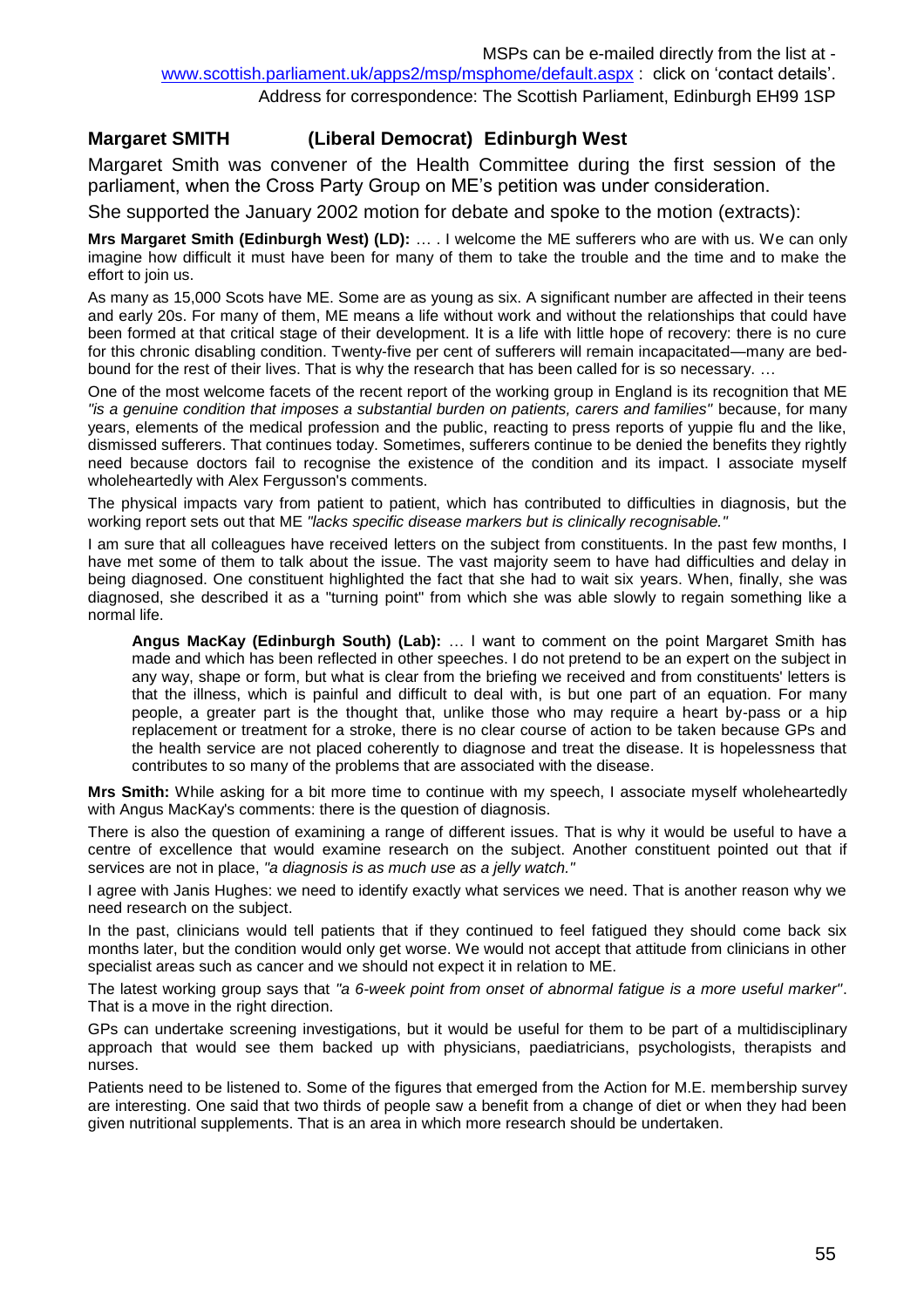## **Shirley-Anne SOMERVILLE (SNP) Lothians regional list**

Shirley-Anne Sommerville has joined the Cross Party Group on ME, but hasn't (as yet) attended meetings.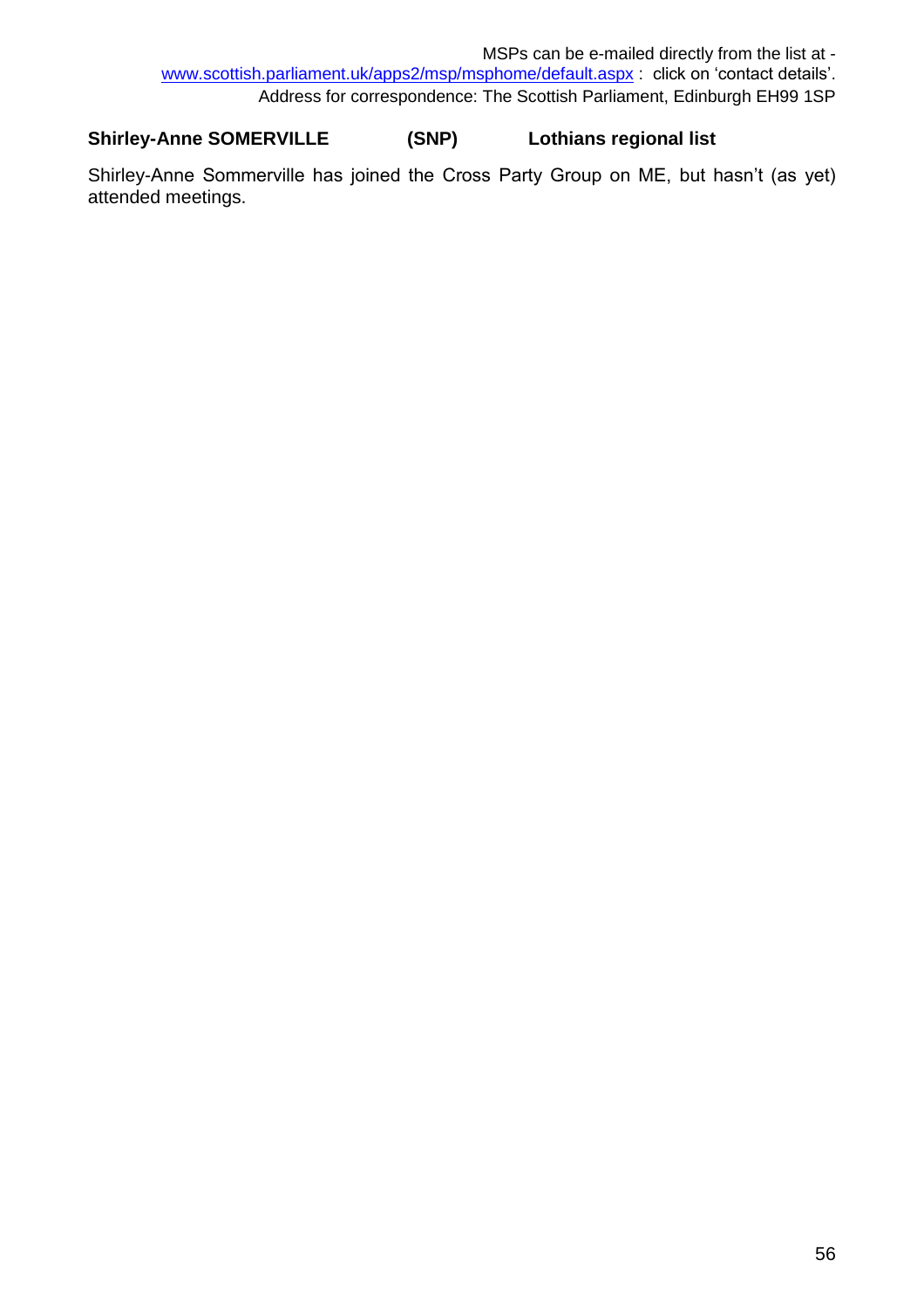#### **Stewart STEVENSON (SNP) Banff & Buchan**

Stewart Stevenson supported the 2002 motion for debate.

In 2004 he posed Parliamentary Questions relating to ME (details below). He made the following comments in a press release with his Parliamentary Questions, lodged to coincide with M.E. Awareness Week:

*"Information and support services are needed by people with ME, carers, and health professionals. Even if you do not have ME or use services yourself, you can help others by telling them about existing services. I am certain that M.E. Awareness Week will achieve its aim of making more people aware of M.E. and also enable people to understand what it is like to actually have M.E.*

*Campaigning in this area will help to improve the situation for people with M.E. Regrettably, there is no treatment for M.E. although there are many different alternative therapies available.*  Like many others though, I believe that the best thing an M.E. sufferer can do is learn to *manage their illness effectively.*

*Quality of life is so important when it comes to surviving an illness like M.E. so complete nightmare [possibly some words were missed from the press release here]. There are many charity groups that sufferers can join, so they needn't be alone. I am hopeful that M.E. sufferers will feel less isolated, and help others understand how easy it is to become isolated when suffering from such a devastating illness."*

Here are the Parliamentary Questions he posed, and the ministerial responses (10<sup>th</sup> May, 2004):

**S2W-7493 - Stewart Stevenson***: To ask the Scottish Executive how many people there are with myalgic encephalomyelitis (ME) in (a) Scotland and (b) each parliamentary constituency.*

**Answered by Mr Tom McCabe:** *Exact information is not available centrally. Information from samples of GP*  records in practices across Scotland, whose population is nationally representative, suggests that *approximately 6,700 patients with myalgic encephalomyelitis were seen by GPs in the year ended December 2003. However, this complex condition may be recorded in different ways by GPs, which might lead to some significant undercounting. The Executive's Short Life Working Group, on the basis of published prevalence rates and population figures, estimated that at least 10,000 people in Scotland were likely to be affected by ME.*

**S2W-7494 - Stewart Stevenson:** *To ask the Scottish Executive what initiatives it is supporting in connection with the Myalgic Encephalomyelitis Awareness Week May 2004 campaign.*

**Answered by Mr Tom McCabe:** *While the Executive is not directly supporting any initiative in connection*  with ME Awareness Week, it welcomes this annual event and the focus it brings to this distressing condition. *The report of a Short Life Working Group on CFS/ME, set up by the Executive, was issued to NHS boards last year. The Executive is currently gathering information on the action NHS boards are taking in response to the report.*

**S2W-7495 - Stewart Stevenson:** *To ask the Scottish Executive what action it will take in response to concerns about current treatment and resource provision in respect of myalgic encephalomyelitis, as referred*  to in a recent report published by the 25% M.E. Group, Severely Affected M.E. Analysis Report on *Questionnaire Issues January 2004.*

**Answered by Mr Tom McCabe:** *The 25% M.E. Group is a UK body, and the report referred to is not exclusive to Scotland. It also touches on a number of issues reserved to Westminster. The Executive issued the report of a short life working group, set up to make recommendations for improving services, to NHS boards in February 2003, and is currently seeking progress reports on action taken since.*

**S2W-7496 - Stewart Stevenson:** *To ask the Scottish Executive what plans it has to extend the resources available to primary healthcare providers for the treatment of myalgic encephalomyelitis.*

**Answered by Mr Tom McCabe (10 May 2004):** *NHS boards are expected to provide services for people with all chronic conditions from the unified budgets made available to them by the Executive. Unified budgets for 2004-05 were increased by an average of 7.25% more than the 2003-04 allocations, more than twice the rate of inflation.*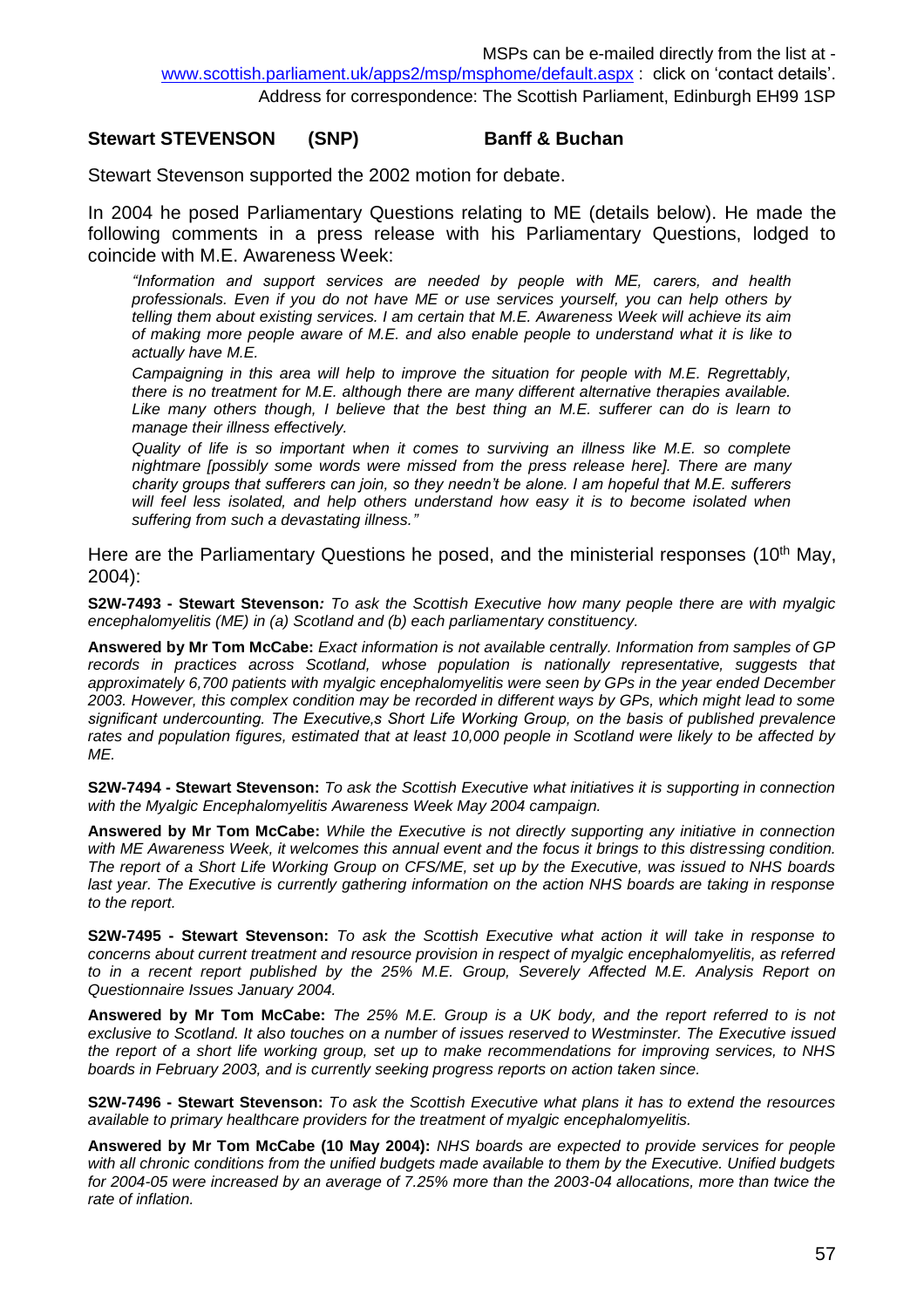#### **Jamie STONE (Liberal Democrat) Caithness, Sutherland & Easter Ross**

Jamie Stone is a substitute member of the health committee in the current session recently asked a number of Parliamentary Questions on ME matters. These received a ministerial response on 23rd Sept 2009:

(S3W-27236) **Jamie Stone**: To ask the Scottish Executive what specialist training is given to frontline health care staff on recognising the symptoms of myalgic encephalomyelitis.

**Nicola Sturgeon:** GPs are trained to manage all primary contact with patients and to deal with all problems. Their continuing professional development is supported by NHS boards, NHS Education for Scotland (NES), Deaneries and Royal Colleges.

The Scottish Public Health Network's draft needs assessment of services for people living with ME-CFS contains a recommendation that NES should work with ME-CFS organisations to develop training information for healthcare staff across Scotland.

(S3W-27237) **Jamie Stone**: To ask the Scottish Executive how many specialist treatment centres there are for myalgic encephalomyelitis, broken down by NHS board.

**Nicola Sturgeon:** Specialist services include a CFS/ME Nurse Specialist in NHS Fife. NHS Lothian maintains a specific, specialist diagnostic assessment and review clinic for people with ME-CFS. Access to this clinic is governed by a specific ME-CFS protocol that has been agreed with GPs. It is routinely available to them and facilitates GP referral to specialist services.

A Wellness Enhancement Learning Programme for people with ME-CFS has also been developed by the Centre for Integrative Care in Glasgow. We are funding an evaluation report on that programme to help promote its dissemination.

In order to encourage further progress in the development of services, we commissioned the Scottish Public Health Network (SPHN) to undertake a needs assessment for ME-CFS. The SPHN draft report provides further details of services at NHS board level (Appendix 5). It can be found at:

http://www.healthscotland.com/resources/networks/scotphn/projects/CFSME.aspx.

(S3W-27238) **Jamie Stone**: To ask the Scottish Executive how long the waiting list is for specialist myalgic encephalomyelitis treatment is in each NHS board.

**Nicola Sturgeon**: The information is not centrally available in the form requested. The diagnosis and treatment of ME is mainly undertaken in an outpatient setting. While outpatient waiting times information is centrally available for a first outpatient consultation, it is not possible to identify specific conditions such as ME, since the data are collected only at specialty level.

(S3W-27239) **Jamie Stone**: To ask the Scottish Executive how many myalgic encephalomyelitis specialists are employed by the NHS, broken down by NHS board.

**Nicola Sturgeon:** The information requested is not held centrally. The Scottish Public Health Network draft needs assessment for ME-CFS contains a recommendation that the specialist element of the service model it proposes (Tier 3) should consist of a multi-disciplinary team led by a Consultant in ME-CFS.

(S3W-27240) **Jamie Stone**: To ask the Scottish Executive what advice, in terms of options regarding employment, education or benefit entitlement, is offered to people with myalgic encephalomyelitis after initial diagnosis.

**Nicola Sturgeon:** People with ME-CFS are referred by GP practices to appropriate agencies such as the Department of Work and Pensions for information on benefit entitlement, to Job Centre Plus for advice and support on employment, to local authorities for education advice and to other relevant agencies such as Citizens' Advice Bureaux and voluntary sector organisations such as Action for ME.

(S3W-27241) **Jamie Stone**: To ask the Scottish Executive what information is available to people affected by a diagnosis of myalgic encephalomyelitis, such as employers and families of the person diagnosed.

**Nicola Sturgeon:** I refer the member to the answer to question S3W-27240 on 23 September 2009. All answers to written parliamentary questions are available on the Parliament's website, the search facility for which can be found at:http://www.scottish.parliament.uk/Apps2/Business/PQA/Default.aspx.

Information regarding ME is also provided by NHS 24 and voluntary organisations such as Action for ME.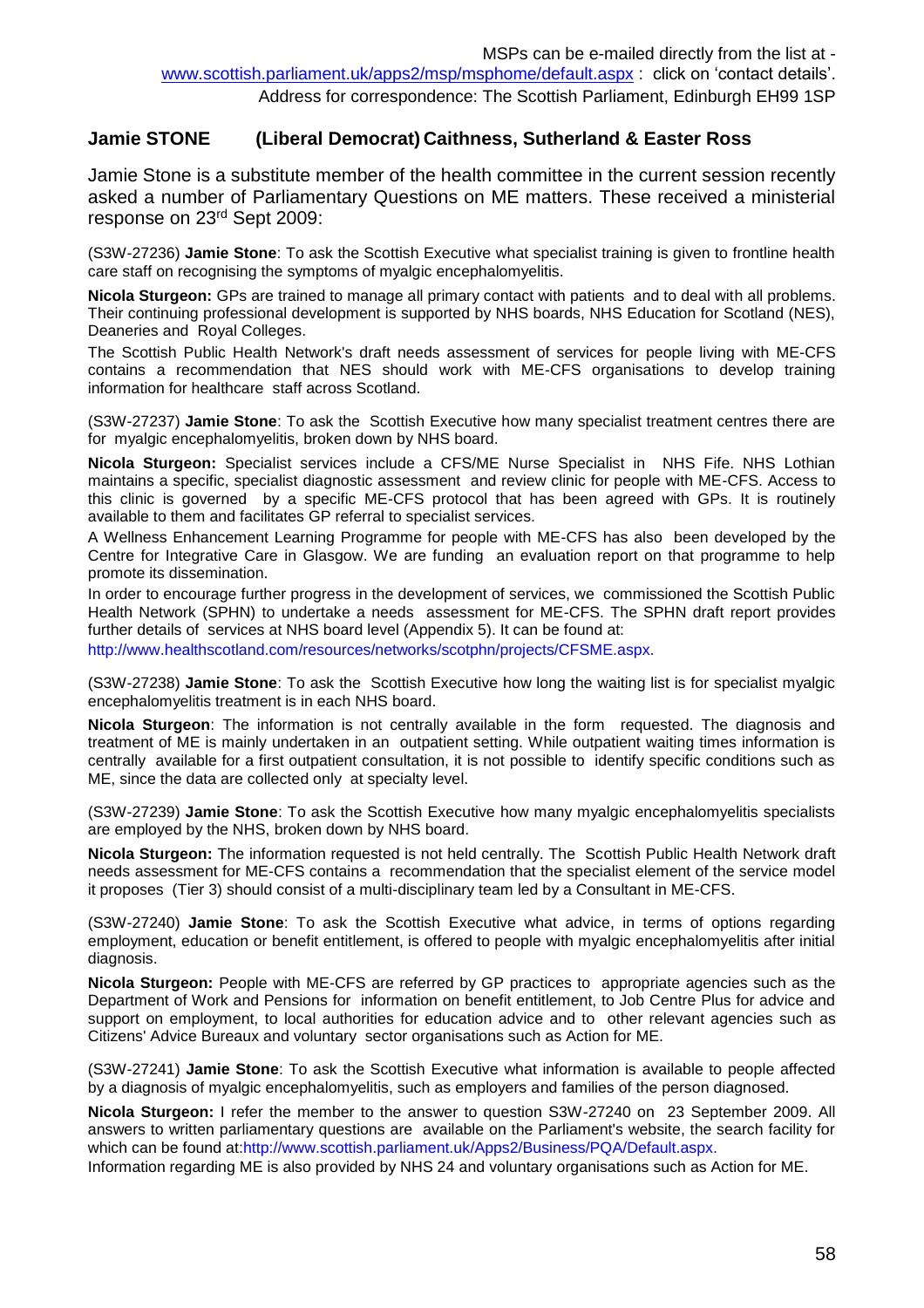#### **Nicola STURGEON (SNP) Glasgow Govan**

Nicola Sturgeon was a member of the Health Committee in the first session of the parliament, when the Cross Party Group on ME's petition was under consideration.

She supported the motion for debate in January 2002 and contributed to the debate as follows:

**Nicola Sturgeon (Glasgow) (SNP):** I join colleagues in congratulating Alex Fergusson on securing this important debate, which will be important in raising awareness about ME.

Susan Deacon was right to speak about the growing awareness of ME, but that should not mask the considerable ignorance that still exists in Scotland about the condition and its symptoms. ME sufferers do not simply experience fatigue. In general, they regularly experience many other symptoms, such as sore throats, muscle pains, headaches, disturbed sleep, digestive problems and depression.

There is also ignorance about the fact that the condition affects a great many people in Scotland—many more than are affected by higher profile conditions. In Scotland, some 15,000 people are thought to have ME. They include people of all ages, all social classes and men and women, although women are slightly more at risk than men.

The effects are severe. For young people, there can be disruption to education. There can be disruption to family life, work life and other serious effects. Despite that, and Scotland's history and record in medical research, we still do not have answers to basic questions—as Janis Hughes said. We do not know what ME actually is or who has it. There is no diagnostic test for it, as Fergus Ewing and Lord James Douglas-Hamilton rightly said. Diagnosis is still primarily done by excluding other conditions. That is not good enough.

Some members have rightly said that more research into the condition is needed. More publicly funded research is needed. Alex Fergusson said that there is expertise in Scotland. There is a need to carry out research here. We could engage in initiatives that would go a great deal of the way to beginning to find some answers to basic questions without involving an enormous investment of public resources.

Many members want to speak, so I will be brief. I am glad that the issue has united members and that the deputy minister can offer a positive contribution.

Nicola Sturgeon is the Minister for Health in the present administration, and in this capacity she has provided ministerial responses to several Parliamentary Questions on ME matters (see entries for Andy Kerr, Jamie Stone, Willie Coffey, and Mary Scanlon).

*In common with other Ministers in the Scottish Government, she can be contacted in her Ministerial capacity at [scottish.ministers@scotland.gsi.gov](mailto:scottish.ministers@scotland.gsi.gov)*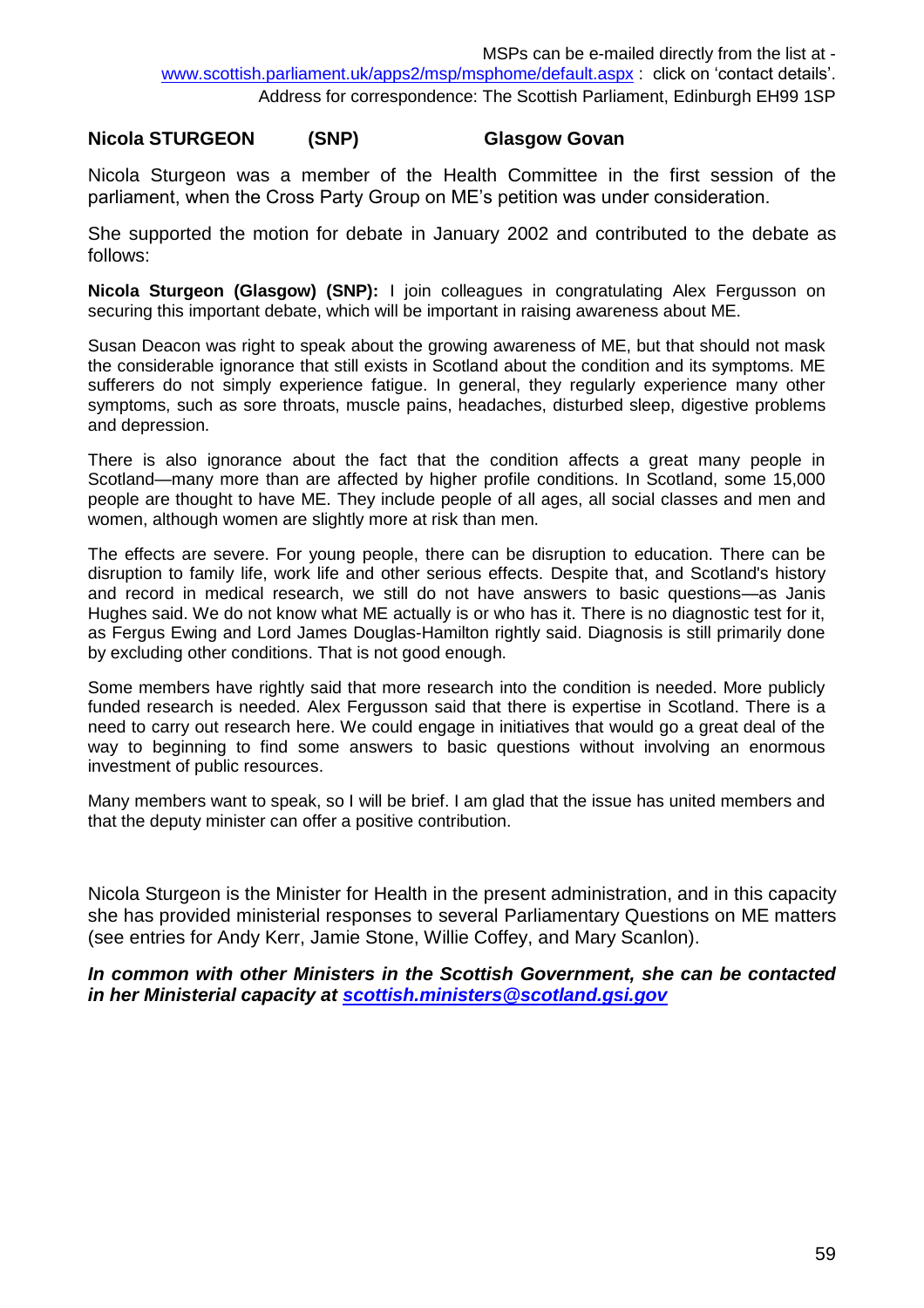### **Jim TOLSON (Liberal Democrat) Dunfermline West**

Jim Tolson asked this Parliamentary Question in 2008:

**(S3W-11529) Jim Tolson:** To ask the Scottish Executive what measures it is taking to promote the prioritisation of biomedical research into ME.

**Shona Robison:** The Chief Scientist Office (CSO) of the Scottish Government's Health Directorates has responsibility for encouraging and supporting research into health and health care needs in Scotland. The CSO does not commission research but supports research projects of a sufficiently high standard initiated by the research community in Scotland. This role is well known and advertised throughout the healthcare and academic community.

We are aware, through the work of ME Research UK, of the biomedical research which is being undertaken in relation to ME.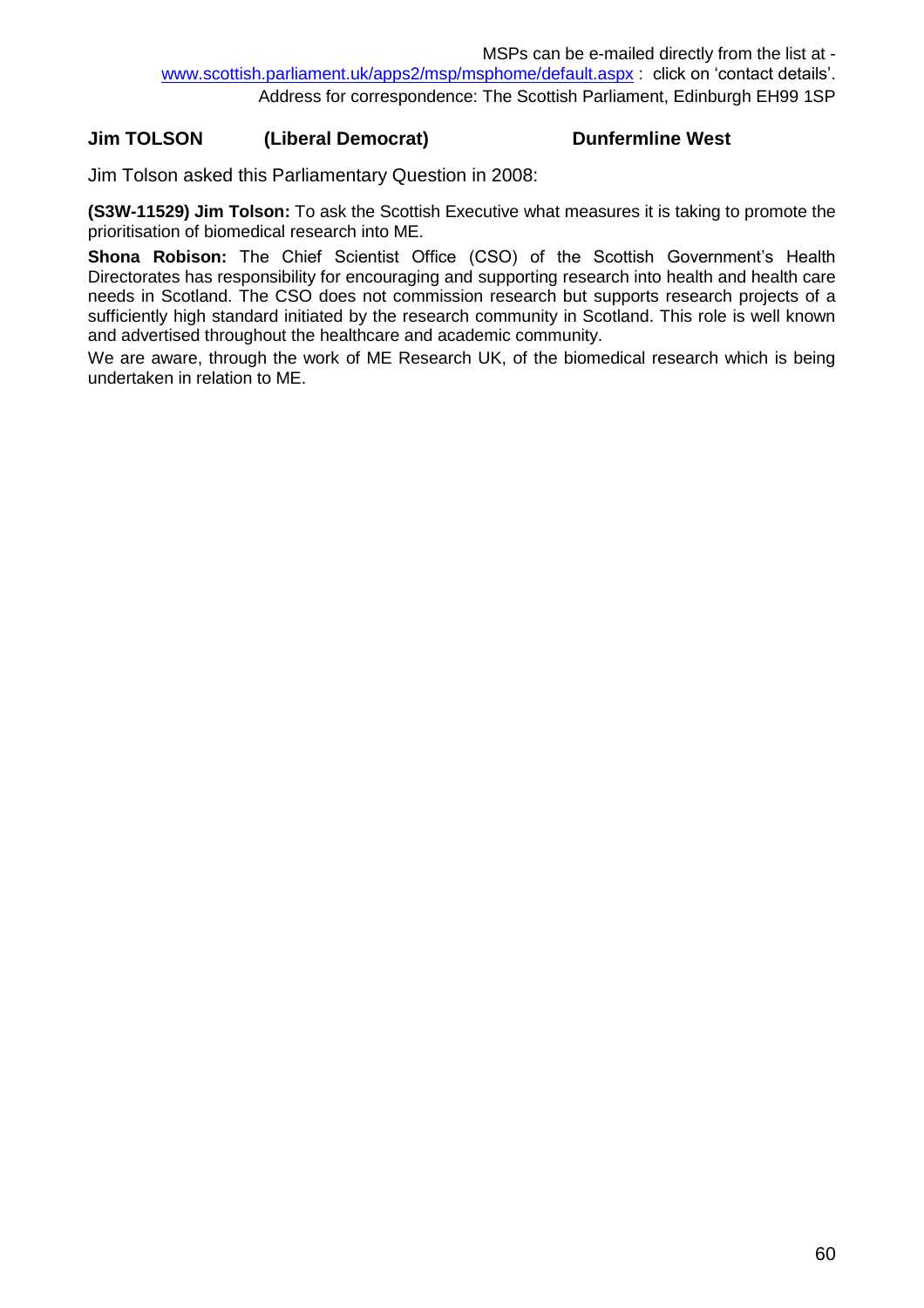#### **Sandra WHITE (SNP) Glasgow regional list**

Sandra White supported both motions for debate on ME research - in 2002 and in 2005. She contributed to the 2005 debate (see below).

She was a member of the Petitions Committee in the second session of the Parliament, and a substitute member of the Heath Committee, so she may have some awareness of the passage of the Cross Party Group on ME's petition.

Sandra White attended the Cross Party Group's reception in 2005. In response to talk of the need to get clinicians interested in this area of work, she noted that this was not enough to ensure appropriate healthcare and spoke of the relevance of the political climate, with specific reference to the departure of Dr Chaudhuri from the Southern General Hospital, Glasgow (and the NHS in Scotland).

**Ms Sandra White (Glasgow) (SNP):** I congratulate Alex Fergusson on securing the debate. As Jean Turner said, his tenacity in pursuing the matter is most admirable. I have never seen anyone fight so much for something in the chamber or in a cross-party group. He obviously believes in the cause that he espouses.

Mike Watson mentioned something that I also want to pick up on, which is the fact that politics is being played by the medical profession in respect of ME. Doctors and professionals who do that should be ashamed of themselves and should think of patients rather than the medical profession. For the sake of the patients, they must stop playing politics with this issue.

I will read out just a few quotations from among the messages that I have received from people who suffer from ME:

"It is good to know that the MRC is giving some priority into research into ME."

"I would like money for research spent on looking into the physical causes of ME."

"There is an urgent need in my opinion that research be carried out".

"There needs to be research into the physical causes of this illness".

"There is a great need for better funding of research into the physical causes of this illness."

Alex Fergusson explained eloquently just how badly people are suffering. He and other members will have met constituents who suffer from ME and their carers, and will have tried to explain to them that although we in Parliament are doing our utmost, our calls are falling on deaf ears in the medical profession. Now, unfortunately, we must tell them that Scottish Enterprise, via the Scottish Executive, is also deaf to our calls. The situation is a sad one for me and people to whom I speak.

Every one of the quotations that I read out mentioned research, yet today we are talking about a team that is perhaps only one year away from finding a cure for ME being pulled apart because of lack of funding. The group originally contained Dr Chaudhuri, who is a fantastic champion for ME and has bashed away at the medical profession to convince them that research into the condition is needed. Unfortunately, we have lost Dr Chaudhuri. I appeal to the minister to ensure that funds are made available to enable research to continue. We must not lose any more researchers, as we lost Dr Chaudhuri. We must be able to say to our constituents and to people in Scotland who suffer from ME that we are prepared to allocate a couple of thousand pounds in order to see the research through in an attempt to find a cure.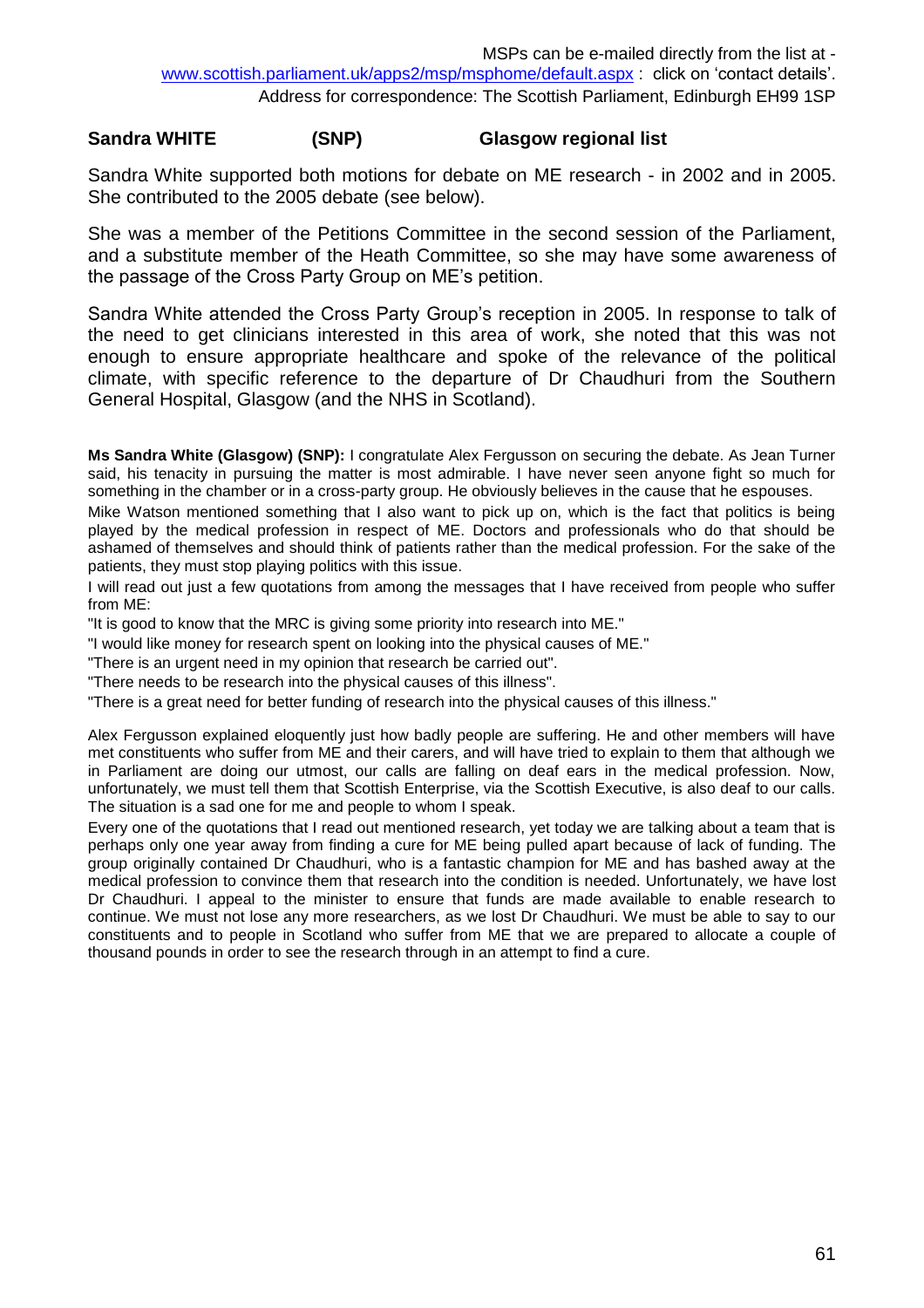## **David WHITTON (Labour) Strathkelvin & Bearsden**

David Whitton attended the Cross Party Group's Parliamentary Reception to mark ME Awareness Week in May 2010.